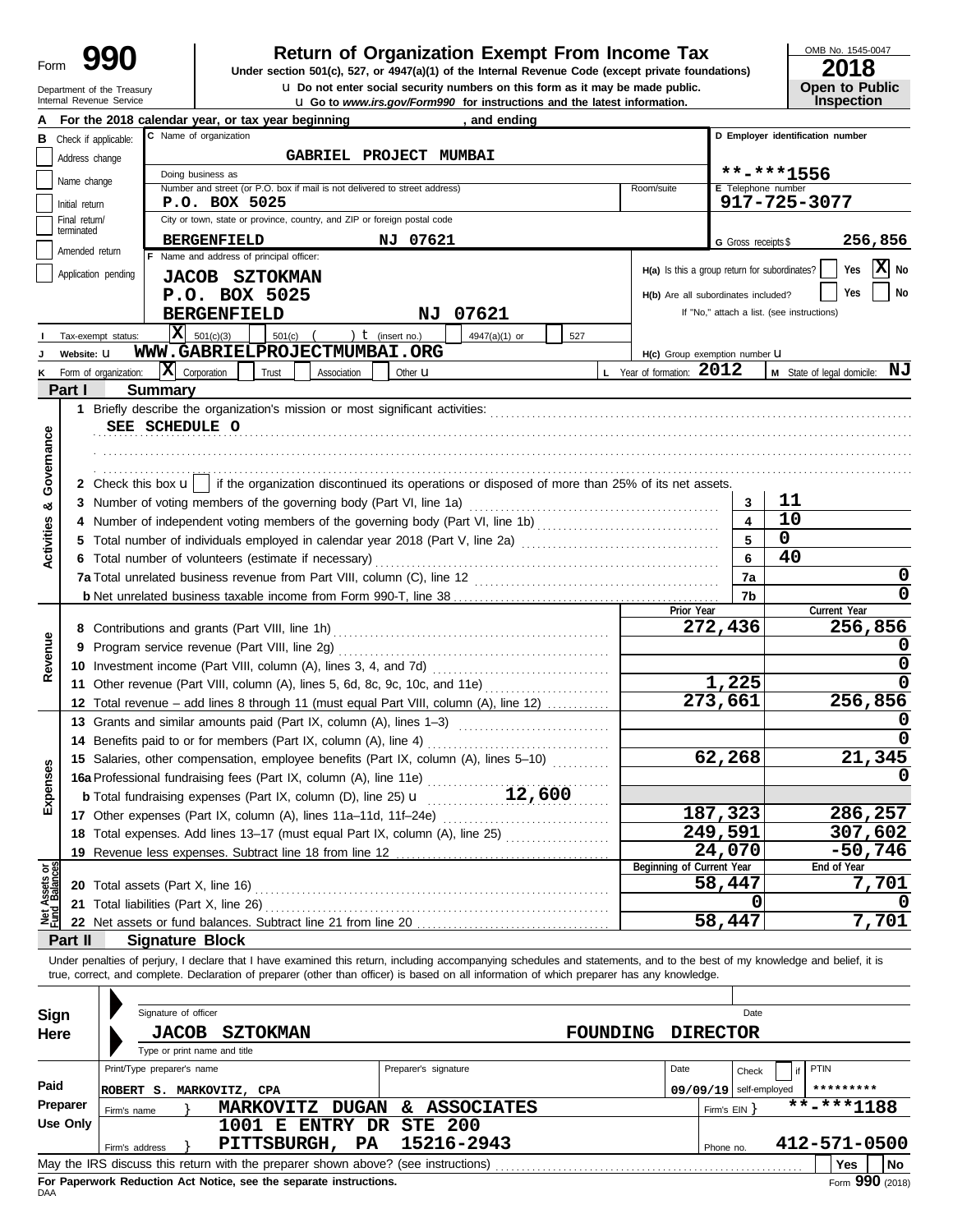|              | Form 990 (2018) GABRIEL PROJECT MUMBAI                           |                                                                             |                                                                                                                                                                                                                                                                                                                                                                                                                                                                                                                                                                                | **-***1556    | Page 2                                                                                                                                                                                                                                  |
|--------------|------------------------------------------------------------------|-----------------------------------------------------------------------------|--------------------------------------------------------------------------------------------------------------------------------------------------------------------------------------------------------------------------------------------------------------------------------------------------------------------------------------------------------------------------------------------------------------------------------------------------------------------------------------------------------------------------------------------------------------------------------|---------------|-----------------------------------------------------------------------------------------------------------------------------------------------------------------------------------------------------------------------------------------|
| Part III     |                                                                  | <b>Statement of Program Service Accomplishments</b>                         |                                                                                                                                                                                                                                                                                                                                                                                                                                                                                                                                                                                |               |                                                                                                                                                                                                                                         |
|              |                                                                  |                                                                             |                                                                                                                                                                                                                                                                                                                                                                                                                                                                                                                                                                                |               | $ \mathbf{x} $                                                                                                                                                                                                                          |
|              | 1 Briefly describe the organization's mission:<br>SEE SCHEDULE O |                                                                             |                                                                                                                                                                                                                                                                                                                                                                                                                                                                                                                                                                                |               |                                                                                                                                                                                                                                         |
|              |                                                                  |                                                                             |                                                                                                                                                                                                                                                                                                                                                                                                                                                                                                                                                                                |               |                                                                                                                                                                                                                                         |
|              |                                                                  |                                                                             |                                                                                                                                                                                                                                                                                                                                                                                                                                                                                                                                                                                |               |                                                                                                                                                                                                                                         |
| $\mathbf{2}$ |                                                                  |                                                                             | Did the organization undertake any significant program services during the year which were not listed on the                                                                                                                                                                                                                                                                                                                                                                                                                                                                   |               |                                                                                                                                                                                                                                         |
|              |                                                                  |                                                                             |                                                                                                                                                                                                                                                                                                                                                                                                                                                                                                                                                                                |               | Yes $ X $ No                                                                                                                                                                                                                            |
|              | If "Yes," describe these new services on Schedule O.             |                                                                             |                                                                                                                                                                                                                                                                                                                                                                                                                                                                                                                                                                                |               |                                                                                                                                                                                                                                         |
| 3            |                                                                  |                                                                             | Did the organization cease conducting, or make significant changes in how it conducts, any program                                                                                                                                                                                                                                                                                                                                                                                                                                                                             |               | $\Box$ Yes $\boxed{\text{X}}$ No                                                                                                                                                                                                        |
| services?    | If "Yes," describe these changes on Schedule O.                  |                                                                             |                                                                                                                                                                                                                                                                                                                                                                                                                                                                                                                                                                                |               |                                                                                                                                                                                                                                         |
| 4            |                                                                  |                                                                             | Describe the organization's program service accomplishments for each of its three largest program services, as measured by                                                                                                                                                                                                                                                                                                                                                                                                                                                     |               |                                                                                                                                                                                                                                         |
|              |                                                                  |                                                                             | expenses. Section 501(c)(3) and 501(c)(4) organizations are required to report the amount of grants and allocations to others,                                                                                                                                                                                                                                                                                                                                                                                                                                                 |               |                                                                                                                                                                                                                                         |
|              |                                                                  | the total expenses, and revenue, if any, for each program service reported. |                                                                                                                                                                                                                                                                                                                                                                                                                                                                                                                                                                                |               |                                                                                                                                                                                                                                         |
|              | 4a (Code:  ) (Expenses \$<br>CHILDREN IN SCHOOL.                 |                                                                             | NUTRITION - THE GPM INNOVATIVE APPROACH, "EAT TO LEARN", PROVIDES A<br>THOUSAND FRESH, HOT, NUTRITIOUS MEALS TO CHILDREN LEARNING IN SCHOOL,<br>ENSURING THAT CHILDREN RECEIVE THE NUTRITIONAL BOOST THAT THEY NEED TO<br>THRIVE, WHILE PROVIDING A POWERFUL INCENTIVE FOR PARENTS TO KEEP THEIR                                                                                                                                                                                                                                                                               | ) (Revenue \$ |                                                                                                                                                                                                                                         |
|              |                                                                  |                                                                             |                                                                                                                                                                                                                                                                                                                                                                                                                                                                                                                                                                                |               |                                                                                                                                                                                                                                         |
|              |                                                                  |                                                                             |                                                                                                                                                                                                                                                                                                                                                                                                                                                                                                                                                                                |               |                                                                                                                                                                                                                                         |
|              |                                                                  |                                                                             |                                                                                                                                                                                                                                                                                                                                                                                                                                                                                                                                                                                |               |                                                                                                                                                                                                                                         |
|              |                                                                  |                                                                             |                                                                                                                                                                                                                                                                                                                                                                                                                                                                                                                                                                                |               |                                                                                                                                                                                                                                         |
|              |                                                                  |                                                                             |                                                                                                                                                                                                                                                                                                                                                                                                                                                                                                                                                                                |               |                                                                                                                                                                                                                                         |
| 4b (Code:    | ) (Expenses \$<br>MALNUTRITION PROGRAMS.                         |                                                                             | 75,880 including grants of \$<br>HEALTH - GPM OPERATES THE SHRAWAN MEDICAL CLINIC, THE FIRST EVER MEDICAL<br>CLINIC IN THE KALWA SLUM. THE CLINIC, IN PARTNERSHIP WITH DOCTORS FOR YOU<br>AND SUNDARA SOAP, PROVIDES SERVICES TO SEVEN THOUSAND CHILDREN AND THREE<br>THOUSAND WOMEN WHO PREVIOUSLY HAD NO ACCESS TO MEDICAL CARE. GPM ALSO<br>PROVIDES A MOBILE CLINIC TO CHILDREN IN THE RURAL AREAS FOR PREVENTIVE<br>CARE, VACCINATIONS, CHECK-UPS AND FOLLOW-UP ATTENTION. OTHER HEALTH CARE<br>INITIATIVES INCLUDE HYGIENE INITIATIVES, SAFE DRINKING WATER FACILITY AND | ) (Revenue \$ |                                                                                                                                                                                                                                         |
|              |                                                                  |                                                                             |                                                                                                                                                                                                                                                                                                                                                                                                                                                                                                                                                                                |               |                                                                                                                                                                                                                                         |
|              |                                                                  |                                                                             |                                                                                                                                                                                                                                                                                                                                                                                                                                                                                                                                                                                |               |                                                                                                                                                                                                                                         |
|              |                                                                  |                                                                             | EDUCATION - GPM OPERATES EIGHT SCHOOLS AND A COMPUTER LAB FOR THE RURAL<br>POOR, LOVE2LEARN SERVING ONE THOUSAND CHILDREN IN TWENTY VILLAGES AROUND<br>VOLUNTEERS, IN PARTNERSHIP WITH JDC-ENTWINE PROVIDE VITAL INFORMAL                                                                                                                                                                                                                                                                                                                                                      |               | THE SHILONDA VILLAGE IN WESTERN MAHARASHTA. IN ADDITION, GPM INTERNATIONAL<br>EDUCATIONAL SUPPORT FOR LOCAL EDUCATIONAL PROGRAMS LIKE REAP, THUS OFFERING<br>CHILDREN CARE AND EMOTIONAL SUPPORT DURING THE CRUCIAL PROCESS OF LITERACY |
|              | ACQUISITION.                                                     |                                                                             |                                                                                                                                                                                                                                                                                                                                                                                                                                                                                                                                                                                |               |                                                                                                                                                                                                                                         |
|              |                                                                  |                                                                             |                                                                                                                                                                                                                                                                                                                                                                                                                                                                                                                                                                                |               |                                                                                                                                                                                                                                         |
|              |                                                                  |                                                                             |                                                                                                                                                                                                                                                                                                                                                                                                                                                                                                                                                                                |               |                                                                                                                                                                                                                                         |
|              |                                                                  |                                                                             |                                                                                                                                                                                                                                                                                                                                                                                                                                                                                                                                                                                |               |                                                                                                                                                                                                                                         |
|              |                                                                  |                                                                             |                                                                                                                                                                                                                                                                                                                                                                                                                                                                                                                                                                                |               |                                                                                                                                                                                                                                         |
|              | 4d Other program services (Describe in Schedule O.)              |                                                                             |                                                                                                                                                                                                                                                                                                                                                                                                                                                                                                                                                                                |               |                                                                                                                                                                                                                                         |
|              | (Expenses \$                                                     | 82,704 including grants of \$<br>284,570                                    |                                                                                                                                                                                                                                                                                                                                                                                                                                                                                                                                                                                | (Revenue \$   |                                                                                                                                                                                                                                         |
|              | 4e Total program service expenses <b>u</b>                       |                                                                             |                                                                                                                                                                                                                                                                                                                                                                                                                                                                                                                                                                                |               | nnn                                                                                                                                                                                                                                     |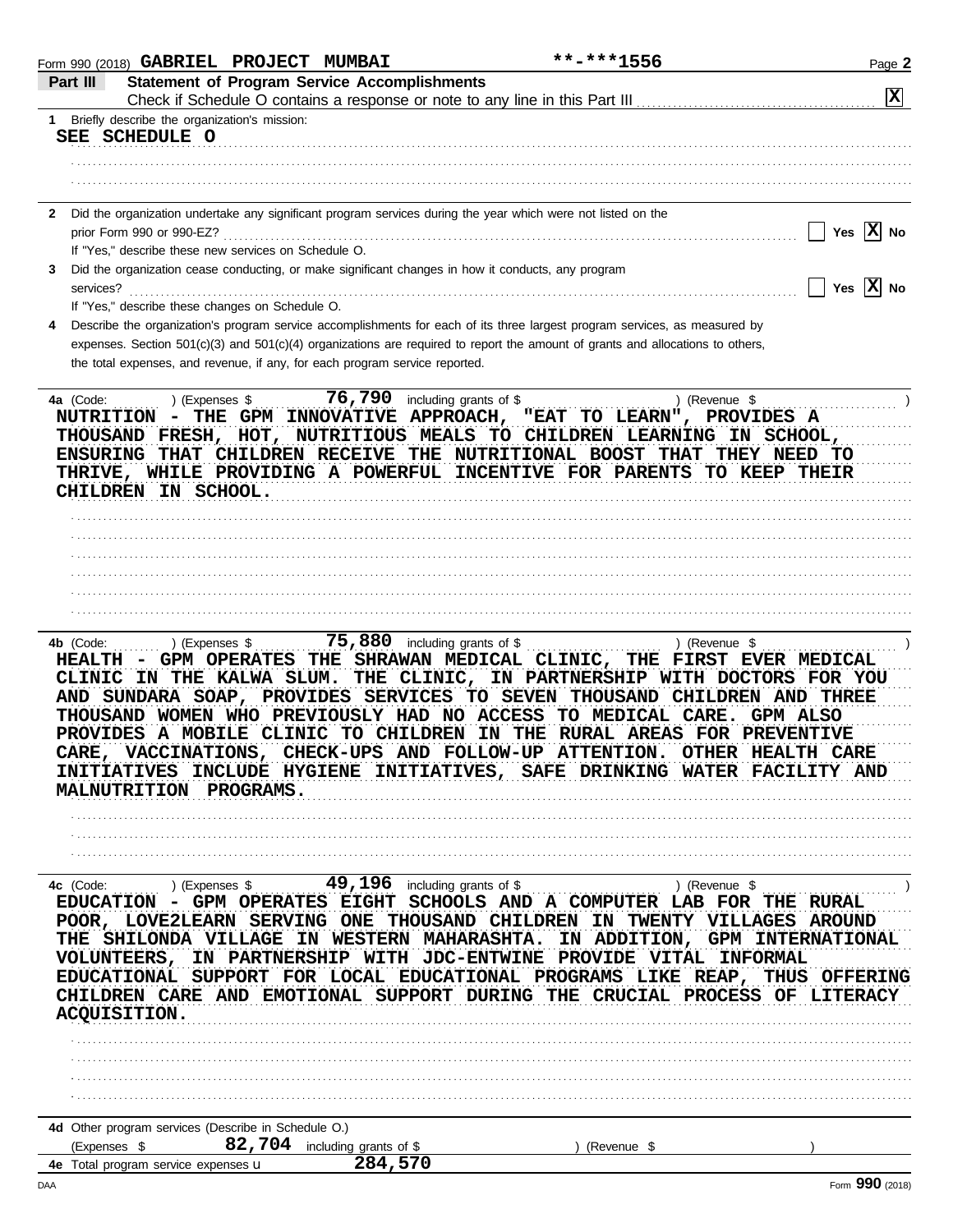**Part IV Checklist of Required Schedules** Form 990 (2018) Page **3 GABRIEL PROJECT MUMBAI \*\*-\*\*\*1556**

|     | sussimot si noquilou conoualou                                                                                                                                                                               |                 | Yes         | No |
|-----|--------------------------------------------------------------------------------------------------------------------------------------------------------------------------------------------------------------|-----------------|-------------|----|
| 1   | Is the organization described in section $501(c)(3)$ or $4947(a)(1)$ (other than a private foundation)? If "Yes,"                                                                                            |                 |             |    |
|     | complete Schedule A                                                                                                                                                                                          | 1               | X           |    |
| 2   |                                                                                                                                                                                                              | $\mathbf{2}$    | $\mathbf x$ |    |
| 3   | Did the organization engage in direct or indirect political campaign activities on behalf of or in opposition to                                                                                             |                 |             |    |
|     | candidates for public office? If "Yes," complete Schedule C, Part I                                                                                                                                          | 3               |             | X  |
| 4   | Section 501(c)(3) organizations. Did the organization engage in lobbying activities, or have a section 501(h)                                                                                                |                 |             |    |
|     | election in effect during the tax year? If "Yes," complete Schedule C, Part II                                                                                                                               | 4               |             | X  |
| 5   | Is the organization a section $501(c)(4)$ , $501(c)(5)$ , or $501(c)(6)$ organization that receives membership dues,                                                                                         |                 |             |    |
|     | assessments, or similar amounts as defined in Revenue Procedure 98-19? If "Yes," complete Schedule C, Part III                                                                                               | 5               |             | X  |
| 6   | Did the organization maintain any donor advised funds or any similar funds or accounts for which donors                                                                                                      |                 |             |    |
|     | have the right to provide advice on the distribution or investment of amounts in such funds or accounts? If                                                                                                  |                 |             |    |
|     | "Yes," complete Schedule D, Part I                                                                                                                                                                           | 6               |             | X  |
| 7   | Did the organization receive or hold a conservation easement, including easements to preserve open space,                                                                                                    |                 |             |    |
|     | the environment, historic land areas, or historic structures? If "Yes," complete Schedule D, Part II                                                                                                         | 7               |             | X  |
| 8   | Did the organization maintain collections of works of art, historical treasures, or other similar assets? If "Yes,"                                                                                          |                 |             |    |
|     | complete Schedule D, Part III                                                                                                                                                                                | 8               |             | X  |
| 9   | Did the organization report an amount in Part X, line 21, for escrow or custodial account liability, serve as a                                                                                              |                 |             |    |
|     | custodian for amounts not listed in Part X; or provide credit counseling, debt management, credit repair, or                                                                                                 |                 |             |    |
|     | debt negotiation services? If "Yes," complete Schedule D, Part IV                                                                                                                                            | 9               |             | X  |
| 10  | Did the organization, directly or through a related organization, hold assets in temporarily restricted                                                                                                      |                 |             | x  |
| 11  | endowments, permanent endowments, or quasi-endowments? If "Yes," complete Schedule D, Part V<br>If the organization's answer to any of the following questions is "Yes," then complete Schedule D, Parts VI, | 10              |             |    |
|     | VII, VIII, IX, or X as applicable.                                                                                                                                                                           |                 |             |    |
| а   | Did the organization report an amount for land, buildings, and equipment in Part X, line 10? If "Yes,"                                                                                                       |                 |             |    |
|     | complete Schedule D, Part VI                                                                                                                                                                                 | 11a             |             | X  |
| b   | Did the organization report an amount for investments—other securities in Part X, line 12 that is 5% or more                                                                                                 |                 |             |    |
|     |                                                                                                                                                                                                              | 11b             |             | X  |
| c   | Did the organization report an amount for investments—program related in Part X, line 13 that is 5% or more                                                                                                  |                 |             |    |
|     |                                                                                                                                                                                                              | 11c             |             | X  |
| d   | Did the organization report an amount for other assets in Part X, line 15 that is 5% or more of its total assets                                                                                             |                 |             |    |
|     | reported in Part X, line 16? If "Yes," complete Schedule D, Part IX                                                                                                                                          | 11d             |             | X, |
| е   | Did the organization report an amount for other liabilities in Part X, line 25? If "Yes," complete Schedule D, Part X                                                                                        | 11e             |             | X  |
| f   | Did the organization's separate or consolidated financial statements for the tax year include a footnote that addresses                                                                                      |                 |             |    |
|     | the organization's liability for uncertain tax positions under FIN 48 (ASC 740)? If "Yes," complete Schedule D, Part X                                                                                       | 11f             |             | x  |
| 12a | Did the organization obtain separate, independent audited financial statements for the tax year? If "Yes," complete                                                                                          |                 |             |    |
|     |                                                                                                                                                                                                              | 12a             |             | X  |
| b   | Was the organization included in consolidated, independent audited financial statements for the tax year? If                                                                                                 |                 |             |    |
|     | "Yes," and if the organization answered "No" to line 12a, then completing Schedule D, Parts XI and XII is optional <i>commension</i>                                                                         | 12 <sub>b</sub> |             | X  |
| 13  |                                                                                                                                                                                                              | 13              |             | X  |
| 14a |                                                                                                                                                                                                              | 14a             |             | x  |
| b   | Did the organization have aggregate revenues or expenses of more than \$10,000 from grantmaking,                                                                                                             |                 |             |    |
|     | fundraising, business, investment, and program service activities outside the United States, or aggregate                                                                                                    |                 |             |    |
|     | foreign investments valued at \$100,000 or more? If "Yes," complete Schedule F, Parts I and IV [[[[[[[[[[[[[[[                                                                                               | 14b             | X           |    |
| 15  | Did the organization report on Part IX, column (A), line 3, more than \$5,000 of grants or other assistance to or                                                                                            |                 |             | X, |
| 16  | Did the organization report on Part IX, column (A), line 3, more than \$5,000 of aggregate grants or other                                                                                                   | 15              |             |    |
|     | assistance to or for foreign individuals? If "Yes," complete Schedule F, Parts III and IV [[[[[[[[[[[[[[[[[[[                                                                                                | 16              |             | X, |
| 17  | Did the organization report a total of more than \$15,000 of expenses for professional fundraising services on                                                                                               |                 |             |    |
|     | Part IX, column (A), lines 6 and 11e? If "Yes," complete Schedule G, Part I (see instructions) [[[[[[[[[[[[[[                                                                                                | 17              |             | X, |
| 18  | Did the organization report more than \$15,000 total of fundraising event gross income and contributions on                                                                                                  |                 |             |    |
|     | Part VIII, lines 1c and 8a? If "Yes," complete Schedule G, Part II                                                                                                                                           | 18              |             | X, |
| 19  | Did the organization report more than \$15,000 of gross income from gaming activities on Part VIII, line 9a?                                                                                                 |                 |             |    |
|     |                                                                                                                                                                                                              | 19              |             | X  |
| 20a |                                                                                                                                                                                                              | 20a             |             | x  |
| b   |                                                                                                                                                                                                              | 20b             |             |    |
| 21  | Did the organization report more than \$5,000 of grants or other assistance to any domestic organization or                                                                                                  |                 |             |    |
|     |                                                                                                                                                                                                              | 21              |             | x  |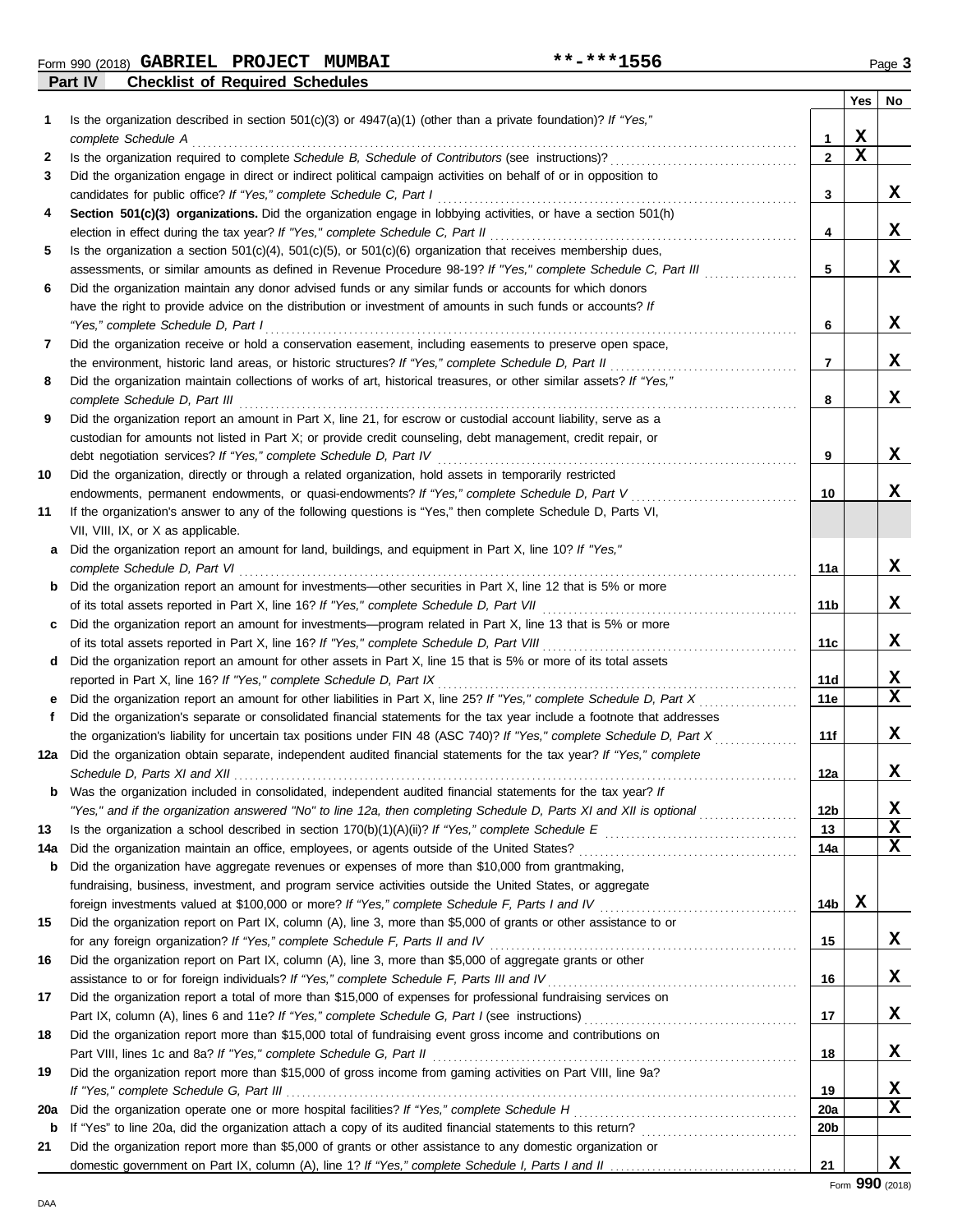Form 990 (2018) Page **4 GABRIEL PROJECT MUMBAI \*\*-\*\*\*1556**

**Part IV Checklist of Required Schedules** *(continued)*

|     |                                                                                                                                                                                                                |                 | Yes | No          |
|-----|----------------------------------------------------------------------------------------------------------------------------------------------------------------------------------------------------------------|-----------------|-----|-------------|
| 22  | Did the organization report more than \$5,000 of grants or other assistance to or for domestic individuals on                                                                                                  |                 |     |             |
|     | Part IX, column (A), line 2? If "Yes," complete Schedule I, Parts I and III                                                                                                                                    | 22              |     | x           |
| 23  | Did the organization answer "Yes" to Part VII, Section A, line 3, 4, or 5 about compensation of the                                                                                                            |                 |     |             |
|     | organization's current and former officers, directors, trustees, key employees, and highest compensated                                                                                                        |                 |     |             |
|     | employees? If "Yes," complete Schedule J                                                                                                                                                                       | 23              |     | x           |
| 24a | Did the organization have a tax-exempt bond issue with an outstanding principal amount of more than                                                                                                            |                 |     |             |
|     | \$100,000 as of the last day of the year, that was issued after December 31, 2002? If "Yes," answer lines 24b                                                                                                  |                 |     | x           |
|     | through 24d and complete Schedule K. If "No," go to line 25a                                                                                                                                                   | 24a             |     |             |
| b   | Did the organization invest any proceeds of tax-exempt bonds beyond a temporary period exception?<br>Did the organization maintain an escrow account other than a refunding escrow at any time during the year | 24b             |     |             |
| c   | to defease any tax-exempt bonds?                                                                                                                                                                               | 24c             |     |             |
| d   | Did the organization act as an "on behalf of" issuer for bonds outstanding at any time during the year?                                                                                                        | 24d             |     |             |
| 25a | Section 501(c)(3), 501(c)(4), and 501(c)(29) organizations. Did the organization engage in an excess benefit                                                                                                   |                 |     |             |
|     |                                                                                                                                                                                                                | 25a             |     | X           |
| b   | Is the organization aware that it engaged in an excess benefit transaction with a disqualified person in a prior                                                                                               |                 |     |             |
|     | year, and that the transaction has not been reported on any of the organization's prior Forms 990 or 990-EZ?                                                                                                   |                 |     |             |
|     | If "Yes," complete Schedule L, Part I                                                                                                                                                                          | 25b             |     | x           |
| 26  | Did the organization report any amount on Part X, line 5, 6, or 22 for receivables from or payables to any                                                                                                     |                 |     |             |
|     | current or former officers, directors, trustees, key employees, highest compensated employees, or                                                                                                              |                 |     |             |
|     | disqualified persons? If "Yes," complete Schedule L, Part II                                                                                                                                                   | 26              |     | x           |
| 27  | Did the organization provide a grant or other assistance to an officer, director, trustee, key employee,                                                                                                       |                 |     |             |
|     | substantial contributor or employee thereof, a grant selection committee member, or to a 35% controlled                                                                                                        |                 |     |             |
|     | entity or family member of any of these persons? If "Yes," complete Schedule L, Part III                                                                                                                       | 27              |     | х           |
| 28  | Was the organization a party to a business transaction with one of the following parties (see Schedule L,                                                                                                      |                 |     |             |
|     | Part IV instructions for applicable filing thresholds, conditions, and exceptions):                                                                                                                            |                 |     |             |
| а   | A current or former officer, director, trustee, or key employee? If "Yes," complete Schedule L, Part IV                                                                                                        | 28a             |     | X           |
| b   | A family member of a current or former officer, director, trustee, or key employee? If "Yes," complete                                                                                                         |                 |     |             |
|     | Schedule L, Part IV                                                                                                                                                                                            | 28b             |     | x           |
| c   | An entity of which a current or former officer, director, trustee, or key employee (or a family member thereof)                                                                                                |                 |     |             |
|     |                                                                                                                                                                                                                | 28c             |     | х           |
| 29  | Did the organization receive more than \$25,000 in non-cash contributions? If "Yes," complete Schedule M                                                                                                       | 29              |     | $\mathbf x$ |
| 30  | Did the organization receive contributions of art, historical treasures, or other similar assets, or qualified                                                                                                 |                 |     |             |
|     | conservation contributions? If "Yes," complete Schedule M                                                                                                                                                      | 30              |     | x           |
| 31  | Did the organization liquidate, terminate, or dissolve and cease operations? If "Yes," complete Schedule N, Part I                                                                                             | 31              |     | $\mathbf x$ |
| 32  | Did the organization sell, exchange, dispose of, or transfer more than 25% of its net assets? If "Yes,"                                                                                                        |                 |     |             |
|     | complete Schedule N, Part II                                                                                                                                                                                   | 32              |     | X           |
| 33  | Did the organization own 100% of an entity disregarded as separate from the organization under Regulations                                                                                                     |                 |     |             |
|     |                                                                                                                                                                                                                | 33              |     | X           |
| 34  | Was the organization related to any tax-exempt or taxable entity? If "Yes," complete Schedule R, Part II, III,                                                                                                 |                 |     |             |
|     | or IV, and Part V, line 1                                                                                                                                                                                      | 34              |     | $\mathbf x$ |
| 35a |                                                                                                                                                                                                                | 35a             |     | $\mathbf x$ |
| b   | If "Yes" to line 35a, did the organization receive any payment from or engage in any transaction with a                                                                                                        |                 |     |             |
|     | controlled entity within the meaning of section 512(b)(13)? If "Yes," complete Schedule R, Part V, line 2                                                                                                      | 35 <sub>b</sub> |     |             |
| 36  | Section 501(c)(3) organizations. Did the organization make any transfers to an exempt non-charitable                                                                                                           |                 |     |             |
|     |                                                                                                                                                                                                                | 36              |     | x           |
| 37  | Did the organization conduct more than 5% of its activities through an entity that is not a related organization                                                                                               |                 |     | X           |
|     | and that is treated as a partnership for federal income tax purposes? If "Yes," complete Schedule R, Part VI.                                                                                                  | 37              |     |             |
| 38  | Did the organization complete Schedule O and provide explanations in Schedule O for Part VI, lines 11b and                                                                                                     |                 | X   |             |
|     | 19? Note. All Form 990 filers are required to complete Schedule O.<br>Statements Regarding Other IRS Filings and Tax Compliance<br>Part V                                                                      | 38              |     |             |
|     |                                                                                                                                                                                                                |                 |     |             |
|     |                                                                                                                                                                                                                |                 | Yes | No          |
| 1а  | 0<br>Enter the number reported in Box 3 of Form 1096. Enter -0- if not applicable [<br>1a                                                                                                                      |                 |     |             |
| b   | $\pmb{0}$<br>1 <sub>b</sub><br>Enter the number of Forms W-2G included in line 1a. Enter -0- if not applicable                                                                                                 |                 |     |             |
| c   | Did the organization comply with backup withholding rules for reportable payments to vendors and                                                                                                               |                 |     |             |
|     |                                                                                                                                                                                                                | 1с              |     | х           |
|     |                                                                                                                                                                                                                |                 |     |             |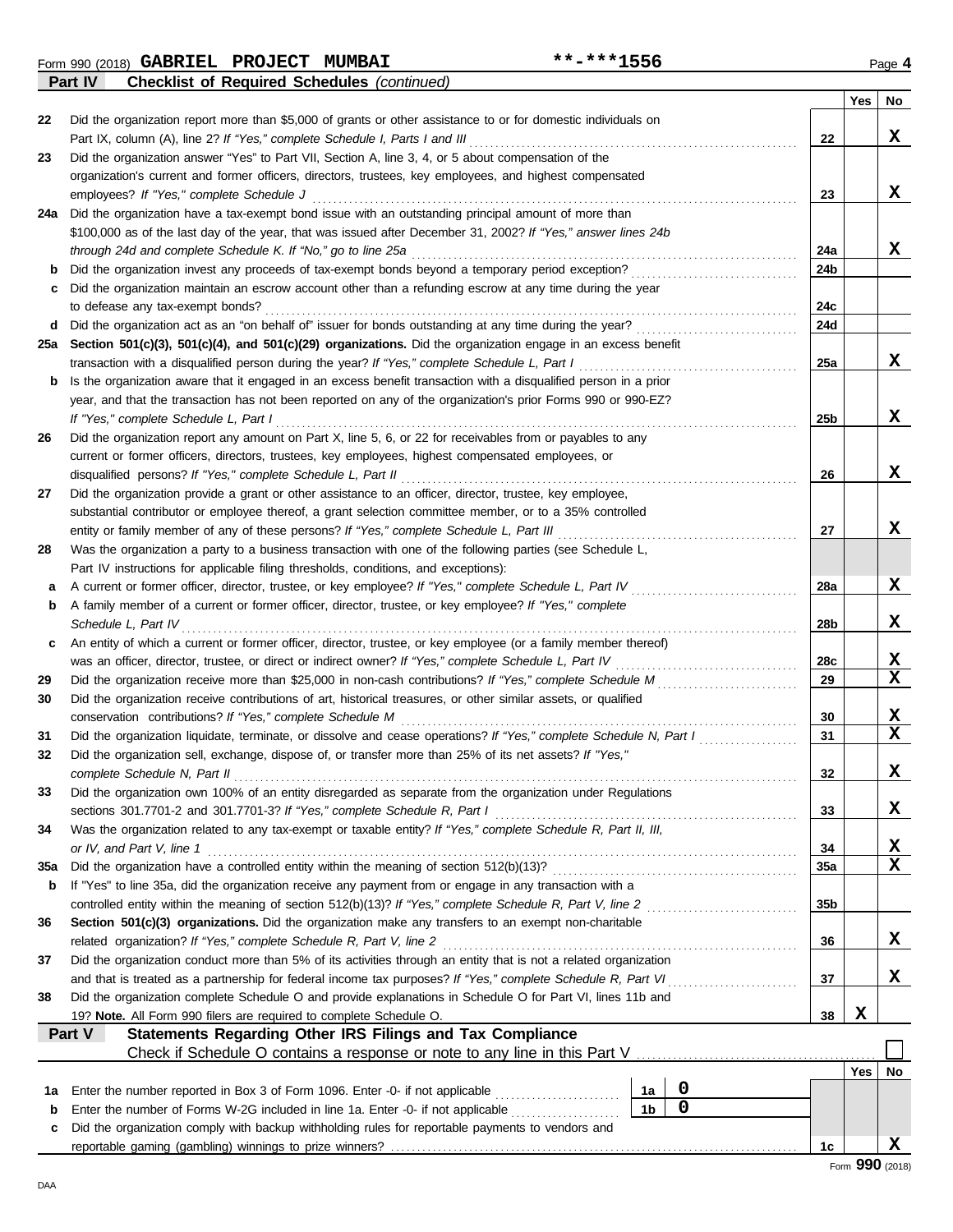**16**

|     |                                                                                                                                                                               |                 |             |                | Yes | No          |
|-----|-------------------------------------------------------------------------------------------------------------------------------------------------------------------------------|-----------------|-------------|----------------|-----|-------------|
| 2a  | Enter the number of employees reported on Form W-3, Transmittal of Wage and Tax                                                                                               |                 |             |                |     |             |
|     | Statements, filed for the calendar year ending with or within the year covered by this return                                                                                 | 2a              | $\mathbf 0$ |                |     |             |
| b   | If at least one is reported on line 2a, did the organization file all required federal employment tax returns?                                                                |                 |             | 2b             |     |             |
|     | Note. If the sum of lines 1a and 2a is greater than 250, you may be required to e-file (see instructions)                                                                     |                 |             |                |     |             |
| За  | Did the organization have unrelated business gross income of \$1,000 or more during the year?                                                                                 |                 |             | За             |     | x           |
| b   |                                                                                                                                                                               |                 |             | 3b             |     |             |
| 4a  | At any time during the calendar year, did the organization have an interest in, or a signature or other authority over,                                                       |                 |             |                |     |             |
|     | a financial account in a foreign country (such as a bank account, securities account, or other financial account)?                                                            |                 |             | 4a             |     | x           |
| b   | If "Yes," enter the name of the foreign country: <b>u</b>                                                                                                                     |                 |             |                |     |             |
|     | See instructions for filing requirements for FinCEN Form 114, Report of Foreign Bank and Financial Accounts (FBAR).                                                           |                 |             |                |     |             |
| 5a  |                                                                                                                                                                               |                 |             | 5a             |     | X           |
| b   |                                                                                                                                                                               |                 |             | 5 <sub>b</sub> |     | $\mathbf x$ |
| c   | If "Yes" to line 5a or 5b, did the organization file Form 8886-T?                                                                                                             |                 |             | 5c             |     |             |
| 6а  | Does the organization have annual gross receipts that are normally greater than \$100,000, and did the                                                                        |                 |             |                |     |             |
|     |                                                                                                                                                                               |                 |             | 6a             |     | x           |
| b   | If "Yes," did the organization include with every solicitation an express statement that such contributions or                                                                |                 |             |                |     |             |
|     | gifts were not tax deductible?                                                                                                                                                |                 |             | 6b             |     |             |
| 7   | Organizations that may receive deductible contributions under section 170(c).                                                                                                 |                 |             |                |     |             |
| a   | Did the organization receive a payment in excess of \$75 made partly as a contribution and partly for goods                                                                   |                 |             |                |     |             |
|     | and services provided to the payor?                                                                                                                                           |                 |             | 7a             |     |             |
| b   |                                                                                                                                                                               |                 |             | 7b             |     |             |
| c   | Did the organization sell, exchange, or otherwise dispose of tangible personal property for which it was                                                                      |                 |             |                |     |             |
|     |                                                                                                                                                                               |                 |             | 7c             |     |             |
| d   |                                                                                                                                                                               |                 |             |                |     |             |
| е   | Did the organization receive any funds, directly or indirectly, to pay premiums on a personal benefit contract?                                                               |                 |             | 7е             |     |             |
| f   |                                                                                                                                                                               |                 |             | 7f             |     |             |
| g   | If the organization received a contribution of qualified intellectual property, did the organization file Form 8899 as required?                                              |                 |             | 7g             |     |             |
| h   | If the organization received a contribution of cars, boats, airplanes, or other vehicles, did the organization file a Form 1098-C?                                            |                 |             | 7h             |     |             |
| 8   | Sponsoring organizations maintaining donor advised funds. Did a donor advised fund maintained by the                                                                          |                 |             |                |     |             |
|     |                                                                                                                                                                               |                 |             | 8              |     |             |
| 9   | Sponsoring organizations maintaining donor advised funds.                                                                                                                     |                 |             |                |     |             |
| а   | Did the sponsoring organization make any taxable distributions under section 4966?                                                                                            |                 |             | 9а             |     |             |
| b   |                                                                                                                                                                               |                 |             | 9b             |     |             |
| 10  | Section 501(c)(7) organizations. Enter:                                                                                                                                       |                 |             |                |     |             |
| а   | Initiation fees and capital contributions included on Part VIII, line 12                                                                                                      | 10a             |             |                |     |             |
| b   | Gross receipts, included on Form 990, Part VIII, line 12, for public use of club facilities                                                                                   | 10 <sub>b</sub> |             |                |     |             |
| 11  | Section 501(c)(12) organizations. Enter:                                                                                                                                      |                 |             |                |     |             |
| a   |                                                                                                                                                                               | 11a             |             |                |     |             |
| b   | Gross income from other sources (Do not net amounts due or paid to other sources                                                                                              |                 |             |                |     |             |
|     |                                                                                                                                                                               | 11 <sub>b</sub> |             |                |     |             |
| 12a | Section 4947(a)(1) non-exempt charitable trusts. Is the organization filing Form 990 in lieu of Form 1041?                                                                    |                 |             | 12a            |     |             |
| b   | If "Yes," enter the amount of tax-exempt interest received or accrued during the year                                                                                         | 12b             |             |                |     |             |
| 13  | Section 501(c)(29) qualified nonprofit health insurance issuers.                                                                                                              |                 |             |                |     |             |
| а   |                                                                                                                                                                               |                 |             | 13a            |     |             |
|     | Note. See the instructions for additional information the organization must report on Schedule O.                                                                             |                 |             |                |     |             |
| b   | Enter the amount of reserves the organization is required to maintain by the states in which                                                                                  |                 |             |                |     |             |
|     |                                                                                                                                                                               | 13 <sub>b</sub> |             |                |     |             |
| c   | Enter the amount of reserves on hand                                                                                                                                          |                 |             | 14a            |     | x           |
| 14a |                                                                                                                                                                               |                 |             | 14b            |     |             |
| b   | Is the organization subject to the section 4960 tax on payment(s) of more than \$1,000,000 in remuneration or                                                                 |                 |             |                |     |             |
| 15  |                                                                                                                                                                               |                 |             | 15             |     | x           |
|     |                                                                                                                                                                               |                 |             |                |     |             |
| 16. | If "Yes," see instructions and file Form 4720, Schedule N.<br>Is the organization an educational institution subject to the section 4968 excise tax on net investment income? |                 |             | 16             |     | X           |
|     |                                                                                                                                                                               |                 |             |                |     |             |

**Part V Statements Regarding Other IRS Filings and Tax Compliance** *(continued)* Form 990 (2018) Page **5 GABRIEL PROJECT MUMBAI \*\*-\*\*\*1556**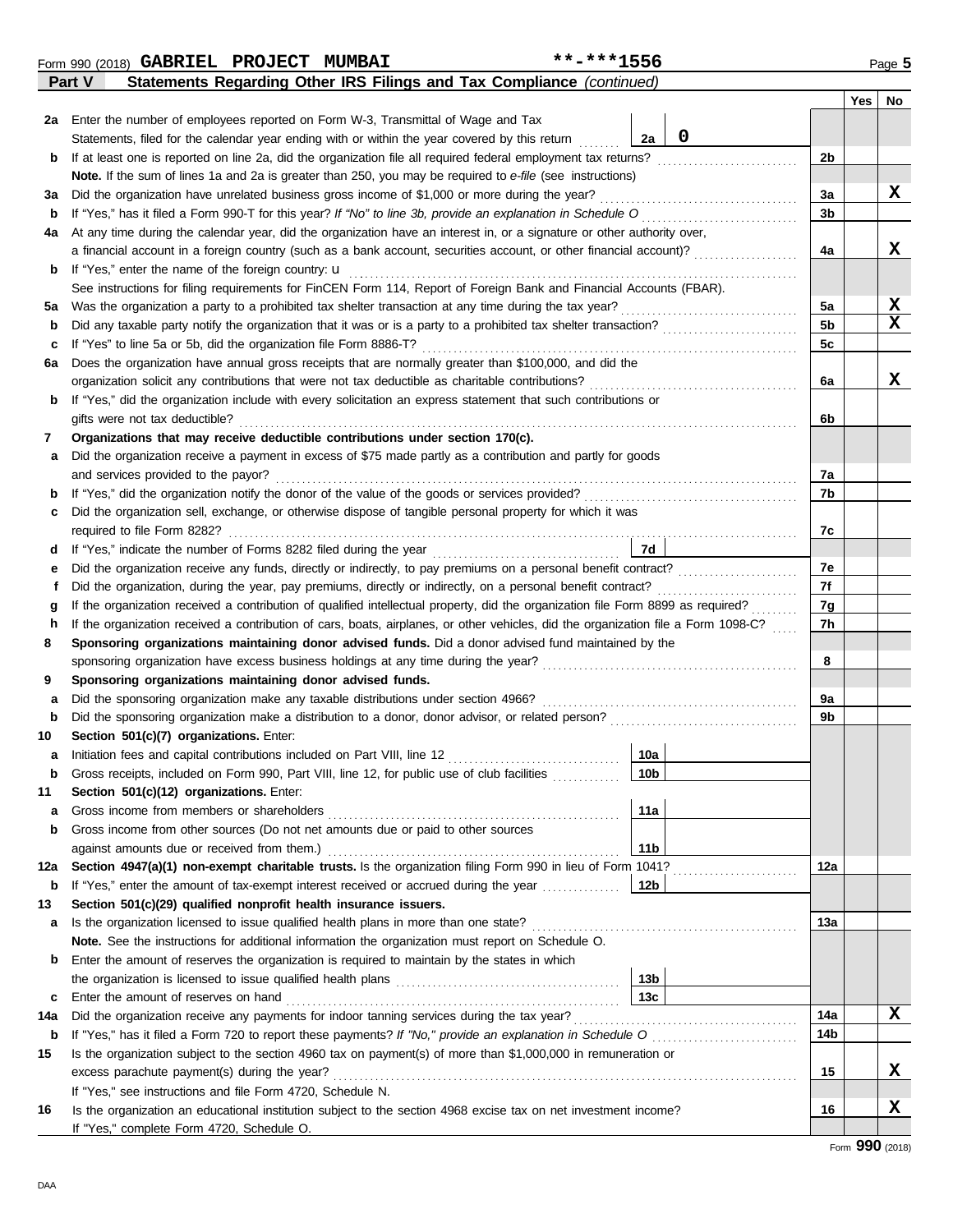|          | Part VI<br>Governance, Management, and Disclosure For each "Yes" response to lines 2 through 7b below, and for a "No"                                    |                         |                 |             |
|----------|----------------------------------------------------------------------------------------------------------------------------------------------------------|-------------------------|-----------------|-------------|
|          | response to line 8a, 8b, or 10b below, describe the circumstances, processes, or changes in Schedule O. See instructions.                                |                         |                 |             |
|          |                                                                                                                                                          |                         |                 | x           |
|          | Section A. Governing Body and Management                                                                                                                 |                         |                 |             |
|          |                                                                                                                                                          |                         | Yes             | No          |
|          | 11<br>1a<br>1a Enter the number of voting members of the governing body at the end of the tax year                                                       |                         |                 |             |
|          | If there are material differences in voting rights among members of the governing body, or                                                               |                         |                 |             |
|          | if the governing body delegated broad authority to an executive committee or similar                                                                     |                         |                 |             |
|          | committee, explain in Schedule O.                                                                                                                        |                         |                 |             |
| b        | 10<br>Enter the number of voting members included in line 1a, above, who are independent<br>1b                                                           |                         |                 |             |
| 2        | Did any officer, director, trustee, or key employee have a family relationship or a business relationship with                                           |                         |                 |             |
|          |                                                                                                                                                          | $\mathbf{2}$            |                 | X           |
| 3        | Did the organization delegate control over management duties customarily performed by or under the direct                                                |                         |                 |             |
|          | supervision of officers, directors, or trustees, or key employees to a management company or other person?                                               | 3                       |                 | X           |
| 4        |                                                                                                                                                          | $\overline{\mathbf{4}}$ |                 | $\mathbf x$ |
| 5        | Did the organization become aware during the year of a significant diversion of the organization's assets?                                               | 5                       |                 | X           |
| 6        |                                                                                                                                                          | 6                       |                 | X           |
| 7a       | Did the organization have members, stockholders, or other persons who had the power to elect or appoint                                                  |                         |                 |             |
|          |                                                                                                                                                          | 7a                      |                 | X           |
| b        | Are any governance decisions of the organization reserved to (or subject to approval by) members,                                                        |                         |                 |             |
|          |                                                                                                                                                          | 7b                      |                 | X           |
| 8        | Did the organization contemporaneously document the meetings held or written actions undertaken during the year by the following:                        |                         |                 |             |
|          |                                                                                                                                                          | 8а                      | X               |             |
| a        |                                                                                                                                                          | 8b                      | X               |             |
| b        | Is there any officer, director, trustee, or key employee listed in Part VII, Section A, who cannot be reached at                                         |                         |                 |             |
| 9        |                                                                                                                                                          | 9                       |                 | X           |
|          | Section B. Policies (This Section B requests information about policies not required by the Internal Revenue Code.)                                      |                         |                 |             |
|          |                                                                                                                                                          |                         | Yes             | No          |
|          |                                                                                                                                                          | 10a                     |                 | x           |
| 10a<br>b |                                                                                                                                                          |                         |                 |             |
|          | If "Yes," did the organization have written policies and procedures governing the activities of such chapters,                                           |                         |                 |             |
|          | affiliates, and branches to ensure their operations are consistent with the organization's exempt purposes?                                              | 10b<br>11a              | X               |             |
|          | 11a Has the organization provided a complete copy of this Form 990 to all members of its governing body before filing the form?                          |                         |                 |             |
| b        | Describe in Schedule O the process, if any, used by the organization to review this Form 990.                                                            |                         | X               |             |
| 12a      |                                                                                                                                                          | 12a                     |                 | x           |
| b        | Were officers, directors, or trustees, and key employees required to disclose annually interests that could give rise to conflicts?                      | 12 <sub>b</sub>         |                 |             |
| c        | Did the organization regularly and consistently monitor and enforce compliance with the policy? If "Yes,"                                                |                         |                 |             |
|          |                                                                                                                                                          | 12c                     |                 | X           |
| 13       | Did the organization have a written whistleblower policy?                                                                                                | 13                      |                 | X<br>X      |
| 14       |                                                                                                                                                          | 14                      |                 |             |
| 15       | Did the process for determining compensation of the following persons include a review and approval by                                                   |                         |                 |             |
|          | independent persons, comparability data, and contemporaneous substantiation of the deliberation and decision?                                            |                         |                 |             |
| a        |                                                                                                                                                          | 15a                     |                 | X           |
| b        | Other officers or key employees of the organization                                                                                                      | <b>15b</b>              |                 | X           |
|          | If "Yes" to line 15a or 15b, describe the process in Schedule O (see instructions).                                                                      |                         |                 |             |
| 16a      | Did the organization invest in, contribute assets to, or participate in a joint venture or similar arrangement                                           |                         |                 |             |
|          | with a taxable entity during the year?<br>If "Yes," did the organization follow a written policy or procedure requiring the organization to evaluate its | 16a                     |                 | X           |
| b        |                                                                                                                                                          |                         |                 |             |
|          | participation in joint venture arrangements under applicable federal tax law, and take steps to safeguard the                                            |                         |                 |             |
|          |                                                                                                                                                          | 16b                     |                 |             |
|          | <b>Section C. Disclosure</b>                                                                                                                             |                         |                 |             |
| 17       | List the states with which a copy of this Form 990 is required to be filed $\mathbf{u}$ NJ                                                               |                         |                 |             |
| 18       | Section 6104 requires an organization to make its Forms 1023 (1024 or 1024-A if applicable), 990, and 990-T (Section 501(c)                              |                         |                 |             |
|          | (3)s only) available for public inspection. Indicate how you made these available. Check all that apply.                                                 |                         |                 |             |
|          | Another's website $ \mathbf{X} $ Upon request<br>Other (explain in Schedule O)<br>Own website                                                            |                         |                 |             |
| 19       | Describe in Schedule O whether (and if so, how) the organization made its governing documents, conflict of interest policy, and                          |                         |                 |             |
|          | financial statements available to the public during the tax year.                                                                                        |                         |                 |             |
| 20       | State the name, address, and telephone number of the person who possesses the organization's books and records u                                         |                         |                 |             |
|          | P.O. BOX 5025<br><b>JACOB SZTOKMAN</b>                                                                                                                   |                         |                 |             |
|          | 07621<br><b>BERGENFIELD</b><br>ΝJ                                                                                                                        | 917-725-3077            |                 |             |
| DAA      |                                                                                                                                                          |                         | Form 990 (2018) |             |

Form 990 (2018) Page **6 GABRIEL PROJECT MUMBAI \*\*-\*\*\*1556**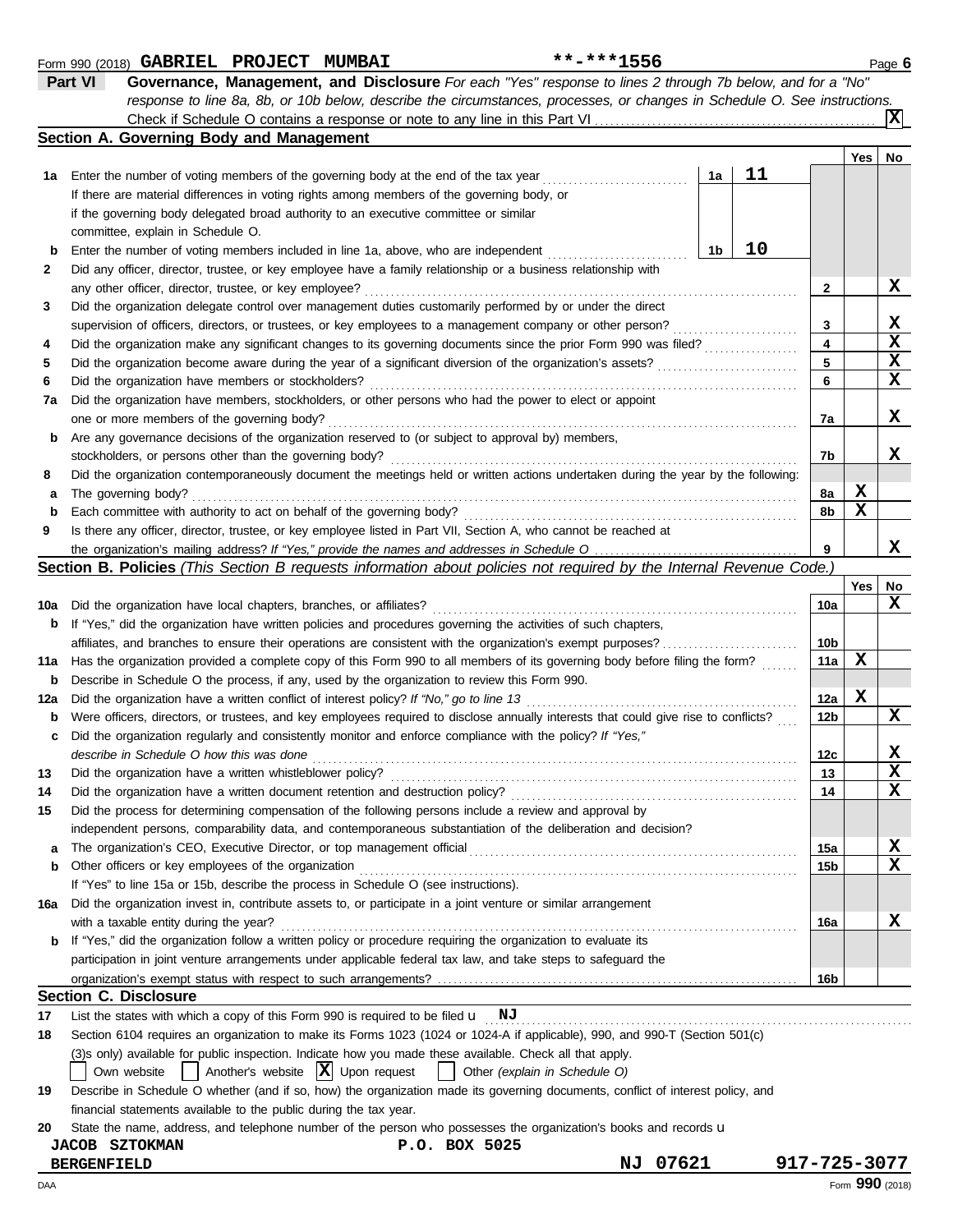| <b>Part VII</b>          | Compensation of Officers, Directors, Trustees, Key Employees, Highest Compensated Employees, and                                                                                                                            |
|--------------------------|-----------------------------------------------------------------------------------------------------------------------------------------------------------------------------------------------------------------------------|
|                          | <b>Independent Contractors</b>                                                                                                                                                                                              |
|                          | Check if Schedule O contains a response or note to any line in this Part VII                                                                                                                                                |
| Section A.               | Officers, Directors, Trustees, Key Employees, and Highest Compensated Employees                                                                                                                                             |
| organization's tax year. | 1a Complete this table for all persons required to be listed. Report compensation for the calendar year ending with or within the                                                                                           |
|                          | • List all of the organization's current officers, directors, trustees (whether individuals or organizations), regardless of amount of<br>compensation. Enter -0- in columns (D), (E), and (F) if no compensation was paid. |
|                          | • List all of the organization's <b>current</b> key employees, if any. See instructions for definition of "key employee."                                                                                                   |
|                          | I jet the organization's five current highest compensated employees (other than an officer director trustee or key employee)                                                                                                |

■ List the organization's five current highest compensated employees (other than an officer, director, trustee, or key emplowho received reportable compensation (Box 5 of Form W-2 and/or Box 7 of Form 1099-MISC) of more t organization and any related organizations. List the organization's five **current** highest compensated employees (other than an officer, director, trustee, or key employee)

■ List all of the organization's **former** officers, key employees, and highest compensated employees who received more than<br>00,000 of reportable compensation from the organization and any related organizations \$100,000 of reportable compensation from the organization and any related organizations.

■ List all of the organization's **former directors or trustees** that received, in the capacity as a former director or trustee of the properties and any related organizations organization, more than \$10,000 of reportable compensation from the organization and any related organizations. List persons in the following order: individual trustees or directors; institutional trustees; officers; key employees; highest

compensated employees; and former such persons.

Check this box if neither the organization nor any related organization compensated any current officer, director, or trustee.

| (A)<br>Name and Title                             | (B)<br>Average<br>hours per<br>week<br>(list any               |                                      |                         | (C)<br>Position |              | (do not check more than one<br>box, unless person is both an<br>officer and a director/trustee) |        | (D)<br>Reportable<br>compensation<br>from<br>the<br>organization | (E)<br>Reportable<br>compensation from<br>related<br>organizations<br>(W-2/1099-MISC) | (F)<br>Estimated<br>amount of<br>other<br>compensation<br>from the |
|---------------------------------------------------|----------------------------------------------------------------|--------------------------------------|-------------------------|-----------------|--------------|-------------------------------------------------------------------------------------------------|--------|------------------------------------------------------------------|---------------------------------------------------------------------------------------|--------------------------------------------------------------------|
|                                                   | hours for<br>related<br>organizations<br>below dotted<br>line) | Individual<br>or director<br>trustee | nstitutional<br>trustee | <b>Officer</b>  | Key employee | Highest compensated<br>employee                                                                 | Former | (W-2/1099-MISC)                                                  |                                                                                       | organization<br>and related<br>organizations                       |
| (1) JACOB SZTOKMAN                                | 40.00                                                          |                                      |                         |                 |              |                                                                                                 |        |                                                                  |                                                                                       |                                                                    |
| FOUNDING DIRECTOR                                 | 0.00                                                           | $\mathbf x$                          |                         | $\mathbf x$     |              |                                                                                                 |        | 5,000                                                            | 0                                                                                     | 0                                                                  |
| (2) AVIVA ROSENBERG                               |                                                                |                                      |                         |                 |              |                                                                                                 |        |                                                                  |                                                                                       |                                                                    |
|                                                   | 6.00                                                           |                                      |                         |                 |              |                                                                                                 |        |                                                                  |                                                                                       |                                                                    |
| <b>BOARD CHAIR</b>                                | 0.00                                                           | $\mathbf x$                          |                         | $\mathbf x$     |              |                                                                                                 |        | 0                                                                | 0                                                                                     | $\mathbf 0$                                                        |
| (3) SHLOMI RAVID                                  |                                                                |                                      |                         |                 |              |                                                                                                 |        |                                                                  |                                                                                       |                                                                    |
|                                                   | 6.00                                                           |                                      |                         |                 |              |                                                                                                 |        |                                                                  |                                                                                       |                                                                    |
| <b>DIRECTOR</b>                                   | 0.00                                                           | $\mathbf x$                          |                         |                 |              |                                                                                                 |        | 0                                                                | 0                                                                                     | 0                                                                  |
| <b>LOEWENTHAL</b><br>$(4)$ $JEFFREF$              |                                                                |                                      |                         |                 |              |                                                                                                 |        |                                                                  |                                                                                       |                                                                    |
|                                                   | 6.00                                                           |                                      |                         |                 |              |                                                                                                 |        |                                                                  |                                                                                       |                                                                    |
| <b>DIRECTOR</b>                                   | 0.00                                                           | $\mathbf x$                          |                         |                 |              |                                                                                                 |        | 0                                                                | 0                                                                                     | $\pmb{0}$                                                          |
| (5) CAMI ABRAMOWITZ                               |                                                                |                                      |                         |                 |              |                                                                                                 |        |                                                                  |                                                                                       |                                                                    |
|                                                   | 6.00                                                           |                                      |                         |                 |              |                                                                                                 |        |                                                                  |                                                                                       |                                                                    |
| <b>DIRECTOR</b>                                   | 0.00                                                           | $\mathbf x$                          |                         |                 |              |                                                                                                 |        | 0                                                                | 0                                                                                     | 0                                                                  |
| (6) ALAN GOLDMAN                                  |                                                                |                                      |                         |                 |              |                                                                                                 |        |                                                                  |                                                                                       |                                                                    |
|                                                   | 6.00                                                           |                                      |                         |                 |              |                                                                                                 |        |                                                                  |                                                                                       |                                                                    |
| <b>DIRECTOR</b>                                   | 0.00                                                           | $\mathbf x$                          |                         |                 |              |                                                                                                 |        | 0                                                                | 0                                                                                     | $\mathbf 0$                                                        |
| (7) MOLLY POLLACK                                 | 6.00                                                           |                                      |                         |                 |              |                                                                                                 |        |                                                                  |                                                                                       |                                                                    |
|                                                   | 0.00                                                           | $\mathbf x$                          |                         |                 |              |                                                                                                 |        |                                                                  | 0                                                                                     | 0                                                                  |
| <b>DIRECTOR</b><br>(8) VALERIE<br><b>GERSTIEN</b> |                                                                |                                      |                         |                 |              |                                                                                                 |        | 0                                                                |                                                                                       |                                                                    |
|                                                   | 6.00                                                           |                                      |                         |                 |              |                                                                                                 |        |                                                                  |                                                                                       |                                                                    |
| <b>DIRECTOR</b>                                   | 0.00                                                           | $\mathbf x$                          |                         |                 |              |                                                                                                 |        | 0                                                                | 0                                                                                     | 0                                                                  |
| (9) SARAH GRIBETZ                                 |                                                                |                                      |                         |                 |              |                                                                                                 |        |                                                                  |                                                                                       |                                                                    |
|                                                   | 6.00                                                           |                                      |                         |                 |              |                                                                                                 |        |                                                                  |                                                                                       |                                                                    |
| <b>DIRECTOR</b>                                   | 0.00                                                           | $\mathbf x$                          |                         |                 |              |                                                                                                 |        | 0                                                                | 0                                                                                     | 0                                                                  |
| (10) AUDREY<br><b>TRACHTMAN</b>                   |                                                                |                                      |                         |                 |              |                                                                                                 |        |                                                                  |                                                                                       |                                                                    |
|                                                   | 6.00                                                           |                                      |                         |                 |              |                                                                                                 |        |                                                                  |                                                                                       |                                                                    |
| <b>DIRECTOR</b>                                   | 0.00                                                           | $\mathbf x$                          |                         |                 |              |                                                                                                 |        | 0                                                                | 0                                                                                     | 0                                                                  |
| <b>TEITEL</b><br>(11) GLADYS                      |                                                                |                                      |                         |                 |              |                                                                                                 |        |                                                                  |                                                                                       |                                                                    |
|                                                   | 6.00                                                           |                                      |                         |                 |              |                                                                                                 |        |                                                                  |                                                                                       |                                                                    |
| <b>DIRECTOR</b>                                   | 0.00                                                           | $\mathbf x$                          |                         |                 |              |                                                                                                 |        | 0                                                                | 0                                                                                     | 0                                                                  |
| DAA                                               |                                                                |                                      |                         |                 |              |                                                                                                 |        |                                                                  |                                                                                       | Form 990 (2018)                                                    |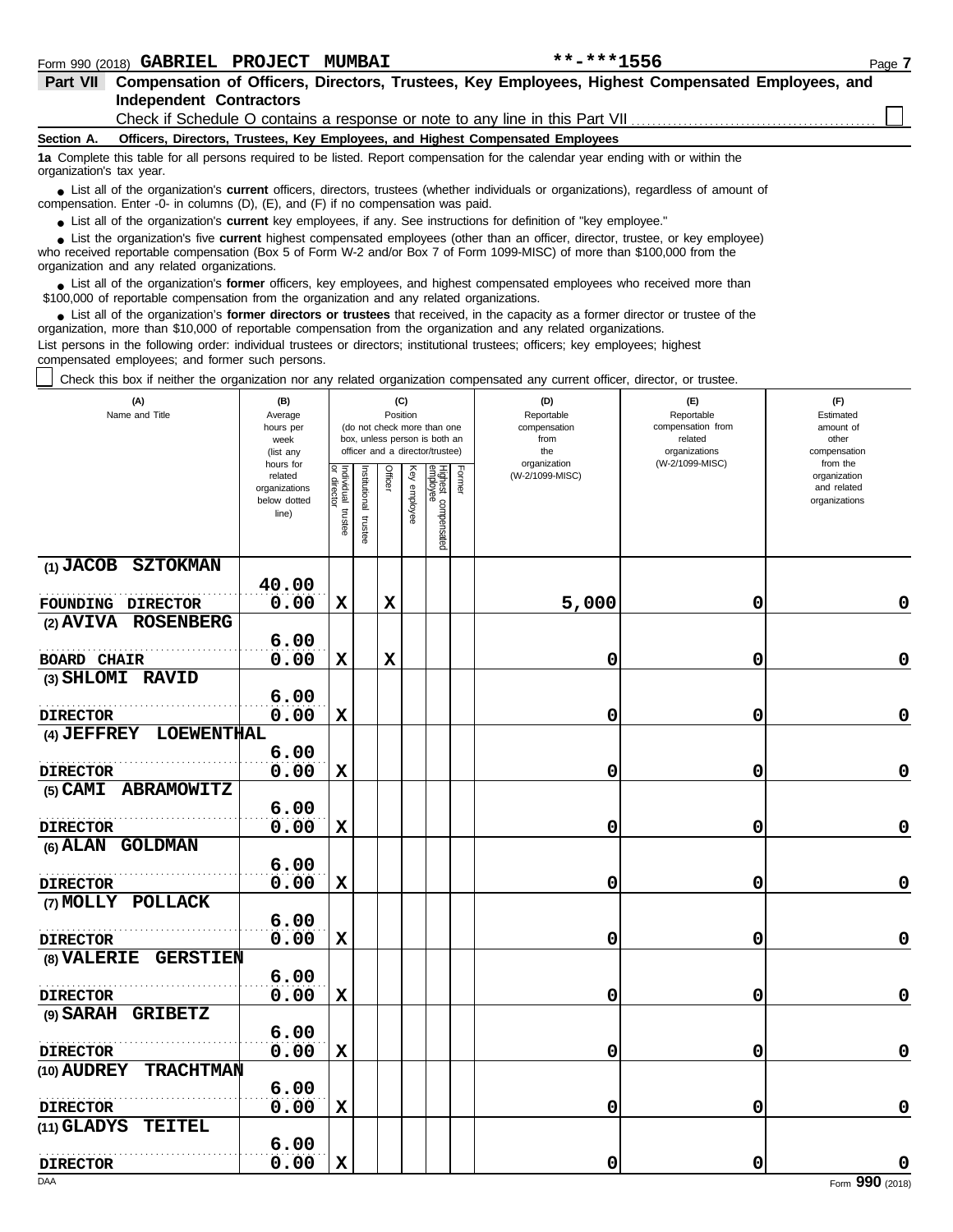| PROJECT MUMBAI<br>Form 990 (2018) $\,$ GABRIEL |
|------------------------------------------------|
|------------------------------------------------|

|              |          |                                                                                                                                                                       | Form 990 (2018) GABRIEL PROJECT MUMBAI                        |                                                                                           |                                                                                                                    |  |                                 |        |                 | **-***1556                                                                                                                                                                                                                                                                                                                              | Page 8                                                                                           |                                              |                                                                    |                     |    |
|--------------|----------|-----------------------------------------------------------------------------------------------------------------------------------------------------------------------|---------------------------------------------------------------|-------------------------------------------------------------------------------------------|--------------------------------------------------------------------------------------------------------------------|--|---------------------------------|--------|-----------------|-----------------------------------------------------------------------------------------------------------------------------------------------------------------------------------------------------------------------------------------------------------------------------------------------------------------------------------------|--------------------------------------------------------------------------------------------------|----------------------------------------------|--------------------------------------------------------------------|---------------------|----|
|              | Part VII |                                                                                                                                                                       |                                                               |                                                                                           |                                                                                                                    |  |                                 |        |                 | Section A. Officers, Directors, Trustees, Key Employees, and Highest Compensated Employees (continued)                                                                                                                                                                                                                                  |                                                                                                  |                                              |                                                                    |                     |    |
|              |          | (A)<br>Name and title                                                                                                                                                 | (B)<br>Average<br>hours per<br>week<br>(list any<br>hours for |                                                                                           | (C)<br>Position<br>(do not check more than one<br>box, unless person is both an<br>officer and a director/trustee) |  |                                 |        |                 | (D)<br>Reportable<br>compensation<br>from<br>the<br>organization                                                                                                                                                                                                                                                                        | $(\mathsf{F})$<br>Reportable<br>compensation from<br>related<br>organizations<br>(W-2/1099-MISC) |                                              | (F)<br>Estimated<br>amount of<br>other<br>compensation<br>from the |                     |    |
|              |          |                                                                                                                                                                       | related<br>organizations<br>below dotted<br>line)             | Individual 1<br>or director<br>Officer<br>Key employee<br>nstitutional trustee<br>trustee |                                                                                                                    |  | Highest compensated<br>employee | Former | (W-2/1099-MISC) |                                                                                                                                                                                                                                                                                                                                         |                                                                                                  | organization<br>and related<br>organizations |                                                                    |                     |    |
|              |          |                                                                                                                                                                       |                                                               |                                                                                           |                                                                                                                    |  |                                 |        |                 |                                                                                                                                                                                                                                                                                                                                         |                                                                                                  |                                              |                                                                    |                     |    |
|              |          |                                                                                                                                                                       |                                                               |                                                                                           |                                                                                                                    |  |                                 |        |                 |                                                                                                                                                                                                                                                                                                                                         |                                                                                                  |                                              |                                                                    |                     |    |
|              |          |                                                                                                                                                                       |                                                               |                                                                                           |                                                                                                                    |  |                                 |        |                 |                                                                                                                                                                                                                                                                                                                                         |                                                                                                  |                                              |                                                                    |                     |    |
|              |          |                                                                                                                                                                       |                                                               |                                                                                           |                                                                                                                    |  |                                 |        |                 |                                                                                                                                                                                                                                                                                                                                         |                                                                                                  |                                              |                                                                    |                     |    |
|              |          |                                                                                                                                                                       |                                                               |                                                                                           |                                                                                                                    |  |                                 |        |                 |                                                                                                                                                                                                                                                                                                                                         |                                                                                                  |                                              |                                                                    |                     |    |
|              |          |                                                                                                                                                                       |                                                               |                                                                                           |                                                                                                                    |  |                                 |        |                 |                                                                                                                                                                                                                                                                                                                                         |                                                                                                  |                                              |                                                                    |                     |    |
|              |          |                                                                                                                                                                       |                                                               |                                                                                           |                                                                                                                    |  |                                 |        |                 |                                                                                                                                                                                                                                                                                                                                         |                                                                                                  |                                              |                                                                    |                     |    |
|              |          |                                                                                                                                                                       |                                                               |                                                                                           |                                                                                                                    |  |                                 |        |                 |                                                                                                                                                                                                                                                                                                                                         |                                                                                                  |                                              |                                                                    |                     |    |
|              |          |                                                                                                                                                                       |                                                               |                                                                                           |                                                                                                                    |  |                                 |        |                 | 5,000                                                                                                                                                                                                                                                                                                                                   |                                                                                                  |                                              |                                                                    |                     |    |
| c            |          |                                                                                                                                                                       |                                                               |                                                                                           |                                                                                                                    |  |                                 |        |                 | d Total (add lines 1b and 1c) $\ldots$ $\ldots$ $\ldots$ $\ldots$ $\ldots$ $\ldots$ $\ldots$ $\ldots$ $\ldots$ $\ldots$ $\ldots$ $\ldots$ $\ldots$ $\ldots$ $\ldots$ $\ldots$ $\ldots$ $\ldots$                                                                                                                                         |                                                                                                  |                                              |                                                                    |                     |    |
| $\mathbf{2}$ |          |                                                                                                                                                                       |                                                               |                                                                                           |                                                                                                                    |  |                                 |        |                 | Total number of individuals (including but not limited to those listed above) who received more than \$100,000 of                                                                                                                                                                                                                       |                                                                                                  |                                              |                                                                    |                     |    |
|              |          | reportable compensation from the organization $\bf{u}$ 0                                                                                                              |                                                               |                                                                                           |                                                                                                                    |  |                                 |        |                 |                                                                                                                                                                                                                                                                                                                                         |                                                                                                  |                                              |                                                                    | Yes                 | No |
| 3            |          |                                                                                                                                                                       |                                                               |                                                                                           |                                                                                                                    |  |                                 |        |                 | Did the organization list any former officer, director, or trustee, key employee, or highest compensated                                                                                                                                                                                                                                |                                                                                                  |                                              | 3                                                                  |                     | X  |
| 4            |          |                                                                                                                                                                       |                                                               |                                                                                           |                                                                                                                    |  |                                 |        |                 | employee on line 1a? If "Yes," complete Schedule J for such individual expression and other compensation from the<br>For any individual listed on line 1a, is the sum of reportable compensation and other compensation from the                                                                                                        |                                                                                                  |                                              |                                                                    |                     |    |
|              |          |                                                                                                                                                                       |                                                               |                                                                                           |                                                                                                                    |  |                                 |        |                 | organization and related organizations greater than \$150,000? If "Yes," complete Schedule J for such<br>individual with a construction of the construction of the construction of the construction of the construction of the construction of the construction of the construction of the construction of the construction of the cons |                                                                                                  |                                              | 4                                                                  |                     | X  |
| 5            |          |                                                                                                                                                                       |                                                               |                                                                                           |                                                                                                                    |  |                                 |        |                 | Did any person listed on line 1a receive or accrue compensation from any unrelated organization or individual                                                                                                                                                                                                                           |                                                                                                  |                                              |                                                                    |                     |    |
|              |          | Section B. Independent Contractors                                                                                                                                    |                                                               |                                                                                           |                                                                                                                    |  |                                 |        |                 |                                                                                                                                                                                                                                                                                                                                         |                                                                                                  |                                              | 5                                                                  |                     | X  |
| 1            |          |                                                                                                                                                                       |                                                               |                                                                                           |                                                                                                                    |  |                                 |        |                 | Complete this table for your five highest compensated independent contractors that received more than \$100,000 of                                                                                                                                                                                                                      |                                                                                                  |                                              |                                                                    |                     |    |
|              |          |                                                                                                                                                                       | (A)<br>Name and business address                              |                                                                                           |                                                                                                                    |  |                                 |        |                 | compensation from the organization. Report compensation for the calendar year ending with or within the organization's tax year.                                                                                                                                                                                                        | (B)<br>Description of services                                                                   |                                              |                                                                    | (C)<br>Compensation |    |
|              |          |                                                                                                                                                                       |                                                               |                                                                                           |                                                                                                                    |  |                                 |        |                 |                                                                                                                                                                                                                                                                                                                                         |                                                                                                  |                                              |                                                                    |                     |    |
|              |          |                                                                                                                                                                       |                                                               |                                                                                           |                                                                                                                    |  |                                 |        |                 |                                                                                                                                                                                                                                                                                                                                         |                                                                                                  |                                              |                                                                    |                     |    |
|              |          |                                                                                                                                                                       |                                                               |                                                                                           |                                                                                                                    |  |                                 |        |                 |                                                                                                                                                                                                                                                                                                                                         |                                                                                                  |                                              |                                                                    |                     |    |
|              |          |                                                                                                                                                                       |                                                               |                                                                                           |                                                                                                                    |  |                                 |        |                 |                                                                                                                                                                                                                                                                                                                                         |                                                                                                  |                                              |                                                                    |                     |    |
|              |          |                                                                                                                                                                       |                                                               |                                                                                           |                                                                                                                    |  |                                 |        |                 |                                                                                                                                                                                                                                                                                                                                         |                                                                                                  |                                              |                                                                    |                     |    |
|              |          |                                                                                                                                                                       |                                                               |                                                                                           |                                                                                                                    |  |                                 |        |                 |                                                                                                                                                                                                                                                                                                                                         |                                                                                                  |                                              |                                                                    |                     |    |
|              |          |                                                                                                                                                                       |                                                               |                                                                                           |                                                                                                                    |  |                                 |        |                 |                                                                                                                                                                                                                                                                                                                                         |                                                                                                  |                                              |                                                                    |                     |    |
|              |          |                                                                                                                                                                       |                                                               |                                                                                           |                                                                                                                    |  |                                 |        |                 |                                                                                                                                                                                                                                                                                                                                         |                                                                                                  |                                              |                                                                    |                     |    |
| 2            |          | Total number of independent contractors (including but not limited to those listed above) who<br>received more than \$100,000 of compensation from the organization u |                                                               |                                                                                           |                                                                                                                    |  |                                 |        |                 |                                                                                                                                                                                                                                                                                                                                         | 0                                                                                                |                                              |                                                                    |                     |    |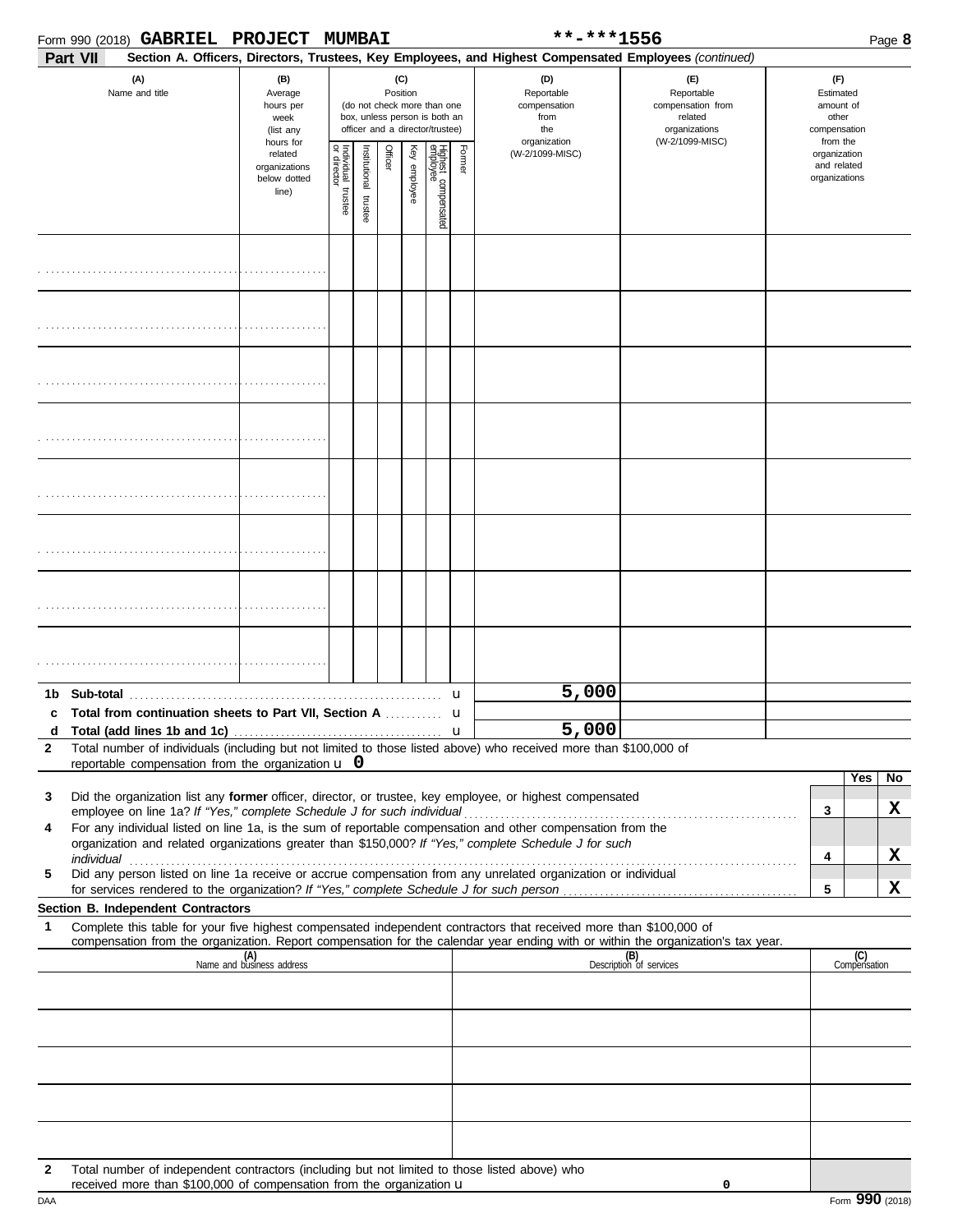| Form 990 (2018) $\textbf{GABRIEL}$ | <b>PROJECT</b> | <b>MUMBAI</b> | **-***1556 | n<br>Page 5 |
|------------------------------------|----------------|---------------|------------|-------------|
|                                    |                |               |            |             |

**Part VIII Statement of Revenue**

Check if Schedule O contains a response or note to any line in this Part VIII . . . . . . . . . . . . . . . . . . . . . . . . . . . . . . . . . . . . . . . . . . . .

|                                              |     |                                                                                         |                |                   | (A)<br>Total revenue | (B)<br>Related or<br>exempt | (C)<br>Unrelated<br>business | (D)<br>Revenue<br>excluded from tax |
|----------------------------------------------|-----|-----------------------------------------------------------------------------------------|----------------|-------------------|----------------------|-----------------------------|------------------------------|-------------------------------------|
|                                              |     |                                                                                         |                |                   |                      | function<br>revenue         | revenue                      | under sections<br>512-514           |
|                                              |     | 1a Federated campaigns                                                                  | 1a             |                   |                      |                             |                              |                                     |
|                                              |     | <b>b</b> Membership dues                                                                | 1b             |                   |                      |                             |                              |                                     |
|                                              |     | c Fundraising events                                                                    | 1 <sub>c</sub> |                   |                      |                             |                              |                                     |
|                                              |     | d Related organizations                                                                 | 1 <sub>d</sub> |                   |                      |                             |                              |                                     |
|                                              |     | <b>e</b> Government grants (contributions)                                              | 1e             |                   |                      |                             |                              |                                     |
|                                              |     | <b>f</b> All other contributions, gifts, grants,                                        |                |                   |                      |                             |                              |                                     |
|                                              |     | and similar amounts not included above                                                  | 1f             | 256,856           |                      |                             |                              |                                     |
| Service Revenue Contributions, Gifts, Grants |     | g Noncash contributions included in lines 1a-1f:                                        |                | $\frac{1}{2}$     |                      |                             |                              |                                     |
|                                              |     |                                                                                         |                |                   | 256,856              |                             |                              |                                     |
|                                              |     |                                                                                         |                | <b>Busn. Code</b> |                      |                             |                              |                                     |
|                                              | 2a  |                                                                                         |                |                   |                      |                             |                              |                                     |
|                                              | b   |                                                                                         |                |                   |                      |                             |                              |                                     |
|                                              | с   |                                                                                         |                |                   |                      |                             |                              |                                     |
|                                              | d   |                                                                                         |                |                   |                      |                             |                              |                                     |
|                                              | е   |                                                                                         |                |                   |                      |                             |                              |                                     |
| Program                                      |     | f All other program service revenue                                                     |                |                   |                      |                             |                              |                                     |
|                                              | 3   | Investment income (including dividends, interest,                                       |                |                   |                      |                             |                              |                                     |
|                                              |     |                                                                                         |                | u                 |                      |                             |                              |                                     |
|                                              | 4   | Income from investment of tax-exempt bond proceeds u                                    |                |                   |                      |                             |                              |                                     |
|                                              | 5   |                                                                                         |                | u                 |                      |                             |                              |                                     |
|                                              |     | (i) Real                                                                                |                | (ii) Personal     |                      |                             |                              |                                     |
|                                              | 6a  | Gross rents                                                                             |                |                   |                      |                             |                              |                                     |
|                                              | b   | Less: rental exps.                                                                      |                |                   |                      |                             |                              |                                     |
|                                              | с   | Rental inc. or (loss)                                                                   |                |                   |                      |                             |                              |                                     |
|                                              | d   |                                                                                         |                | u                 |                      |                             |                              |                                     |
|                                              |     | <b>7a</b> Gross amount from<br>(i) Securities<br>sales of assets                        |                | (ii) Other        |                      |                             |                              |                                     |
|                                              |     | other than inventory                                                                    |                |                   |                      |                             |                              |                                     |
|                                              | b   | Less: cost or other                                                                     |                |                   |                      |                             |                              |                                     |
|                                              |     | basis & sales exps.                                                                     |                |                   |                      |                             |                              |                                     |
|                                              | с   | Gain or (loss)                                                                          |                |                   |                      |                             |                              |                                     |
|                                              | d   |                                                                                         |                |                   |                      |                             |                              |                                     |
|                                              | 8а  | Gross income from fundraising events                                                    |                |                   |                      |                             |                              |                                     |
| venue                                        |     |                                                                                         |                |                   |                      |                             |                              |                                     |
| Re                                           |     | of contributions reported on line 1c).                                                  |                |                   |                      |                             |                              |                                     |
|                                              |     | See Part IV, line 18                                                                    | a              |                   |                      |                             |                              |                                     |
| Other                                        |     | <b>b</b> Less: direct expenses                                                          | b              |                   |                      |                             |                              |                                     |
|                                              |     | c Net income or (loss) from fundraising events  u                                       |                |                   |                      |                             |                              |                                     |
|                                              |     | 9a Gross income from gaming activities.                                                 |                |                   |                      |                             |                              |                                     |
|                                              |     | See Part IV, line 19 $\ldots$                                                           | a              |                   |                      |                             |                              |                                     |
|                                              |     | <b>b</b> Less: direct expenses                                                          | b              |                   |                      |                             |                              |                                     |
|                                              |     | c Net income or (loss) from gaming activities  u                                        |                |                   |                      |                             |                              |                                     |
|                                              |     | 10a Gross sales of inventory, less                                                      |                |                   |                      |                             |                              |                                     |
|                                              |     | returns and allowances                                                                  | a              |                   |                      |                             |                              |                                     |
|                                              |     | <b>b</b> Less: $cost$ of goods $sol$                                                    | b              |                   |                      |                             |                              |                                     |
|                                              |     | <b>c</b> Net income or (loss) from sales of inventory <b>u</b><br>Miscellaneous Revenue |                | Busn. Code        |                      |                             |                              |                                     |
|                                              | 11a |                                                                                         |                |                   |                      |                             |                              |                                     |
|                                              | b   |                                                                                         |                |                   |                      |                             |                              |                                     |
|                                              | c   |                                                                                         |                |                   |                      |                             |                              |                                     |
|                                              | d   | All other revenue                                                                       |                |                   |                      |                             |                              |                                     |
|                                              | е   |                                                                                         |                | u                 |                      |                             |                              |                                     |
|                                              | 12  |                                                                                         |                | $\mathbf{u}$      | 256,856              | 0                           | 0                            | 0                                   |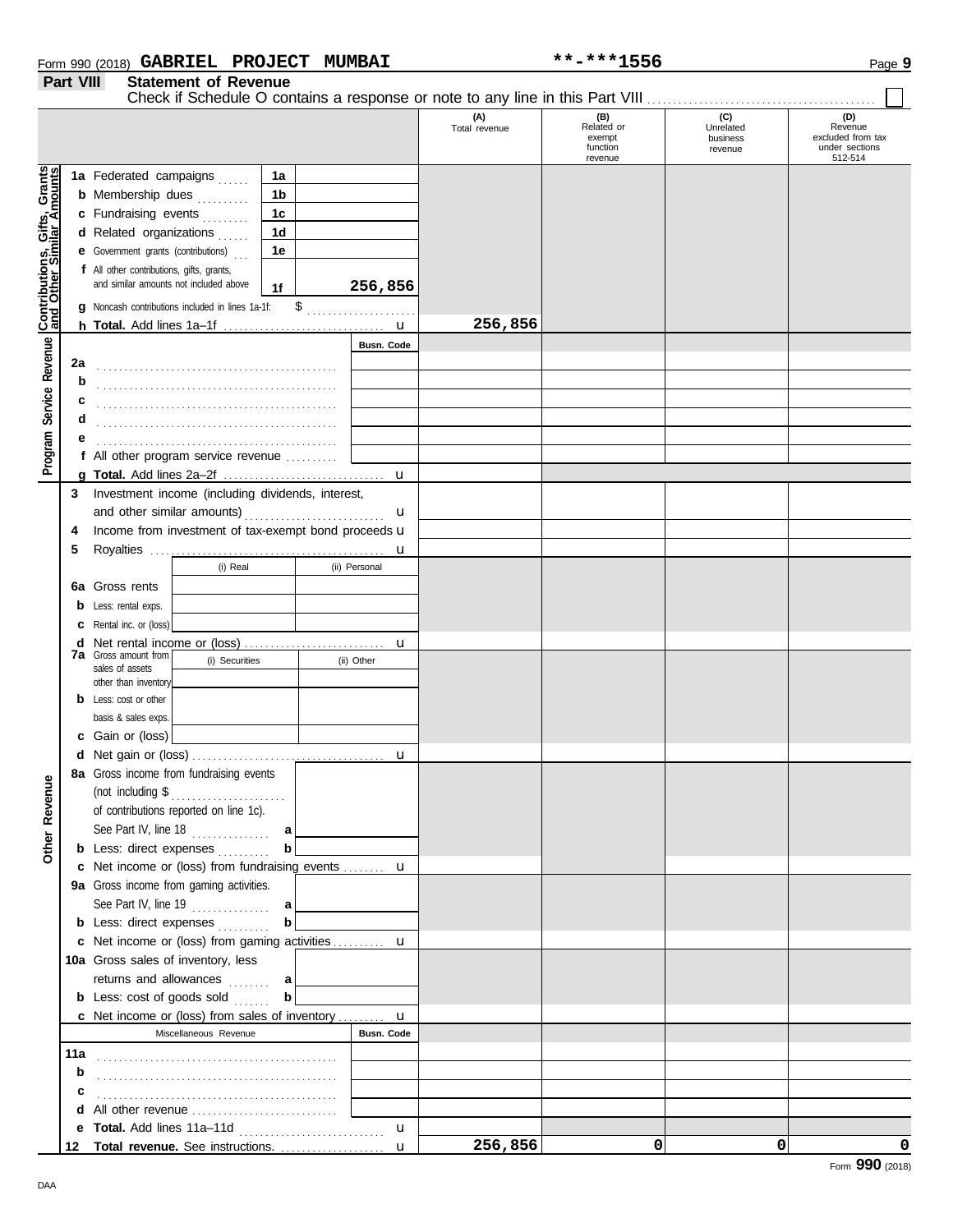| Section 501(c)(3) and 501(c)(4) organizations must complete all columns. All other organizations must complete column (A).<br>図<br>Check if Schedule O contains a response or note to any line in this Part IX |                                                                                                                                                                                                                                    |                |                             |                                    |                         |  |  |  |  |  |  |  |
|----------------------------------------------------------------------------------------------------------------------------------------------------------------------------------------------------------------|------------------------------------------------------------------------------------------------------------------------------------------------------------------------------------------------------------------------------------|----------------|-----------------------------|------------------------------------|-------------------------|--|--|--|--|--|--|--|
|                                                                                                                                                                                                                | (A)<br>(D)<br>(B)<br>(C)<br>Do not include amounts reported on lines 6b,                                                                                                                                                           |                |                             |                                    |                         |  |  |  |  |  |  |  |
|                                                                                                                                                                                                                | 7b, 8b, 9b, and 10b of Part VIII.                                                                                                                                                                                                  | Total expenses | Program service<br>expenses | Management and<br>general expenses | Fundraising<br>expenses |  |  |  |  |  |  |  |
| $\mathbf 1$                                                                                                                                                                                                    | Grants and other assistance to domestic organizations                                                                                                                                                                              |                |                             |                                    |                         |  |  |  |  |  |  |  |
|                                                                                                                                                                                                                | and domestic governments. See Part IV, line 21                                                                                                                                                                                     |                |                             |                                    |                         |  |  |  |  |  |  |  |
| $\mathbf{2}$                                                                                                                                                                                                   | Grants and other assistance to domestic                                                                                                                                                                                            |                |                             |                                    |                         |  |  |  |  |  |  |  |
|                                                                                                                                                                                                                | individuals. See Part IV, line 22                                                                                                                                                                                                  |                |                             |                                    |                         |  |  |  |  |  |  |  |
| 3                                                                                                                                                                                                              | Grants and other assistance to foreign                                                                                                                                                                                             |                |                             |                                    |                         |  |  |  |  |  |  |  |
|                                                                                                                                                                                                                | organizations, foreign governments, and foreign                                                                                                                                                                                    |                |                             |                                    |                         |  |  |  |  |  |  |  |
|                                                                                                                                                                                                                | individuals. See Part IV, lines 15 and 16                                                                                                                                                                                          |                |                             |                                    |                         |  |  |  |  |  |  |  |
| 4                                                                                                                                                                                                              | Benefits paid to or for members                                                                                                                                                                                                    |                |                             |                                    |                         |  |  |  |  |  |  |  |
| 5                                                                                                                                                                                                              | Compensation of current officers, directors,                                                                                                                                                                                       |                |                             |                                    |                         |  |  |  |  |  |  |  |
|                                                                                                                                                                                                                | trustees, and key employees                                                                                                                                                                                                        | 5,000          | 2,500                       |                                    | 2,500                   |  |  |  |  |  |  |  |
| 6                                                                                                                                                                                                              | Compensation not included above, to disqualified                                                                                                                                                                                   |                |                             |                                    |                         |  |  |  |  |  |  |  |
|                                                                                                                                                                                                                | persons (as defined under section 4958(f)(1)) and                                                                                                                                                                                  |                |                             |                                    |                         |  |  |  |  |  |  |  |
|                                                                                                                                                                                                                | persons described in section 4958(c)(3)(B)                                                                                                                                                                                         | 16,345         | 16,345                      |                                    |                         |  |  |  |  |  |  |  |
| 7                                                                                                                                                                                                              | Other salaries and wages                                                                                                                                                                                                           |                |                             |                                    |                         |  |  |  |  |  |  |  |
| 8                                                                                                                                                                                                              | Pension plan accruals and contributions (include                                                                                                                                                                                   |                |                             |                                    |                         |  |  |  |  |  |  |  |
|                                                                                                                                                                                                                | section 401(k) and 403(b) employer contributions)                                                                                                                                                                                  |                |                             |                                    |                         |  |  |  |  |  |  |  |
| 9                                                                                                                                                                                                              | Other employee benefits                                                                                                                                                                                                            |                |                             |                                    |                         |  |  |  |  |  |  |  |
| 10                                                                                                                                                                                                             |                                                                                                                                                                                                                                    |                |                             |                                    |                         |  |  |  |  |  |  |  |
| 11                                                                                                                                                                                                             | Fees for services (non-employees):                                                                                                                                                                                                 |                |                             |                                    |                         |  |  |  |  |  |  |  |
|                                                                                                                                                                                                                | a Management                                                                                                                                                                                                                       |                |                             |                                    |                         |  |  |  |  |  |  |  |
| b                                                                                                                                                                                                              |                                                                                                                                                                                                                                    | 5,493          |                             | 5,493                              |                         |  |  |  |  |  |  |  |
|                                                                                                                                                                                                                |                                                                                                                                                                                                                                    |                |                             |                                    |                         |  |  |  |  |  |  |  |
|                                                                                                                                                                                                                | e Professional fundraising services. See Part IV, line 17                                                                                                                                                                          |                |                             |                                    |                         |  |  |  |  |  |  |  |
| Ť.                                                                                                                                                                                                             | Investment management fees                                                                                                                                                                                                         |                |                             |                                    |                         |  |  |  |  |  |  |  |
|                                                                                                                                                                                                                | g Other. (If line 11g amount exceeds 10% of line 25, column                                                                                                                                                                        |                |                             |                                    |                         |  |  |  |  |  |  |  |
|                                                                                                                                                                                                                | (A) amount, list line 11g expenses on Schedule O.)                                                                                                                                                                                 |                |                             |                                    |                         |  |  |  |  |  |  |  |
| 12                                                                                                                                                                                                             | Advertising and promotion [1] [1] Advertising and promotion                                                                                                                                                                        |                |                             |                                    |                         |  |  |  |  |  |  |  |
| 13                                                                                                                                                                                                             |                                                                                                                                                                                                                                    | 2,229          |                             | 1,821                              | 408                     |  |  |  |  |  |  |  |
| 14                                                                                                                                                                                                             | Information technology                                                                                                                                                                                                             |                |                             |                                    |                         |  |  |  |  |  |  |  |
| 15                                                                                                                                                                                                             |                                                                                                                                                                                                                                    |                |                             |                                    |                         |  |  |  |  |  |  |  |
| 16                                                                                                                                                                                                             |                                                                                                                                                                                                                                    |                |                             |                                    |                         |  |  |  |  |  |  |  |
| 17                                                                                                                                                                                                             |                                                                                                                                                                                                                                    | 20,484         | 18,801                      |                                    | 1,683                   |  |  |  |  |  |  |  |
| 18                                                                                                                                                                                                             | Payments of travel or entertainment expenses                                                                                                                                                                                       |                |                             |                                    |                         |  |  |  |  |  |  |  |
|                                                                                                                                                                                                                | for any federal, state, or local public officials                                                                                                                                                                                  |                |                             |                                    |                         |  |  |  |  |  |  |  |
| 19                                                                                                                                                                                                             | Conferences, conventions, and meetings                                                                                                                                                                                             |                |                             |                                    |                         |  |  |  |  |  |  |  |
| 20                                                                                                                                                                                                             | $\textbf{Interest} \hspace{0.05in} \ldots \hspace{0.05in} \ldots \hspace{0.05in} \ldots \hspace{0.05in} \ldots \hspace{0.05in} \ldots \hspace{0.05in} \ldots \hspace{0.05in} \ldots \hspace{0.05in} \ldots \hspace{0.05in} \ldots$ |                |                             |                                    |                         |  |  |  |  |  |  |  |
| 21                                                                                                                                                                                                             |                                                                                                                                                                                                                                    |                |                             |                                    |                         |  |  |  |  |  |  |  |
| 22                                                                                                                                                                                                             | Depreciation, depletion, and amortization                                                                                                                                                                                          |                |                             |                                    |                         |  |  |  |  |  |  |  |
| 23<br>24                                                                                                                                                                                                       | Other expenses. Itemize expenses not covered                                                                                                                                                                                       |                |                             |                                    |                         |  |  |  |  |  |  |  |
|                                                                                                                                                                                                                | above (List miscellaneous expenses in line 24e. If                                                                                                                                                                                 |                |                             |                                    |                         |  |  |  |  |  |  |  |
|                                                                                                                                                                                                                | line 24e amount exceeds 10% of line 25, column                                                                                                                                                                                     |                |                             |                                    |                         |  |  |  |  |  |  |  |
|                                                                                                                                                                                                                | (A) amount, list line 24e expenses on Schedule O.)                                                                                                                                                                                 |                |                             |                                    |                         |  |  |  |  |  |  |  |
| а                                                                                                                                                                                                              | EAT TO LEARN                                                                                                                                                                                                                       | 76,790         | 76,790                      |                                    |                         |  |  |  |  |  |  |  |
| b                                                                                                                                                                                                              | SHRAVAN MEDICAL CENTER                                                                                                                                                                                                             | 64,500         | 64,500                      |                                    |                         |  |  |  |  |  |  |  |
| c                                                                                                                                                                                                              | <b>MASALA MAMAS</b>                                                                                                                                                                                                                | 27,091         | 27,091                      |                                    |                         |  |  |  |  |  |  |  |
| d                                                                                                                                                                                                              | JOSHUA GREENBERG LEARNING                                                                                                                                                                                                          | 26,847         | 26,847                      |                                    |                         |  |  |  |  |  |  |  |
| е                                                                                                                                                                                                              | All other expenses                                                                                                                                                                                                                 | 62,823         | 51,696                      | 3,118                              | 8,009                   |  |  |  |  |  |  |  |
| 25                                                                                                                                                                                                             | Total functional expenses. Add lines 1 through 24e                                                                                                                                                                                 | 307,602        | 284,570                     | 10,432                             | 12,600                  |  |  |  |  |  |  |  |
| 26                                                                                                                                                                                                             | Joint costs. Complete this line only if the<br>organization reported in column (B) joint costs<br>from a combined educational campaign and<br>fundraising solicitation. Check here $\mathbf{u}$  <br>$\overline{\phantom{a}}$ if   |                |                             |                                    |                         |  |  |  |  |  |  |  |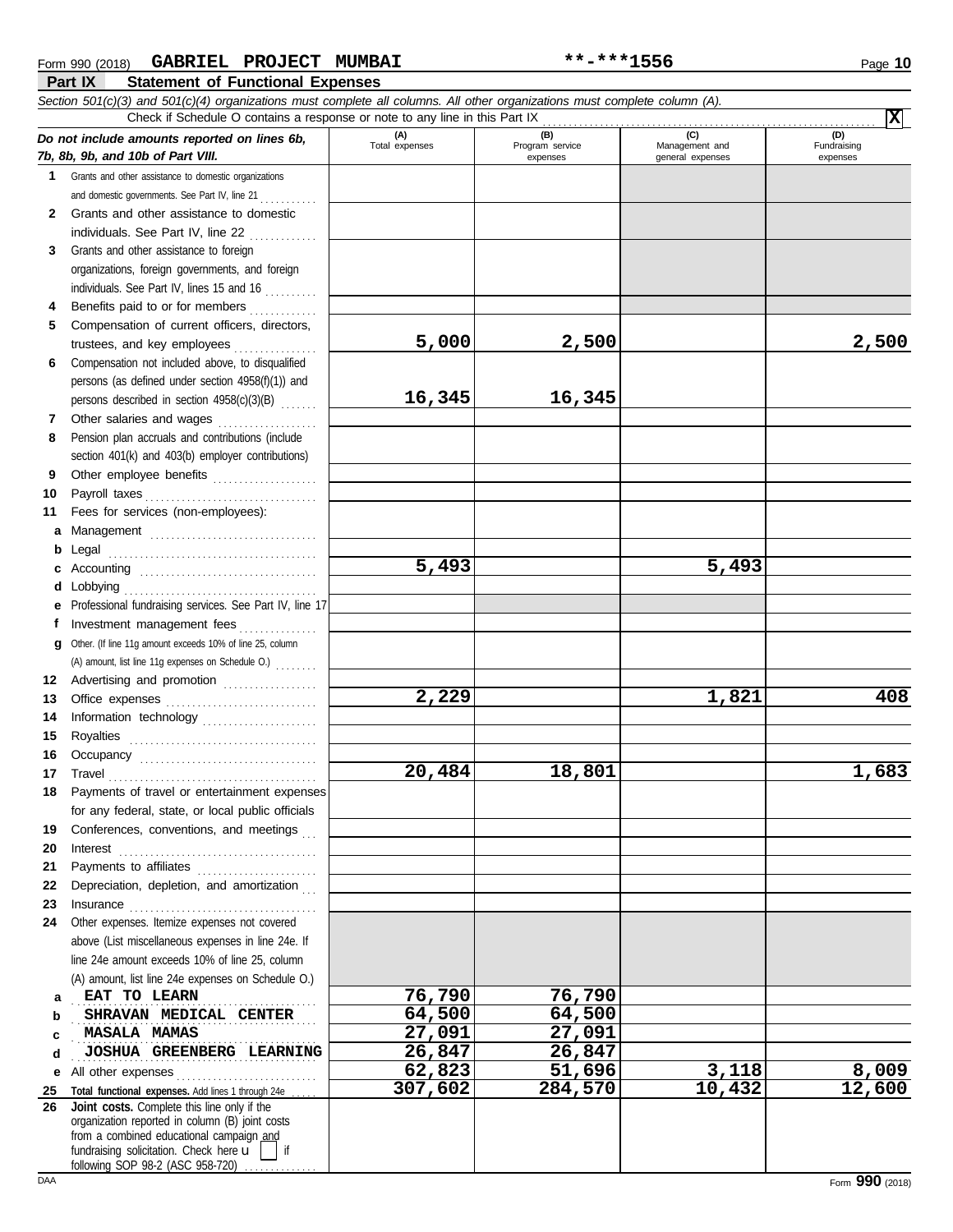### Form 990 (2018) Page **11 GABRIEL PROJECT MUMBAI \*\*-\*\*\*1556 Part X Balance Sheet**

|                 |          |                                                                                                                                                                                                                                     |        | (A)<br>Beginning of year |              | (B)<br>End of year |
|-----------------|----------|-------------------------------------------------------------------------------------------------------------------------------------------------------------------------------------------------------------------------------------|--------|--------------------------|--------------|--------------------|
|                 | 1        |                                                                                                                                                                                                                                     |        | 58,447                   | $\mathbf{1}$ | 7,701              |
|                 | 2        |                                                                                                                                                                                                                                     |        | $\mathbf{2}$             |              |                    |
|                 | 3        |                                                                                                                                                                                                                                     |        | 3                        |              |                    |
|                 | 4        |                                                                                                                                                                                                                                     |        |                          | 4            |                    |
|                 | 5        | Loans and other receivables from current and former officers, directors,                                                                                                                                                            |        |                          |              |                    |
|                 |          | trustees, key employees, and highest compensated employees.                                                                                                                                                                         |        |                          |              |                    |
|                 |          |                                                                                                                                                                                                                                     |        |                          | 5            |                    |
|                 | 6        | Loans and other receivables from other disqualified persons (as defined under section                                                                                                                                               |        |                          |              |                    |
|                 |          | $4958(f)(1)$ ), persons described in section $4958(c)(3)(B)$ , and contributing employers and                                                                                                                                       |        |                          |              |                    |
|                 |          | sponsoring organizations of section 501(c)(9) voluntary employees' beneficiary                                                                                                                                                      |        |                          |              |                    |
|                 |          | organizations (see instructions). Complete Part II of Schedule L [1, [1, [1, [1, [1]]]                                                                                                                                              |        |                          | 6            |                    |
| Assets          | 7        |                                                                                                                                                                                                                                     |        |                          | 7            |                    |
|                 | 8        | Inventories for sale or use <i>communication</i> and the contract of the contract of the contract of the contract of the contract of the contract of the contract of the contract of the contract of the contract of the contract o |        |                          | 8            |                    |
|                 | 9        |                                                                                                                                                                                                                                     |        |                          | 9            |                    |
|                 |          | 10a Land, buildings, and equipment: cost or                                                                                                                                                                                         |        |                          |              |                    |
|                 |          | other basis. Complete Part VI of Schedule D  10a                                                                                                                                                                                    |        |                          |              |                    |
|                 |          |                                                                                                                                                                                                                                     |        |                          | 10c          |                    |
|                 | 11       |                                                                                                                                                                                                                                     |        | 11                       |              |                    |
|                 | 12       |                                                                                                                                                                                                                                     |        |                          | 12           |                    |
|                 | 13       |                                                                                                                                                                                                                                     |        | 13                       |              |                    |
|                 | 14       |                                                                                                                                                                                                                                     |        | 14                       |              |                    |
|                 | 15       |                                                                                                                                                                                                                                     |        | 15                       |              |                    |
|                 | 16       |                                                                                                                                                                                                                                     | 58,447 | 16                       | 7,701        |                    |
|                 | 17       |                                                                                                                                                                                                                                     |        | 17                       |              |                    |
|                 | 18       |                                                                                                                                                                                                                                     |        |                          | 18           |                    |
|                 | 19       |                                                                                                                                                                                                                                     |        |                          | 19           |                    |
|                 | 20       |                                                                                                                                                                                                                                     |        |                          | 20           |                    |
|                 | 21       | Escrow or custodial account liability. Complete Part IV of Schedule D                                                                                                                                                               |        |                          | 21           |                    |
|                 | 22       | Loans and other payables to current and former officers, directors,                                                                                                                                                                 |        |                          |              |                    |
| Liabilities     |          | trustees, key employees, highest compensated employees, and                                                                                                                                                                         |        |                          |              |                    |
|                 |          | disqualified persons. Complete Part II of Schedule L                                                                                                                                                                                |        |                          | 22           |                    |
|                 | 23       | Secured mortgages and notes payable to unrelated third parties                                                                                                                                                                      |        |                          | 23           |                    |
|                 | 24       | Unsecured notes and loans payable to unrelated third parties                                                                                                                                                                        |        |                          | 24           |                    |
|                 | 25       | Other liabilities (including federal income tax, payables to related third                                                                                                                                                          |        |                          |              |                    |
|                 |          | parties, and other liabilities not included on lines 17-24). Complete Part X                                                                                                                                                        |        |                          |              |                    |
|                 |          |                                                                                                                                                                                                                                     |        |                          | 25           |                    |
|                 | 26       |                                                                                                                                                                                                                                     |        | 0                        | 26           | $\mathbf 0$        |
|                 |          | Organizations that follow SFAS 117 (ASC 958), check here $\mathbf{u}$  X  and                                                                                                                                                       |        |                          |              |                    |
|                 |          | complete lines 27 through 29, and lines 33 and 34.                                                                                                                                                                                  |        |                          |              |                    |
| <b>Balances</b> | 27       |                                                                                                                                                                                                                                     |        | 58,447                   | 27           | 7,701              |
|                 | 28       |                                                                                                                                                                                                                                     |        |                          | 28           |                    |
| or Fund         | 29       | Organizations that do not follow SFAS 117 (ASC 958), check here u                                                                                                                                                                   |        |                          | 29           |                    |
|                 |          |                                                                                                                                                                                                                                     | and    |                          |              |                    |
|                 | 30       | complete lines 30 through 34.                                                                                                                                                                                                       |        |                          | 30           |                    |
| Assets          | 31       | Paid-in or capital surplus, or land, building, or equipment fund [                                                                                                                                                                  |        |                          | 31           |                    |
|                 |          | Retained earnings, endowment, accumulated income, or other funds                                                                                                                                                                    |        |                          | 32           |                    |
| $\frac{8}{2}$   | 32<br>33 | Total net assets or fund balances                                                                                                                                                                                                   |        | 58,447                   | 33           | 7,701              |
|                 | 34       |                                                                                                                                                                                                                                     |        | 58,447                   | 34           | 7,701              |
|                 |          |                                                                                                                                                                                                                                     |        |                          |              |                    |

Form **990** (2018)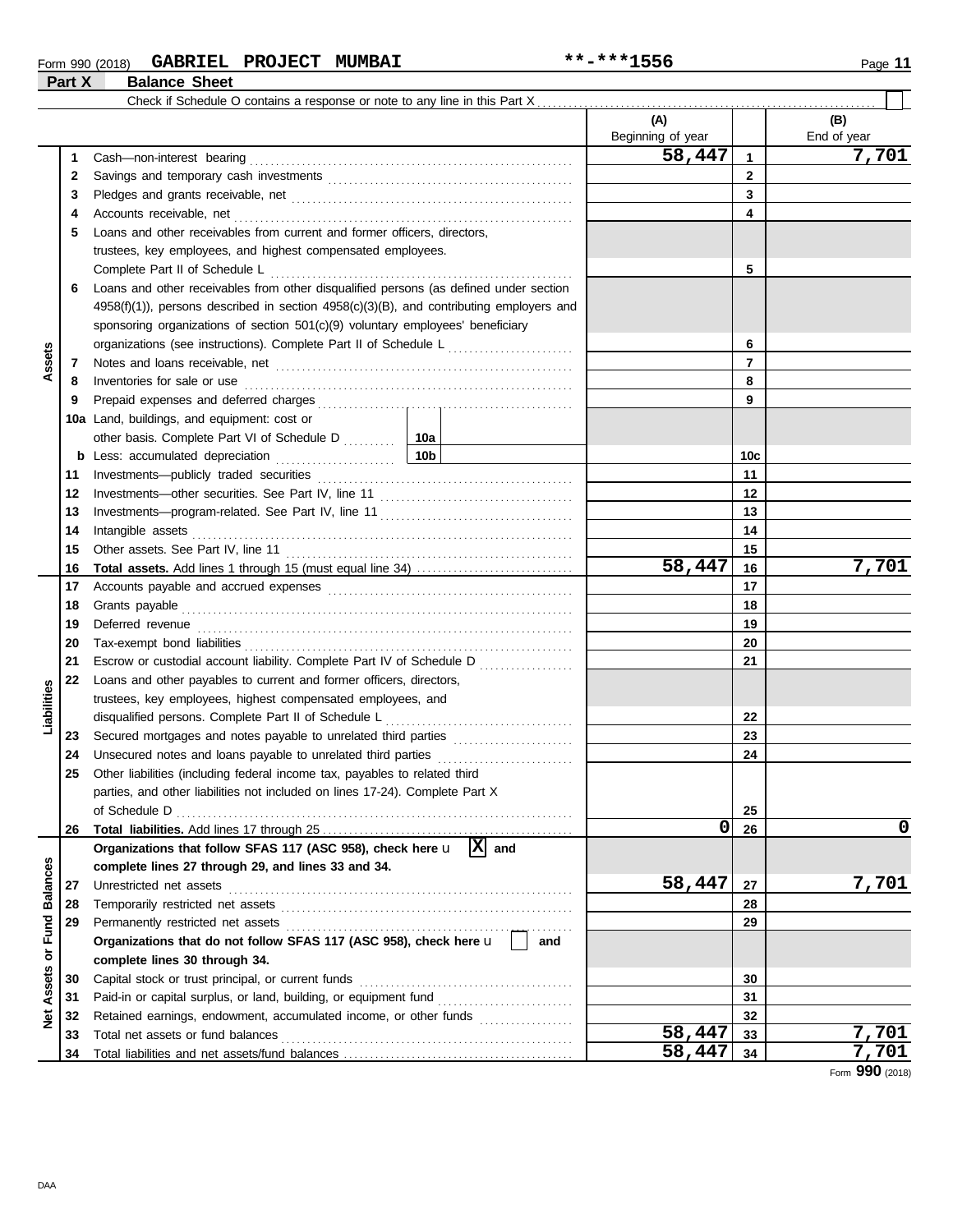|    | Form 990 (2018) GABRIEL PROJECT MUMBAI                                                                                                                                                                                         | **-***1556 |                         |    |            | Page 12 |
|----|--------------------------------------------------------------------------------------------------------------------------------------------------------------------------------------------------------------------------------|------------|-------------------------|----|------------|---------|
|    | <b>Reconciliation of Net Assets</b><br>Part XI                                                                                                                                                                                 |            |                         |    |            |         |
|    |                                                                                                                                                                                                                                |            |                         |    |            |         |
|    |                                                                                                                                                                                                                                |            | $\overline{1}$          |    | 256,856    |         |
| 2  |                                                                                                                                                                                                                                |            | $\overline{2}$          |    | 307,602    |         |
| 3  |                                                                                                                                                                                                                                |            | 3                       |    | $-50,746$  |         |
| 4  |                                                                                                                                                                                                                                |            | $\overline{\mathbf{4}}$ |    | 58,447     |         |
| 5  | Net unrealized gains (losses) on investments [11] with the content of the content of the state of the state of the state of the state of the state of the state of the state of the state of the state of the state of the sta |            | 5                       |    |            |         |
| 6  |                                                                                                                                                                                                                                |            | 6                       |    |            |         |
| 7  |                                                                                                                                                                                                                                |            | $\overline{7}$          |    |            |         |
| 8  | Prior period adjustments [11] production and an intervention of the state of the state of the state of the state of the state of the state of the state of the state of the state of the state of the state of the state of th |            | 8                       |    |            |         |
| 9  |                                                                                                                                                                                                                                |            | 9                       |    |            |         |
| 10 | Net assets or fund balances at end of year. Combine lines 3 through 9 (must equal Part X, line                                                                                                                                 |            |                         |    |            |         |
|    | 33, column (B))                                                                                                                                                                                                                |            | 10                      |    |            | 7,701   |
|    | <b>Financial Statements and Reporting</b><br>Part XII                                                                                                                                                                          |            |                         |    |            |         |
|    |                                                                                                                                                                                                                                |            |                         |    |            |         |
|    |                                                                                                                                                                                                                                |            |                         |    | Yes        | No      |
| 1  | $ \mathbf{X} $ Accrual<br>Cash<br>Accounting method used to prepare the Form 990:                                                                                                                                              | Other      |                         |    |            |         |
|    | If the organization changed its method of accounting from a prior year or checked "Other," explain in                                                                                                                          |            |                         |    |            |         |
|    | Schedule O.                                                                                                                                                                                                                    |            |                         |    |            |         |
|    | 2a Were the organization's financial statements compiled or reviewed by an independent accountant?                                                                                                                             |            |                         | 2a |            | x       |
|    | If "Yes," check a box below to indicate whether the financial statements for the year were compiled or                                                                                                                         |            |                         |    |            |         |
|    | reviewed on a separate basis, consolidated basis, or both:                                                                                                                                                                     |            |                         |    |            |         |
|    | Separate basis<br>Consolidated basis<br>Both consolidated and separate basis                                                                                                                                                   |            |                         |    |            |         |
|    |                                                                                                                                                                                                                                |            |                         | 2b |            | X       |
|    | If "Yes," check a box below to indicate whether the financial statements for the year were audited on a                                                                                                                        |            |                         |    |            |         |
|    | separate basis, consolidated basis, or both:                                                                                                                                                                                   |            |                         |    |            |         |
|    | Consolidated basis<br>Both consolidated and separate basis<br>Separate basis                                                                                                                                                   |            |                         |    |            |         |
|    | c If "Yes" to line 2a or 2b, does the organization have a committee that assumes responsibility for oversight                                                                                                                  |            |                         |    |            |         |
|    | of the audit, review, or compilation of its financial statements and selection of an independent accountant?                                                                                                                   |            |                         | 2c |            |         |
|    | If the organization changed either its oversight process or selection process during the tax year, explain in                                                                                                                  |            |                         |    |            |         |
|    | Schedule O.                                                                                                                                                                                                                    |            |                         |    |            |         |
|    | 3a As a result of a federal award, was the organization required to undergo an audit or audits as set forth in                                                                                                                 |            |                         |    |            |         |
|    | the Single Audit Act and OMB Circular A-133?                                                                                                                                                                                   |            |                         | 3a |            |         |
|    | <b>b</b> If "Yes," did the organization undergo the required audit or audits? If the organization did not undergo the                                                                                                          |            |                         |    |            |         |
|    |                                                                                                                                                                                                                                |            |                         | 3b |            |         |
|    |                                                                                                                                                                                                                                |            |                         |    | <b>nnn</b> |         |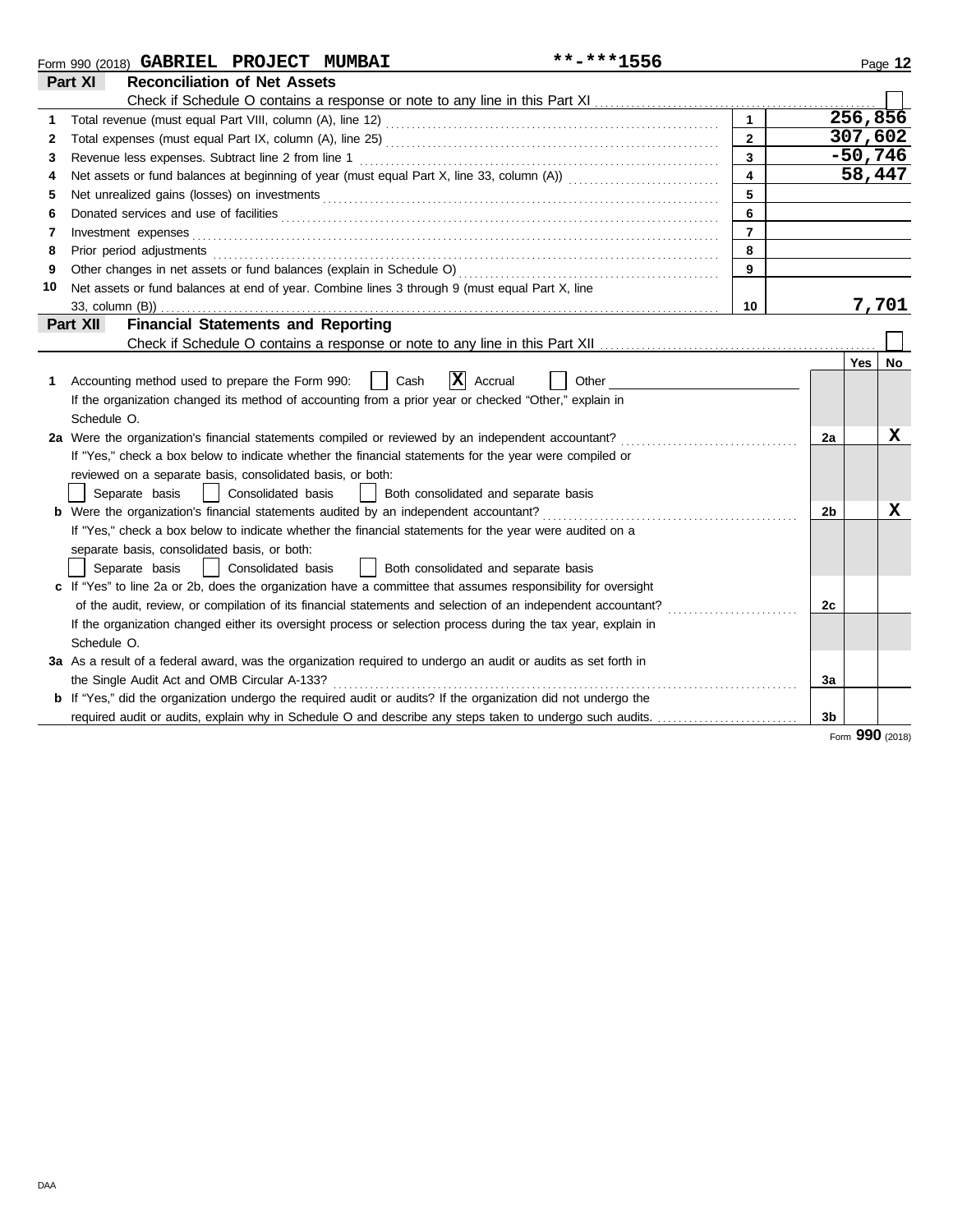| <b>SCHEDULE A</b>    |
|----------------------|
| (Form 990 or 990-EZ) |

**Complete if the organization is a section 501(c)(3) organization or a section 4947(a)(1) nonexempt charitable trust.**

u **Attach to Form 990 or Form 990-EZ.**

|                          |  | Department of the Treasury |
|--------------------------|--|----------------------------|
| Internal Revenue Service |  |                            |

| OMB No. 1545-0047     |
|-----------------------|
| 2018                  |
| <b>Open to Public</b> |

| ווופווופו ו/פעסוועפ טפולו<br><b>Inspection</b><br><b>u</b> Go to <i>www.irs.gov/Form990</i> for instructions and the latest information. |                         |                          |                                                            |                                                                                                                                                                                                                                                                                                                                                                                                                                                                                  |     |                          |                                              |                    |  |  |  |  |
|------------------------------------------------------------------------------------------------------------------------------------------|-------------------------|--------------------------|------------------------------------------------------------|----------------------------------------------------------------------------------------------------------------------------------------------------------------------------------------------------------------------------------------------------------------------------------------------------------------------------------------------------------------------------------------------------------------------------------------------------------------------------------|-----|--------------------------|----------------------------------------------|--------------------|--|--|--|--|
|                                                                                                                                          |                         | Name of the organization | GABRIEL PROJECT MUMBAI                                     |                                                                                                                                                                                                                                                                                                                                                                                                                                                                                  |     |                          | Employer identification number<br>**-***1556 |                    |  |  |  |  |
|                                                                                                                                          | Part I                  |                          |                                                            | Reason for Public Charity Status (All organizations must complete this part.) See instructions.                                                                                                                                                                                                                                                                                                                                                                                  |     |                          |                                              |                    |  |  |  |  |
|                                                                                                                                          |                         |                          |                                                            | The organization is not a private foundation because it is: (For lines 1 through 12, check only one box.)                                                                                                                                                                                                                                                                                                                                                                        |     |                          |                                              |                    |  |  |  |  |
| 1                                                                                                                                        |                         |                          |                                                            | A church, convention of churches, or association of churches described in section 170(b)(1)(A)(i).                                                                                                                                                                                                                                                                                                                                                                               |     |                          |                                              |                    |  |  |  |  |
| 2                                                                                                                                        |                         |                          |                                                            | A school described in section 170(b)(1)(A)(ii). (Attach Schedule E (Form 990 or 990-EZ).)                                                                                                                                                                                                                                                                                                                                                                                        |     |                          |                                              |                    |  |  |  |  |
| 3                                                                                                                                        |                         |                          |                                                            | A hospital or a cooperative hospital service organization described in section 170(b)(1)(A)(iii).                                                                                                                                                                                                                                                                                                                                                                                |     |                          |                                              |                    |  |  |  |  |
| 4                                                                                                                                        |                         |                          |                                                            | A medical research organization operated in conjunction with a hospital described in section 170(b)(1)(A)(iii). Enter the hospital's name,                                                                                                                                                                                                                                                                                                                                       |     |                          |                                              |                    |  |  |  |  |
|                                                                                                                                          |                         | city, and state:         |                                                            |                                                                                                                                                                                                                                                                                                                                                                                                                                                                                  |     |                          |                                              |                    |  |  |  |  |
| 5                                                                                                                                        |                         |                          |                                                            | An organization operated for the benefit of a college or university owned or operated by a governmental unit described in                                                                                                                                                                                                                                                                                                                                                        |     |                          |                                              |                    |  |  |  |  |
|                                                                                                                                          |                         |                          | section 170(b)(1)(A)(iv). (Complete Part II.)              |                                                                                                                                                                                                                                                                                                                                                                                                                                                                                  |     |                          |                                              |                    |  |  |  |  |
| 6                                                                                                                                        | $\overline{\mathbf{x}}$ |                          |                                                            | A federal, state, or local government or governmental unit described in section 170(b)(1)(A)(v).                                                                                                                                                                                                                                                                                                                                                                                 |     |                          |                                              |                    |  |  |  |  |
| 7                                                                                                                                        |                         |                          | described in section 170(b)(1)(A)(vi). (Complete Part II.) | An organization that normally receives a substantial part of its support from a governmental unit or from the general public                                                                                                                                                                                                                                                                                                                                                     |     |                          |                                              |                    |  |  |  |  |
| 8                                                                                                                                        |                         |                          |                                                            | A community trust described in section 170(b)(1)(A)(vi). (Complete Part II.)                                                                                                                                                                                                                                                                                                                                                                                                     |     |                          |                                              |                    |  |  |  |  |
| 9                                                                                                                                        |                         |                          |                                                            | An agricultural research organization described in section 170(b)(1)(A)(ix) operated in conjunction with a land-grant college<br>or university or a non-land-grant college of agriculture (see instructions). Enter the name, city, and state of the college or                                                                                                                                                                                                                  |     |                          |                                              |                    |  |  |  |  |
| 10                                                                                                                                       |                         | university:              |                                                            | An organization that normally receives: (1) more than 33 1/3% of its support from contributions, membership fees, and gross<br>receipts from activities related to its exempt functions—subject to certain exceptions, and (2) no more than 33 1/3% of its<br>support from gross investment income and unrelated business taxable income (less section 511 tax) from businesses<br>acquired by the organization after June 30, 1975. See section 509(a)(2). (Complete Part III.) |     |                          |                                              |                    |  |  |  |  |
| 11                                                                                                                                       |                         |                          |                                                            | An organization organized and operated exclusively to test for public safety. See section 509(a)(4).                                                                                                                                                                                                                                                                                                                                                                             |     |                          |                                              |                    |  |  |  |  |
| 12                                                                                                                                       |                         |                          |                                                            | An organization organized and operated exclusively for the benefit of, to perform the functions of, or to carry out the purposes                                                                                                                                                                                                                                                                                                                                                 |     |                          |                                              |                    |  |  |  |  |
|                                                                                                                                          |                         |                          |                                                            | of one or more publicly supported organizations described in section 509(a)(1) or section 509(a)(2). See section 509(a)(3).<br>Check the box in lines 12a through 12d that describes the type of supporting organization and complete lines 12e, 12f, and 12g.                                                                                                                                                                                                                   |     |                          |                                              |                    |  |  |  |  |
|                                                                                                                                          | a                       |                          |                                                            | Type I. A supporting organization operated, supervised, or controlled by its supported organization(s), typically by giving                                                                                                                                                                                                                                                                                                                                                      |     |                          |                                              |                    |  |  |  |  |
|                                                                                                                                          |                         |                          |                                                            | the supported organization(s) the power to regularly appoint or elect a majority of the directors or trustees of the                                                                                                                                                                                                                                                                                                                                                             |     |                          |                                              |                    |  |  |  |  |
|                                                                                                                                          |                         |                          |                                                            | supporting organization. You must complete Part IV, Sections A and B.                                                                                                                                                                                                                                                                                                                                                                                                            |     |                          |                                              |                    |  |  |  |  |
|                                                                                                                                          | b                       |                          |                                                            | Type II. A supporting organization supervised or controlled in connection with its supported organization(s), by having                                                                                                                                                                                                                                                                                                                                                          |     |                          |                                              |                    |  |  |  |  |
|                                                                                                                                          |                         |                          |                                                            | control or management of the supporting organization vested in the same persons that control or manage the supported                                                                                                                                                                                                                                                                                                                                                             |     |                          |                                              |                    |  |  |  |  |
|                                                                                                                                          |                         |                          |                                                            | organization(s). You must complete Part IV, Sections A and C.<br>Type III functionally integrated. A supporting organization operated in connection with, and functionally integrated with,                                                                                                                                                                                                                                                                                      |     |                          |                                              |                    |  |  |  |  |
|                                                                                                                                          | c                       |                          |                                                            | its supported organization(s) (see instructions). You must complete Part IV, Sections A, D, and E.                                                                                                                                                                                                                                                                                                                                                                               |     |                          |                                              |                    |  |  |  |  |
|                                                                                                                                          | d                       |                          |                                                            | Type III non-functionally integrated. A supporting organization operated in connection with its supported organization(s)                                                                                                                                                                                                                                                                                                                                                        |     |                          |                                              |                    |  |  |  |  |
|                                                                                                                                          |                         |                          |                                                            | that is not functionally integrated. The organization generally must satisfy a distribution requirement and an attentiveness                                                                                                                                                                                                                                                                                                                                                     |     |                          |                                              |                    |  |  |  |  |
|                                                                                                                                          |                         |                          |                                                            | requirement (see instructions). You must complete Part IV, Sections A and D, and Part V.                                                                                                                                                                                                                                                                                                                                                                                         |     |                          |                                              |                    |  |  |  |  |
|                                                                                                                                          | е                       |                          |                                                            | Check this box if the organization received a written determination from the IRS that it is a Type I, Type II, Type III                                                                                                                                                                                                                                                                                                                                                          |     |                          |                                              |                    |  |  |  |  |
|                                                                                                                                          |                         |                          | Enter the number of supported organizations                | functionally integrated, or Type III non-functionally integrated supporting organization.                                                                                                                                                                                                                                                                                                                                                                                        |     |                          |                                              |                    |  |  |  |  |
|                                                                                                                                          | f                       |                          |                                                            | Provide the following information about the supported organization(s).                                                                                                                                                                                                                                                                                                                                                                                                           |     |                          |                                              |                    |  |  |  |  |
|                                                                                                                                          | g                       | (i) Name of supported    | (ii) EIN                                                   | (iii) Type of organization                                                                                                                                                                                                                                                                                                                                                                                                                                                       |     | (iv) Is the organization | (v) Amount of monetary                       | (vi) Amount of     |  |  |  |  |
|                                                                                                                                          |                         | organization             |                                                            | (described on lines 1-10                                                                                                                                                                                                                                                                                                                                                                                                                                                         |     | listed in your governing | support (see                                 | other support (see |  |  |  |  |
|                                                                                                                                          |                         |                          |                                                            | above (see instructions))                                                                                                                                                                                                                                                                                                                                                                                                                                                        |     | document?                | instructions)                                | instructions)      |  |  |  |  |
|                                                                                                                                          |                         |                          |                                                            |                                                                                                                                                                                                                                                                                                                                                                                                                                                                                  | Yes | No                       |                                              |                    |  |  |  |  |
| (A)                                                                                                                                      |                         |                          |                                                            |                                                                                                                                                                                                                                                                                                                                                                                                                                                                                  |     |                          |                                              |                    |  |  |  |  |
| (B)                                                                                                                                      |                         |                          |                                                            |                                                                                                                                                                                                                                                                                                                                                                                                                                                                                  |     |                          |                                              |                    |  |  |  |  |
| (C)                                                                                                                                      |                         |                          |                                                            |                                                                                                                                                                                                                                                                                                                                                                                                                                                                                  |     |                          |                                              |                    |  |  |  |  |
| (D)                                                                                                                                      |                         |                          |                                                            |                                                                                                                                                                                                                                                                                                                                                                                                                                                                                  |     |                          |                                              |                    |  |  |  |  |
| (E)                                                                                                                                      |                         |                          |                                                            |                                                                                                                                                                                                                                                                                                                                                                                                                                                                                  |     |                          |                                              |                    |  |  |  |  |
|                                                                                                                                          |                         |                          |                                                            |                                                                                                                                                                                                                                                                                                                                                                                                                                                                                  |     |                          |                                              |                    |  |  |  |  |

**For Paperwork Reduction Act Notice, see the Instructions for Form 990 or 990-EZ. Total**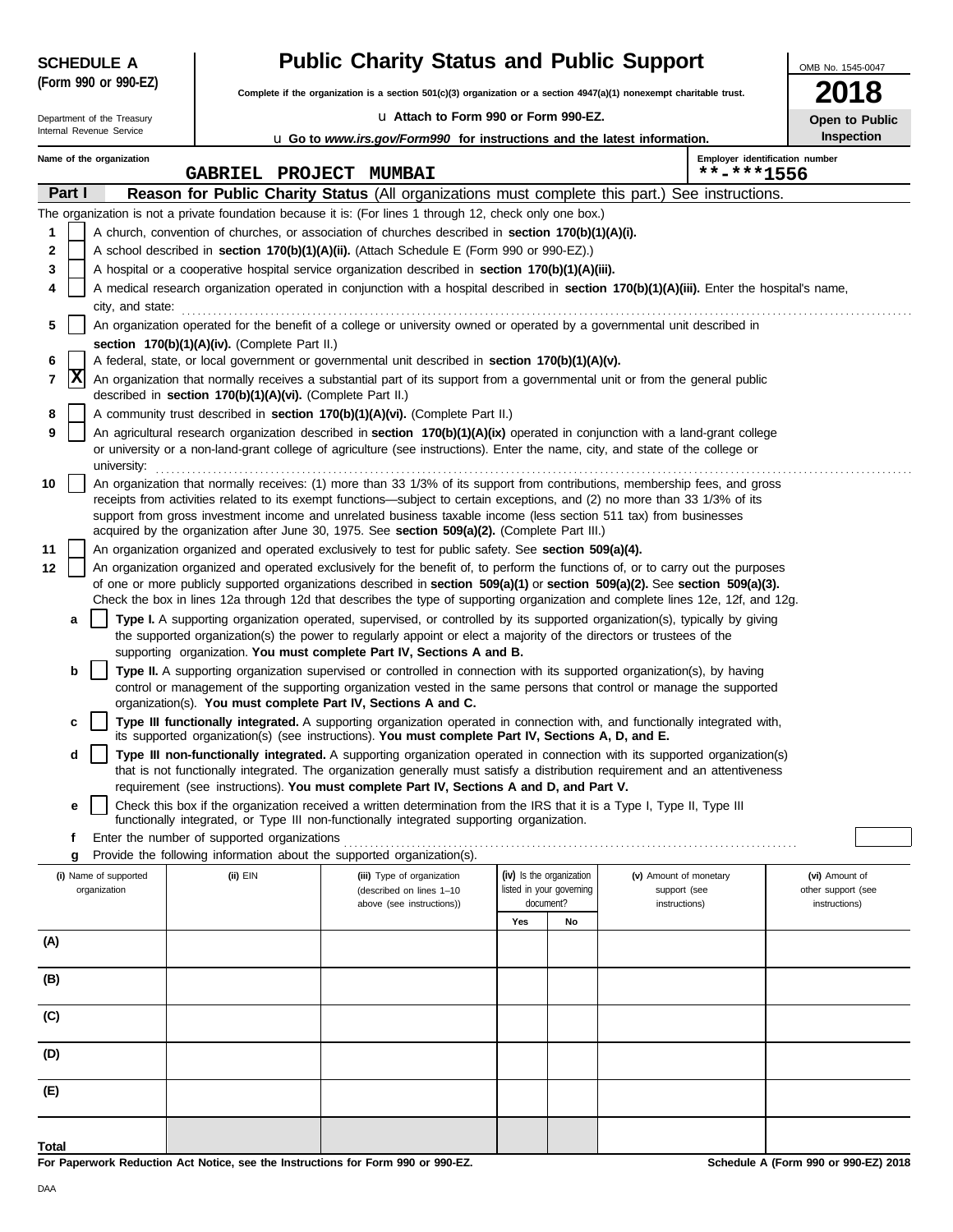|              | Schedule A (Form 990 or 990-EZ) 2018                                                                                                                                                                                                                                                                                                      | GABRIEL PROJECT MUMBAI |          |            |            | **-***1556 | Page 2                                        |
|--------------|-------------------------------------------------------------------------------------------------------------------------------------------------------------------------------------------------------------------------------------------------------------------------------------------------------------------------------------------|------------------------|----------|------------|------------|------------|-----------------------------------------------|
|              | Support Schedule for Organizations Described in Sections 170(b)(1)(A)(iv) and 170(b)(1)(A)(vi)<br>Part II<br>(Complete only if you checked the box on line 5, 7, or 8 of Part I or if the organization failed to qualify under<br>Part III. If the organization fails to qualify under the tests listed below, please complete Part III.) |                        |          |            |            |            |                                               |
|              | Section A. Public Support                                                                                                                                                                                                                                                                                                                 |                        |          |            |            |            |                                               |
|              | Calendar year (or fiscal year beginning in)<br>$\mathbf{u}$                                                                                                                                                                                                                                                                               | (a) 2014               | (b) 2015 | $(c)$ 2016 | $(d)$ 2017 | (e) 2018   | (f) Total                                     |
| 1            | Gifts, grants, contributions, and<br>membership fees received. (Do not<br>include any "unusual grants.")                                                                                                                                                                                                                                  | 154,271                | 191,651  | 222,416    | 273,661    | 256,856    | 1,098,855                                     |
| $\mathbf{2}$ | Tax revenues levied for the<br>organization's benefit and either paid<br>to or expended on its behalf                                                                                                                                                                                                                                     |                        |          |            |            |            |                                               |
| 3            | The value of services or facilities<br>furnished by a governmental unit to the<br>organization without charge                                                                                                                                                                                                                             |                        |          |            |            |            |                                               |
| 4            | Total. Add lines 1 through 3                                                                                                                                                                                                                                                                                                              | 154,271                | 191,651  | 222,416    | 273,661    | 256,856    | 1,098,855                                     |
| 5            | The portion of total contributions by<br>each person (other than a<br>governmental unit or publicly<br>supported organization) included on<br>line 1 that exceeds 2% of the amount                                                                                                                                                        |                        |          |            |            |            |                                               |
|              | shown on line 11, column (f) $\ldots$                                                                                                                                                                                                                                                                                                     |                        |          |            |            |            | 128,424                                       |
| 6            | Public support. Subtract line 5 from line 4                                                                                                                                                                                                                                                                                               |                        |          |            |            |            | 970,431                                       |
|              | <b>Section B. Total Support</b>                                                                                                                                                                                                                                                                                                           |                        |          |            |            |            |                                               |
|              | Calendar year (or fiscal year beginning in)<br>$\mathbf{u}$                                                                                                                                                                                                                                                                               | (a) 2014               | (b) 2015 | $(c)$ 2016 | $(d)$ 2017 | (e) $2018$ | (f) Total                                     |
| 7            | Amounts from line 4                                                                                                                                                                                                                                                                                                                       | 154,271                | 191,651  | 222,416    | 273,661    | 256,856    | 1,098,855                                     |
| 8            | Gross income from interest, dividends,<br>payments received on securities loans,<br>rents, royalties, and income from<br>similar sources                                                                                                                                                                                                  |                        |          |            |            |            |                                               |
| 9            | Net income from unrelated business<br>activities, whether or not the business<br>is regularly carried on                                                                                                                                                                                                                                  |                        |          |            |            |            |                                               |
| 10           | Other income. Do not include gain or<br>loss from the sale of capital assets<br>(Explain in Part VI.)                                                                                                                                                                                                                                     |                        |          |            |            |            |                                               |
| 11           | Total support. Add lines 7 through 10                                                                                                                                                                                                                                                                                                     |                        |          |            |            |            | 1,098,855                                     |
| 12           |                                                                                                                                                                                                                                                                                                                                           |                        |          |            |            | 12         |                                               |
| 13           | First five years. If the Form 990 is for the organization's first, second, third, fourth, or fifth tax year as a section 501(c)(3)                                                                                                                                                                                                        |                        |          |            |            |            |                                               |
|              |                                                                                                                                                                                                                                                                                                                                           |                        |          |            |            |            |                                               |
|              | Section C. Computation of Public Support Percentage                                                                                                                                                                                                                                                                                       |                        |          |            |            |            |                                               |
| 14           |                                                                                                                                                                                                                                                                                                                                           |                        |          |            |            | 14         | 88.31%                                        |
| 15           |                                                                                                                                                                                                                                                                                                                                           |                        |          |            |            | 15         | 91.06%                                        |
| 16a          | 33 1/3% support test-2018. If the organization did not check the box on line 13, and line 14 is 33 1/3% or more, check this                                                                                                                                                                                                               |                        |          |            |            |            |                                               |
|              | box and stop here. The organization qualifies as a publicly supported organization                                                                                                                                                                                                                                                        |                        |          |            |            |            | $\blacktriangleright$ $\overline{\mathbf{X}}$ |
| b            | 33 1/3% support test-2017. If the organization did not check a box on line 13 or 16a, and line 15 is 33 1/3% or more, check                                                                                                                                                                                                               |                        |          |            |            |            |                                               |
|              | this box and stop here. The organization qualifies as a publicly supported organization                                                                                                                                                                                                                                                   |                        |          |            |            |            |                                               |
| 17a          | 10%-facts-and-circumstances test-2018. If the organization did not check a box on line 13, 16a, or 16b, and line 14 is                                                                                                                                                                                                                    |                        |          |            |            |            |                                               |
|              | 10% or more, and if the organization meets the "facts-and-circumstances" test, check this box and stop here. Explain in                                                                                                                                                                                                                   |                        |          |            |            |            |                                               |
|              | Part VI how the organization meets the "facts-and-circumstances" test. The organization qualifies as a publicly supported<br>orannization                                                                                                                                                                                                 |                        |          |            |            |            |                                               |

|    | organization                                                                                                               |  |
|----|----------------------------------------------------------------------------------------------------------------------------|--|
| b  | 10%-facts-and-circumstances test-2017. If the organization did not check a box on line 13, 16a, 16b, or 17a, and line      |  |
|    | 15 is 10% or more, and if the organization meets the "facts-and-circumstances" test, check this box and stop here.         |  |
|    | Explain in Part VI how the organization meets the "facts-and-circumstances" test. The organization qualifies as a publicly |  |
|    |                                                                                                                            |  |
| 18 | Private foundation. If the organization did not check a box on line 13, 16a, 16b, 17a, or 17b, check this box and see      |  |
|    | instructions                                                                                                               |  |

**Schedule A (Form 990 or 990-EZ) 2018**

 $\blacktriangleright$   $\boxed{\mathbf{X}}$ 

 $\blacktriangleright$   $\Box$ 

 $\blacktriangleright \Box$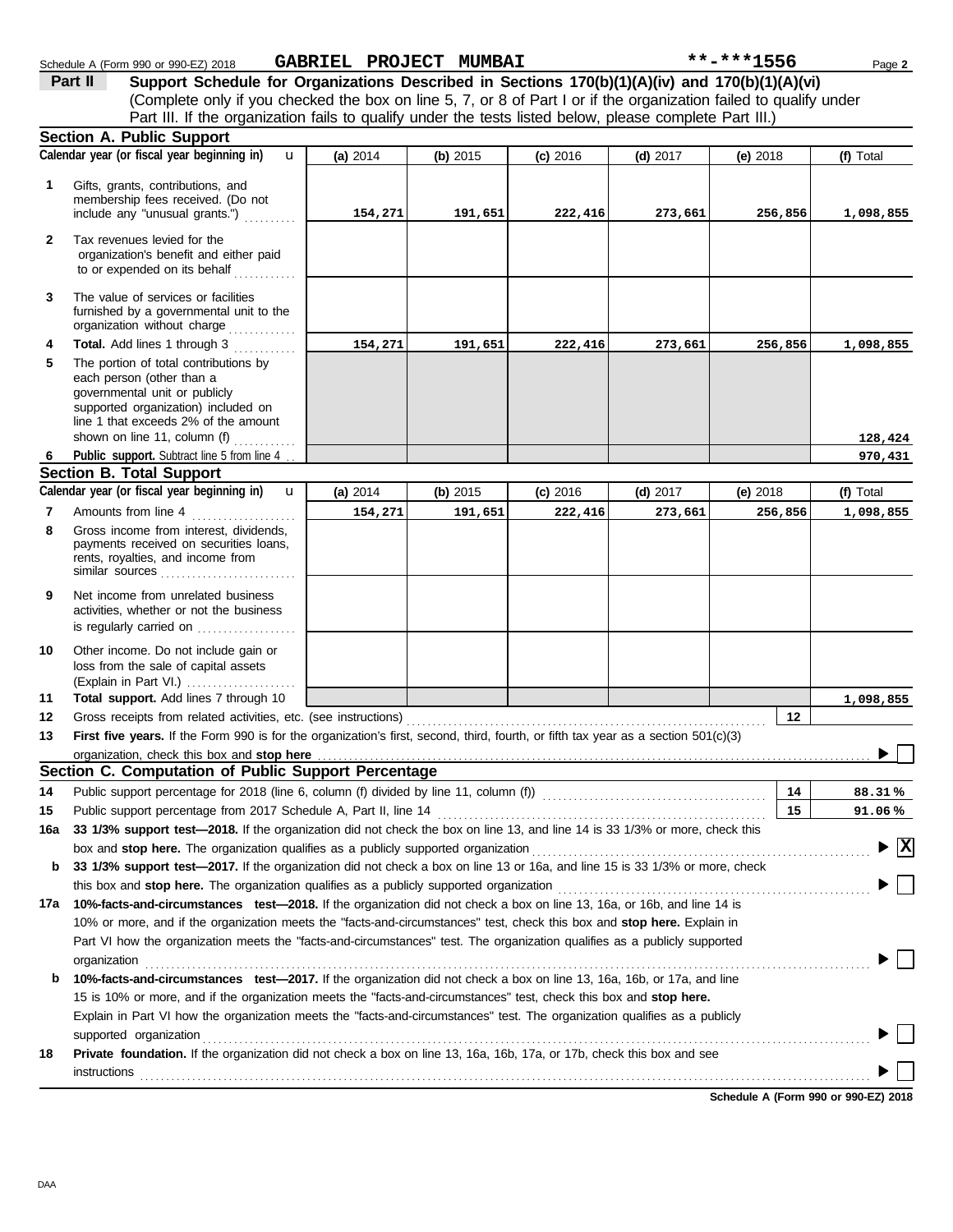|  | Continue A. Dublin Company |  |
|--|----------------------------|--|
|  |                            |  |

(Complete only if you checked the box on line 10 of Part I or if the organization failed to qualify under Part II.

**Part III Support Schedule for Organizations Described in Section 509(a)(2)**

|     | If the organization fails to qualify under the tests listed below, please complete Part II.)                                                                                      |          |          |            |            |            |           |
|-----|-----------------------------------------------------------------------------------------------------------------------------------------------------------------------------------|----------|----------|------------|------------|------------|-----------|
|     | <b>Section A. Public Support</b>                                                                                                                                                  |          |          |            |            |            |           |
|     | Calendar year (or fiscal year beginning in)<br>$\mathbf{u}$                                                                                                                       | (a) 2014 | (b) 2015 | $(c)$ 2016 | $(d)$ 2017 | (e) $2018$ | (f) Total |
| 1   | Gifts, grants, contributions, and membership                                                                                                                                      |          |          |            |            |            |           |
|     | fees received. (Do not include any "unusual grants.")                                                                                                                             |          |          |            |            |            |           |
| 2   | Gross receipts from admissions, merchandise<br>sold or services performed, or facilities<br>furnished in any activity that is related to the<br>organization's tax-exempt purpose |          |          |            |            |            |           |
| 3   | Gross receipts from activities that are not an<br>unrelated trade or business under section 513                                                                                   |          |          |            |            |            |           |
| 4   | Tax revenues levied for the<br>organization's benefit and either paid<br>to or expended on its behalf                                                                             |          |          |            |            |            |           |
| 5   | The value of services or facilities<br>furnished by a governmental unit to the<br>organization without charge                                                                     |          |          |            |            |            |           |
| 6   | Total. Add lines 1 through 5                                                                                                                                                      |          |          |            |            |            |           |
| 7a  | Amounts included on lines 1, 2, and 3<br>received from disqualified persons                                                                                                       |          |          |            |            |            |           |
| b   | Amounts included on lines 2 and 3<br>received from other than disqualified<br>persons that exceed the greater of \$5,000<br>or 1% of the amount on line 13 for the year $\ldots$  |          |          |            |            |            |           |
| c   | Add lines 7a and 7b                                                                                                                                                               |          |          |            |            |            |           |
| 8   | Public support. (Subtract line 7c from<br>line $6.$ )<br>.                                                                                                                        |          |          |            |            |            |           |
|     | <b>Section B. Total Support</b>                                                                                                                                                   |          |          |            |            |            |           |
|     | Calendar year (or fiscal year beginning in)<br>$\mathbf{u}$                                                                                                                       | (a) 2014 | (b) 2015 | $(c)$ 2016 | (d) $2017$ | (e) 2018   | (f) Total |
| 9   | Amounts from line 6                                                                                                                                                               |          |          |            |            |            |           |
| 10a | Gross income from interest, dividends,<br>payments received on securities loans, rents,<br>royalties, and income from similar sources                                             |          |          |            |            |            |           |
| b   | Unrelated business taxable income (less<br>section 511 taxes) from businesses<br>acquired after June 30, 1975                                                                     |          |          |            |            |            |           |
| c   | Add lines 10a and 10b                                                                                                                                                             |          |          |            |            |            |           |
| 11  | Net income from unrelated business<br>activities not included in line 10b, whether<br>or not the business is regularly carried on                                                 |          |          |            |            |            |           |
| 12  | Other income. Do not include gain or<br>loss from the sale of capital assets<br>(Explain in Part VI.)                                                                             |          |          |            |            |            |           |
| 13  | Total support. (Add lines 9, 10c, 11,<br>and 12.) $\ldots$                                                                                                                        |          |          |            |            |            |           |
| 14  | First five years. If the Form 990 is for the organization's first, second, third, fourth, or fifth tax year as a section 501(c)(3)<br>organization, check this box and stop here  |          |          |            |            |            |           |
|     | Section C. Computation of Public Support Percentage                                                                                                                               |          |          |            |            |            |           |
| 15  |                                                                                                                                                                                   |          |          |            |            | 15         | %         |
| 16  |                                                                                                                                                                                   |          |          |            |            | 16         | %         |
|     | Section D. Computation of Investment Income Percentage                                                                                                                            |          |          |            |            |            |           |
| 17  |                                                                                                                                                                                   |          |          |            |            | 17         | %         |
| 18  |                                                                                                                                                                                   |          |          |            |            | 18         | %         |
| 19a | 33 1/3% support tests-2018. If the organization did not check the box on line 14, and line 15 is more than 33 1/3%, and line                                                      |          |          |            |            |            |           |
|     |                                                                                                                                                                                   |          |          |            |            |            |           |
| b   | 33 1/3% support tests-2017. If the organization did not check a box on line 14 or line 19a, and line 16 is more than 33 1/3%, and                                                 |          |          |            |            |            |           |
|     | line 18 is not more than 33 1/3%, check this box and stop here. The organization qualifies as a publicly supported organization                                                   |          |          |            |            |            |           |
| 20  |                                                                                                                                                                                   |          |          |            |            |            |           |

**20 Private foundation.** If the organization did not check a box on line 14, 19a, or 19b, check this box and see instructions . . . . . . . . . . . . . . . . . . . . . . . . .

**Schedule A (Form 990 or 990-EZ) 2018**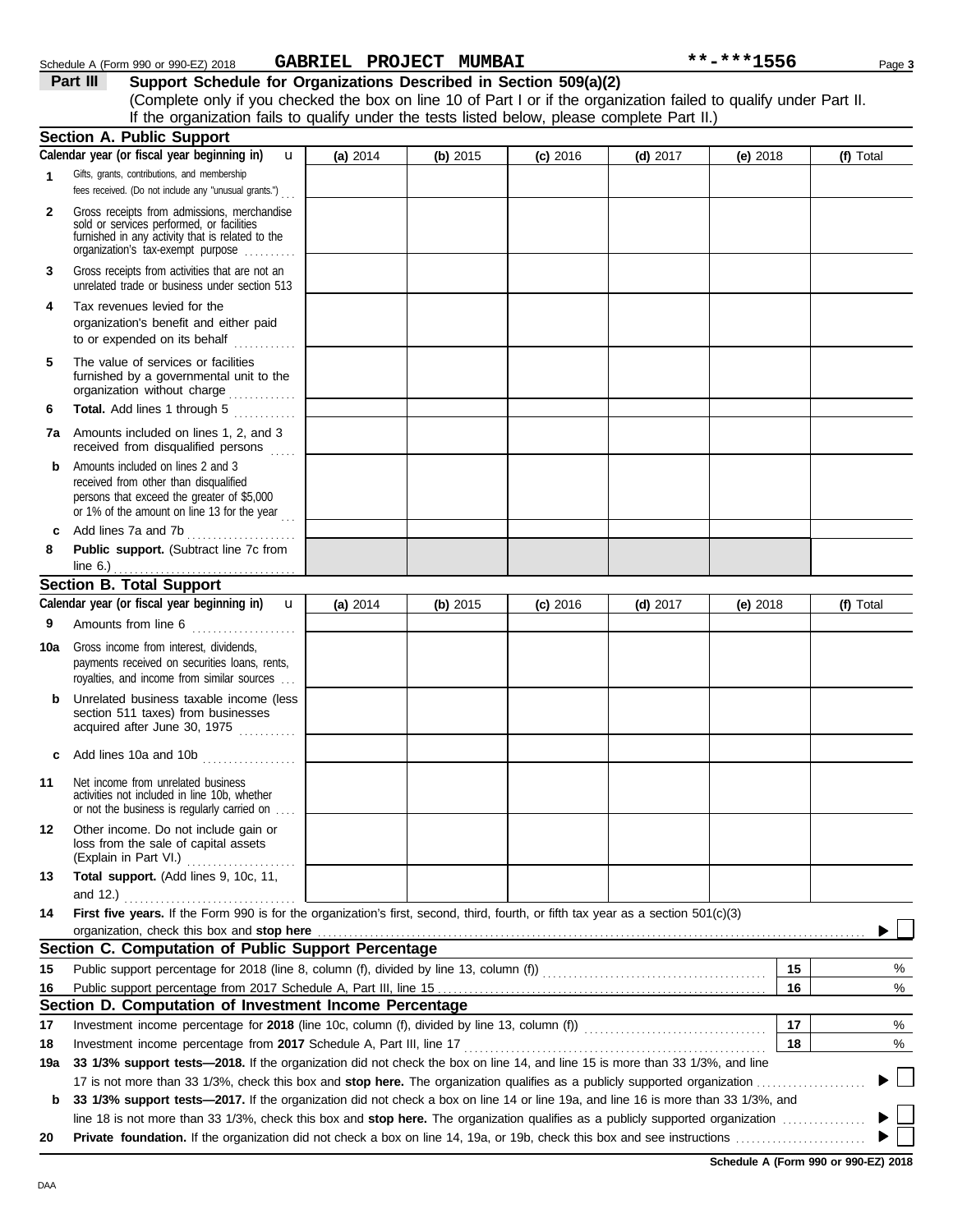|     | Part IV<br><b>Supporting Organizations</b>                                                                               |                 |     |    |
|-----|--------------------------------------------------------------------------------------------------------------------------|-----------------|-----|----|
|     | (Complete only if you checked a box in line 12 on Part I. If you checked 12a of Part I, complete Sections A              |                 |     |    |
|     | and B. If you checked 12b of Part I, complete Sections A and C. If you checked 12c of Part I, complete                   |                 |     |    |
|     | Sections A, D, and E. If you checked 12d of Part I, complete Sections A and D, and complete Part V.)                     |                 |     |    |
|     | <b>Section A. All Supporting Organizations</b>                                                                           |                 |     |    |
|     |                                                                                                                          |                 | Yes | No |
| 1   | Are all of the organization's supported organizations listed by name in the organization's governing                     |                 |     |    |
|     | documents? If "No," describe in Part VI how the supported organizations are designated. If designated by                 |                 |     |    |
|     | class or purpose, describe the designation. If historic and continuing relationship, explain.                            | 1               |     |    |
| 2   | Did the organization have any supported organization that does not have an IRS determination of status                   |                 |     |    |
|     | under section 509(a)(1) or (2)? If "Yes," explain in Part VI how the organization determined that the supported          |                 |     |    |
|     | organization was described in section 509(a)(1) or (2).                                                                  | 2               |     |    |
| За  | Did the organization have a supported organization described in section $501(c)(4)$ , (5), or (6)? If "Yes," answer      |                 |     |    |
|     | $(b)$ and $(c)$ below.                                                                                                   | За              |     |    |
| b   | Did the organization confirm that each supported organization qualified under section $501(c)(4)$ , $(5)$ , or $(6)$ and |                 |     |    |
|     | satisfied the public support tests under section 509(a)(2)? If "Yes," describe in Part VI when and how the               |                 |     |    |
|     | organization made the determination.                                                                                     | 3b              |     |    |
| c   | Did the organization ensure that all support to such organizations was used exclusively for section $170(c)(2)(B)$       |                 |     |    |
|     | purposes? If "Yes," explain in Part VI what controls the organization put in place to ensure such use.                   | 3c              |     |    |
| 4a  | Was any supported organization not organized in the United States ("foreign supported organization")? If                 |                 |     |    |
|     | "Yes," and if you checked 12a or 12b in Part I, answer (b) and (c) below.                                                | 4a              |     |    |
| b   | Did the organization have ultimate control and discretion in deciding whether to make grants to the foreign              |                 |     |    |
|     | supported organization? If "Yes," describe in Part VI how the organization had such control and discretion               |                 |     |    |
|     | despite being controlled or supervised by or in connection with its supported organizations.                             | 4b              |     |    |
| c   | Did the organization support any foreign supported organization that does not have an IRS determination                  |                 |     |    |
|     | under sections $501(c)(3)$ and $509(a)(1)$ or (2)? If "Yes," explain in Part VI what controls the organization used      |                 |     |    |
|     | to ensure that all support to the foreign supported organization was used exclusively for section $170(c)(2)(B)$         |                 |     |    |
|     | purposes.                                                                                                                | 4с              |     |    |
| 5a  | Did the organization add, substitute, or remove any supported organizations during the tax year? If "Yes,"               |                 |     |    |
|     | answer (b) and (c) below (if applicable). Also, provide detail in Part VI, including (i) the names and EIN               |                 |     |    |
|     | numbers of the supported organizations added, substituted, or removed; (ii) the reasons for each such action;            |                 |     |    |
|     | (iii) the authority under the organization's organizing document authorizing such action; and (iv) how the action        |                 |     |    |
|     | was accomplished (such as by amendment to the organizing document).                                                      | 5a              |     |    |
| b   | Type I or Type II only. Was any added or substituted supported organization part of a class already                      |                 |     |    |
|     | designated in the organization's organizing document?                                                                    | 5b              |     |    |
| c   | Substitutions only. Was the substitution the result of an event beyond the organization's control?                       | 5c              |     |    |
| 6   | Did the organization provide support (whether in the form of grants or the provision of services or facilities) to       |                 |     |    |
|     | anyone other than (i) its supported organizations, (ii) individuals that are part of the charitable class benefited      |                 |     |    |
|     | by one or more of its supported organizations, or (iii) other supporting organizations that also support or              |                 |     |    |
|     | benefit one or more of the filing organization's supported organizations? If "Yes," provide detail in Part VI.           | 6               |     |    |
| 7   | Did the organization provide a grant, loan, compensation, or other similar payment to a substantial contributor          |                 |     |    |
|     | (as defined in section 4958(c)(3)(C)), a family member of a substantial contributor, or a 35% controlled entity          |                 |     |    |
|     | with regard to a substantial contributor? If "Yes," complete Part I of Schedule L (Form 990 or 990-EZ).                  | 7               |     |    |
| 8   | Did the organization make a loan to a disqualified person (as defined in section 4958) not described in line 7?          |                 |     |    |
|     | If "Yes," complete Part I of Schedule L (Form 990 or 990-EZ).                                                            | 8               |     |    |
| 9a  | Was the organization controlled directly or indirectly at any time during the tax year by one or more                    |                 |     |    |
|     | disqualified persons as defined in section 4946 (other than foundation managers and organizations described              |                 |     |    |
|     | in section 509(a)(1) or (2))? If "Yes," provide detail in Part VI.                                                       | 9a              |     |    |
| b   | Did one or more disqualified persons (as defined in line 9a) hold a controlling interest in any entity in which          |                 |     |    |
|     | the supporting organization had an interest? If "Yes," provide detail in Part VI.                                        | 9b              |     |    |
| c   | Did a disqualified person (as defined in line 9a) have an ownership interest in, or derive any personal benefit          |                 |     |    |
|     | from, assets in which the supporting organization also had an interest? If "Yes," provide detail in Part VI.             | 9c              |     |    |
| 10a | Was the organization subject to the excess business holdings rules of section 4943 because of section                    |                 |     |    |
|     | 4943(f) (regarding certain Type II supporting organizations, and all Type III non-functionally integrated                |                 |     |    |
|     | supporting organizations)? If "Yes," answer 10b below.                                                                   | 10a             |     |    |
| b   | Did the organization have any excess business holdings in the tax year? (Use Schedule C, Form 4720, to                   |                 |     |    |
|     | determine whether the organization had excess business holdings.)                                                        | 10 <sub>b</sub> |     |    |

**Schedule A (Form 990 or 990-EZ) 2018**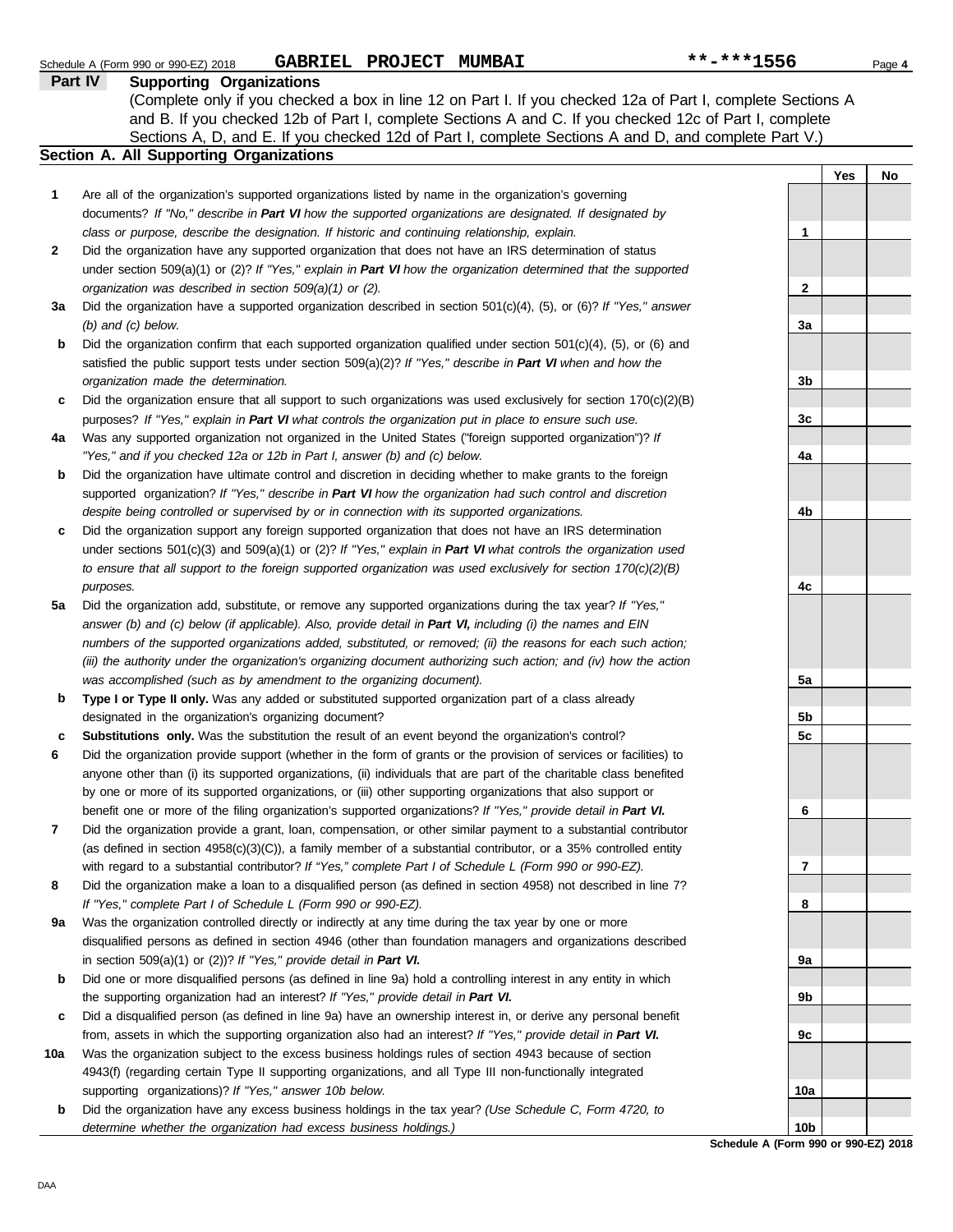|              | <b>GABRIEL PROJECT</b><br><b>MUMBAI</b><br>Schedule A (Form 990 or 990-EZ) 2018                                                   | **-***1556      |            | Page 5 |
|--------------|-----------------------------------------------------------------------------------------------------------------------------------|-----------------|------------|--------|
|              | <b>Part IV</b><br><b>Supporting Organizations (continued)</b>                                                                     |                 |            |        |
|              |                                                                                                                                   |                 | Yes        | No     |
| 11           | Has the organization accepted a gift or contribution from any of the following persons?                                           |                 |            |        |
|              | a A person who directly or indirectly controls, either alone or together with persons described in (b) and (c)                    |                 |            |        |
|              | below, the governing body of a supported organization?                                                                            | 11a             |            |        |
| b            | A family member of a person described in (a) above?                                                                               | 11 <sub>b</sub> |            |        |
|              | c A 35% controlled entity of a person described in (a) or (b) above? If "Yes" to a, b, or c, provide detail in Part VI.           | 11c             |            |        |
|              | <b>Section B. Type I Supporting Organizations</b>                                                                                 |                 |            |        |
|              |                                                                                                                                   |                 | Yes        | No     |
| 1            | Did the directors, trustees, or membership of one or more supported organizations have the power to                               |                 |            |        |
|              | regularly appoint or elect at least a majority of the organization's directors or trustees at all times during the                |                 |            |        |
|              | tax year? If "No," describe in Part VI how the supported organization(s) effectively operated, supervised, or                     |                 |            |        |
|              | controlled the organization's activities. If the organization had more than one supported organization,                           |                 |            |        |
|              | describe how the powers to appoint and/or remove directors or trustees were allocated among the supported                         |                 |            |        |
|              | organizations and what conditions or restrictions, if any, applied to such powers during the tax year.                            | 1               |            |        |
| 2            | Did the organization operate for the benefit of any supported organization other than the supported                               |                 |            |        |
|              | organization(s) that operated, supervised, or controlled the supporting organization? If "Yes," explain in Part                   |                 |            |        |
|              | VI how providing such benefit carried out the purposes of the supported organization(s) that operated,                            |                 |            |        |
|              | supervised, or controlled the supporting organization.                                                                            | $\mathbf{2}$    |            |        |
|              | Section C. Type II Supporting Organizations                                                                                       |                 |            |        |
|              |                                                                                                                                   |                 | Yes        | No     |
| 1            | Were a majority of the organization's directors or trustees during the tax year also a majority of the directors                  |                 |            |        |
|              | or trustees of each of the organization's supported organization(s)? If "No," describe in Part VI how control                     |                 |            |        |
|              | or management of the supporting organization was vested in the same persons that controlled or managed                            |                 |            |        |
|              | the supported organization(s).                                                                                                    | 1               |            |        |
|              | Section D. All Type III Supporting Organizations                                                                                  |                 |            |        |
|              |                                                                                                                                   |                 | <b>Yes</b> | No     |
| 1            |                                                                                                                                   |                 |            |        |
|              | Did the organization provide to each of its supported organizations, by the last day of the fifth month of the                    |                 |            |        |
|              | organization's tax year, (i) a written notice describing the type and amount of support provided during the prior tax             |                 |            |        |
|              | year, (ii) a copy of the Form 990 that was most recently filed as of the date of notification, and (iii) copies of the            |                 |            |        |
|              | organization's governing documents in effect on the date of notification, to the extent not previously provided?                  | 1               |            |        |
| $\mathbf{2}$ | Were any of the organization's officers, directors, or trustees either (i) appointed or elected by the supported                  |                 |            |        |
|              | organization(s) or (ii) serving on the governing body of a supported organization? If "No," explain in Part VI how                |                 |            |        |
|              | the organization maintained a close and continuous working relationship with the supported organization(s).                       | 2               |            |        |
| 3            | By reason of the relationship described in (2), did the organization's supported organizations have a                             |                 |            |        |
|              | significant voice in the organization's investment policies and in directing the use of the organization's                        |                 |            |        |
|              | income or assets at all times during the tax year? If "Yes," describe in Part VI the role the organization's                      |                 |            |        |
|              | supported organizations played in this regard.                                                                                    | 3               |            |        |
|              | Section E. Type III Functionally-Integrated Supporting Organizations                                                              |                 |            |        |
| 1            | Check the box next to the method that the organization used to satisfy the Integral Part Test during the year (see instructions). |                 |            |        |
| a            | The organization satisfied the Activities Test. Complete line 2 below.                                                            |                 |            |        |

The organization is the parent of each of its supported organizations. *Complete line 3 below.* **b**

The organization supported a governmental entity. *Describe in Part VI how you supported a government entity (see instructions).* **c**

| 2 Activities Test. Answer (a) and (b) below. |  |
|----------------------------------------------|--|
|----------------------------------------------|--|

- **a** Did substantially all of the organization's activities during the tax year directly further the exempt purposes of the supported organization(s) to which the organization was responsive? *If "Yes," then in Part VI identify those supported organizations and explain how these activities directly furthered their exempt purposes,*  how the organization was responsive to those supported organizations, and how the organization determined *that these activities constituted substantially all of its activities.*
- **b** Did the activities described in (a) constitute activities that, but for the organization's involvement, one or more of the organization's supported organization(s) would have been engaged in? *If "Yes," explain in Part VI the reasons for the organization's position that its supported organization(s) would have engaged in these activities but for the organization's involvement.*
- **3** Parent of Supported Organizations. *Answer (a) and (b) below.*
- **a** Did the organization have the power to regularly appoint or elect a majority of the officers, directors, or trustees of each of the supported organizations? *Provide details in Part VI.*
- **b** Did the organization exercise a substantial degree of direction over the policies, programs, and activities of each of its supported organizations? *If "Yes," describe in Part VI the role played by the organization in this regard.*

**2a 2b 3a 3b**

**Yes No**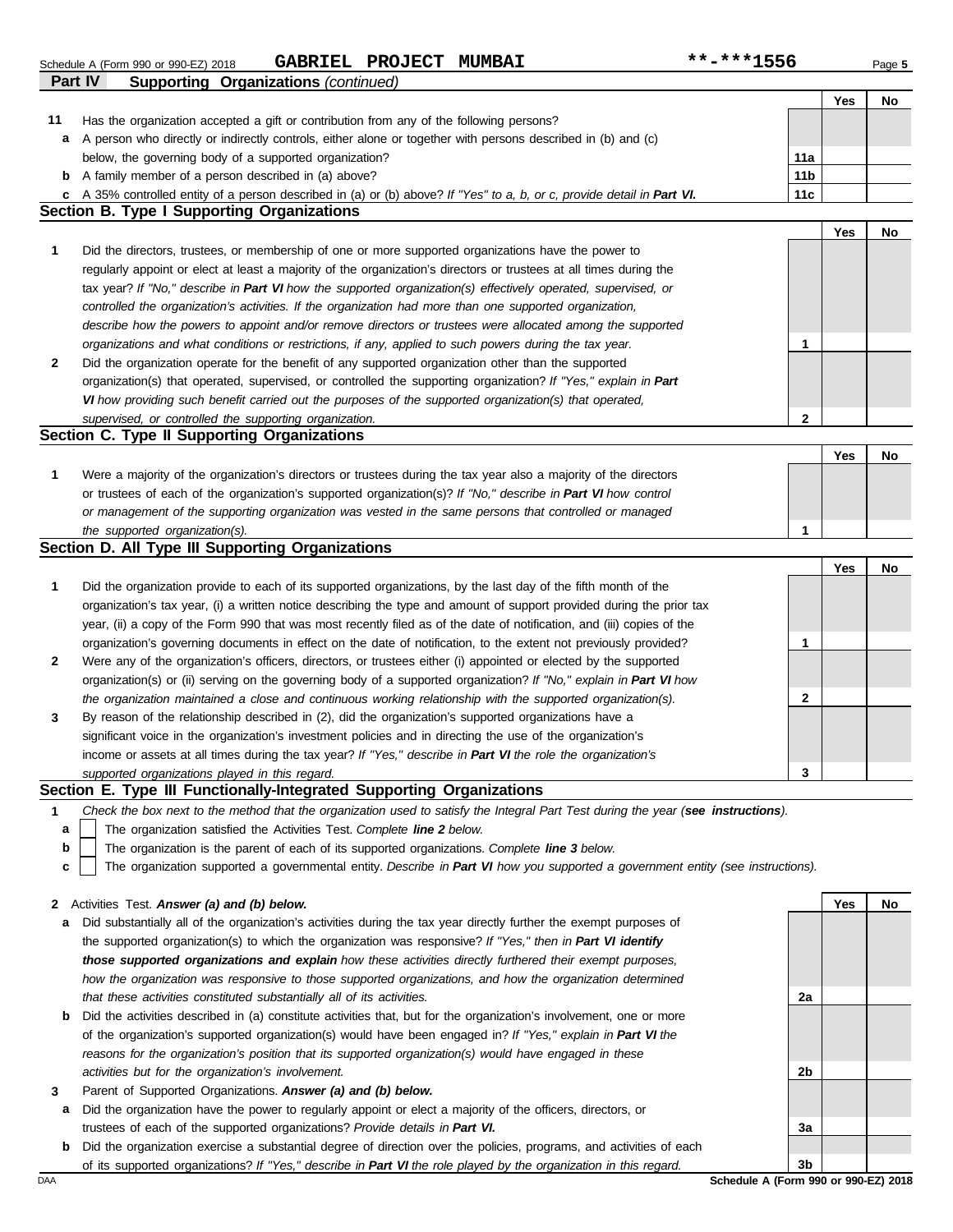| Part V<br>Type III Non-Functionally Integrated 509(a)(3) Supporting Organizations                                                     |                |                |                                |
|---------------------------------------------------------------------------------------------------------------------------------------|----------------|----------------|--------------------------------|
| Check here if the organization satisfied the Integral Part Test as a qualifying trust on Nov. 20, 1970 (explain in Part VI). See<br>1 |                |                |                                |
| <b>instructions.</b> All other Type III non-functionally integrated supporting organizations must complete Sections A through E.      |                |                |                                |
| Section A - Adjusted Net Income                                                                                                       |                | (A) Prior Year | (B) Current Year               |
|                                                                                                                                       |                |                | (optional)                     |
| Net short-term capital gain<br>1                                                                                                      | 1              |                |                                |
| Recoveries of prior-year distributions<br>$\mathbf{2}$                                                                                | $\mathbf{2}$   |                |                                |
| 3<br>Other gross income (see instructions)                                                                                            | 3              |                |                                |
| Add lines 1 through 3.<br>4                                                                                                           | 4              |                |                                |
| 5 Depreciation and depletion                                                                                                          | 5              |                |                                |
| Portion of operating expenses paid or incurred for production or<br>6.                                                                |                |                |                                |
| collection of gross income or for management, conservation, or                                                                        |                |                |                                |
| maintenance of property held for production of income (see instructions)                                                              | 6              |                |                                |
| 7.<br>Other expenses (see instructions)                                                                                               | $\overline{7}$ |                |                                |
| 8<br>Adjusted Net Income (subtract lines 5, 6, and 7 from line 4)                                                                     | 8              |                |                                |
| <b>Section B - Minimum Asset Amount</b>                                                                                               |                | (A) Prior Year | (B) Current Year<br>(optional) |
| Aggregate fair market value of all non-exempt-use assets (see<br>1                                                                    |                |                |                                |
| instructions for short tax year or assets held for part of year):                                                                     |                |                |                                |
| <b>a</b> Average monthly value of securities                                                                                          | 1a             |                |                                |
| Average monthly cash balances<br>b                                                                                                    | 1b             |                |                                |
| <b>c</b> Fair market value of other non-exempt-use assets                                                                             | 1c             |                |                                |
| <b>d</b> Total (add lines 1a, 1b, and 1c)                                                                                             | 1d             |                |                                |
| <b>Discount</b> claimed for blockage or other<br>е                                                                                    |                |                |                                |
| factors (explain in detail in <b>Part VI</b> ):                                                                                       |                |                |                                |
| $\mathbf{2}$<br>Acquisition indebtedness applicable to non-exempt-use assets                                                          | $\mathbf 2$    |                |                                |
| 3<br>Subtract line 2 from line 1d.                                                                                                    | 3              |                |                                |
| Cash deemed held for exempt use. Enter 1-1/2% of line 3 (for greater amount,<br>4                                                     |                |                |                                |
| see instructions).                                                                                                                    | 4              |                |                                |
| 5.<br>Net value of non-exempt-use assets (subtract line 4 from line 3)                                                                | 5              |                |                                |
| 6<br>Multiply line 5 by .035.                                                                                                         | 6              |                |                                |
| 7<br>Recoveries of prior-year distributions                                                                                           | $\overline{7}$ |                |                                |
| Minimum Asset Amount (add line 7 to line 6)<br>8                                                                                      | 8              |                |                                |
| Section C - Distributable Amount                                                                                                      |                |                | <b>Current Year</b>            |
| Adjusted net income for prior year (from Section A, line 8, Column A)<br>1                                                            | $\mathbf{1}$   |                |                                |
| Enter 85% of line 1.<br>$\mathbf{2}$                                                                                                  | $\mathbf{2}$   |                |                                |
| 3<br>Minimum asset amount for prior year (from Section B, line 8, Column A)                                                           | 3              |                |                                |
| Enter greater of line 2 or line 3.<br>4                                                                                               | 4              |                |                                |
| 5<br>Income tax imposed in prior year                                                                                                 | 5              |                |                                |
| Distributable Amount. Subtract line 5 from line 4, unless subject to<br>6                                                             |                |                |                                |
| emergency temporary reduction (see instructions)                                                                                      | 6              |                |                                |

Schedule A (Form 990 or 990-EZ) 2018 Page **6 GABRIEL PROJECT MUMBAI \*\*-\*\*\*1556**

**7** | Check here if the current year is the organization's first as a non-functionally integrated Type III supporting organization (see instructions).

**Schedule A (Form 990 or 990-EZ) 2018**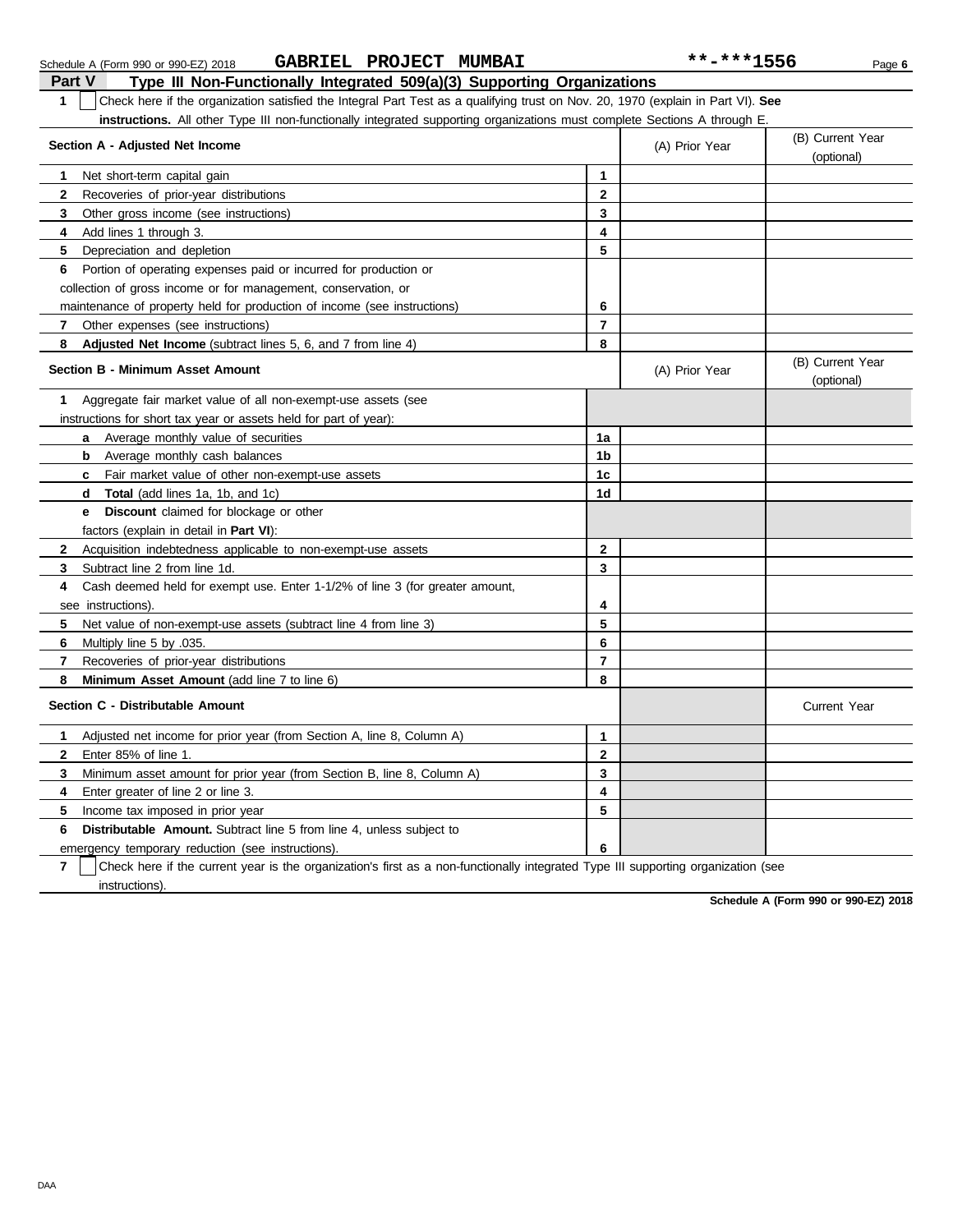|              | rypo in Non ranouonany integratoa ovo $\alpha$ /o/ oapporting organizationo (continuoc<br><b>Section D - Distributions</b>  |                             |                                       | <b>Current Year</b>                     |
|--------------|-----------------------------------------------------------------------------------------------------------------------------|-----------------------------|---------------------------------------|-----------------------------------------|
| 1            | Amounts paid to supported organizations to accomplish exempt purposes                                                       |                             |                                       |                                         |
| $\mathbf{2}$ | Amounts paid to perform activity that directly furthers exempt purposes of supported                                        |                             |                                       |                                         |
|              | organizations, in excess of income from activity                                                                            |                             |                                       |                                         |
| 3            | Administrative expenses paid to accomplish exempt purposes of supported organizations                                       |                             |                                       |                                         |
| 4            | Amounts paid to acquire exempt-use assets                                                                                   |                             |                                       |                                         |
| 5            | Qualified set-aside amounts (prior IRS approval required)                                                                   |                             |                                       |                                         |
| 6            | Other distributions (describe in Part VI). See instructions.                                                                |                             |                                       |                                         |
| 7            | Total annual distributions. Add lines 1 through 6.                                                                          |                             |                                       |                                         |
| 8            | Distributions to attentive supported organizations to which the organization is responsive                                  |                             |                                       |                                         |
|              | (provide details in Part VI). See instructions.                                                                             |                             |                                       |                                         |
| 9            | Distributable amount for 2018 from Section C, line 6                                                                        |                             |                                       |                                         |
| 10           | Line 8 amount divided by line 9 amount                                                                                      |                             |                                       |                                         |
|              |                                                                                                                             | (i)                         | (ii)                                  | (iii)                                   |
|              | <b>Section E - Distribution Allocations (see instructions)</b>                                                              | <b>Excess Distributions</b> | <b>Underdistributions</b><br>Pre-2018 | <b>Distributable</b><br>Amount for 2018 |
| 1            | Distributable amount for 2018 from Section C, line 6                                                                        |                             |                                       |                                         |
| $\mathbf{2}$ | Underdistributions, if any, for years prior to 2018<br>(reasonable cause required-explain in Part VI). See<br>instructions. |                             |                                       |                                         |
| 3            | Excess distributions carryover, if any, to 2018                                                                             |                             |                                       |                                         |
|              |                                                                                                                             |                             |                                       |                                         |
|              |                                                                                                                             |                             |                                       |                                         |
|              |                                                                                                                             |                             |                                       |                                         |
|              |                                                                                                                             |                             |                                       |                                         |
|              | <b>e</b> From 2017                                                                                                          |                             |                                       |                                         |
|              | f Total of lines 3a through e                                                                                               |                             |                                       |                                         |
|              | g Applied to underdistributions of prior years                                                                              |                             |                                       |                                         |
|              | h Applied to 2018 distributable amount                                                                                      |                             |                                       |                                         |
|              | Carryover from 2013 not applied (see instructions)                                                                          |                             |                                       |                                         |
|              | Remainder. Subtract lines 3g, 3h, and 3i from 3f.                                                                           |                             |                                       |                                         |
| 4            | Distributions for 2018 from                                                                                                 |                             |                                       |                                         |
|              | Section D, line 7:<br>\$                                                                                                    |                             |                                       |                                         |
|              | a Applied to underdistributions of prior years                                                                              |                             |                                       |                                         |
|              | <b>b</b> Applied to 2018 distributable amount                                                                               |                             |                                       |                                         |
|              | c Remainder. Subtract lines 4a and 4b from 4.                                                                               |                             |                                       |                                         |
| 5            | Remaining underdistributions for years prior to 2018, if                                                                    |                             |                                       |                                         |
|              | any. Subtract lines 3g and 4a from line 2. For result                                                                       |                             |                                       |                                         |
|              | greater than zero, explain in Part VI. See instructions.                                                                    |                             |                                       |                                         |
| 6            | Remaining underdistributions for 2018. Subtract lines 3h                                                                    |                             |                                       |                                         |
|              | and 4b from line 1. For result greater than zero, explain in                                                                |                             |                                       |                                         |
|              | Part VI. See instructions.                                                                                                  |                             |                                       |                                         |
| 7            | Excess distributions carryover to 2019. Add lines 3j                                                                        |                             |                                       |                                         |
|              | and 4c.                                                                                                                     |                             |                                       |                                         |
| 8            | Breakdown of line 7:                                                                                                        |                             |                                       |                                         |
|              | a Excess from 2014                                                                                                          |                             |                                       |                                         |
|              | <b>b</b> Excess from 2015                                                                                                   |                             |                                       |                                         |
|              | c Excess from 2016                                                                                                          |                             |                                       |                                         |
|              | d Excess from 2017                                                                                                          |                             |                                       |                                         |
|              | e Excess from 2018                                                                                                          |                             |                                       |                                         |

**Schedule A (Form 990 or 990-EZ) 2018**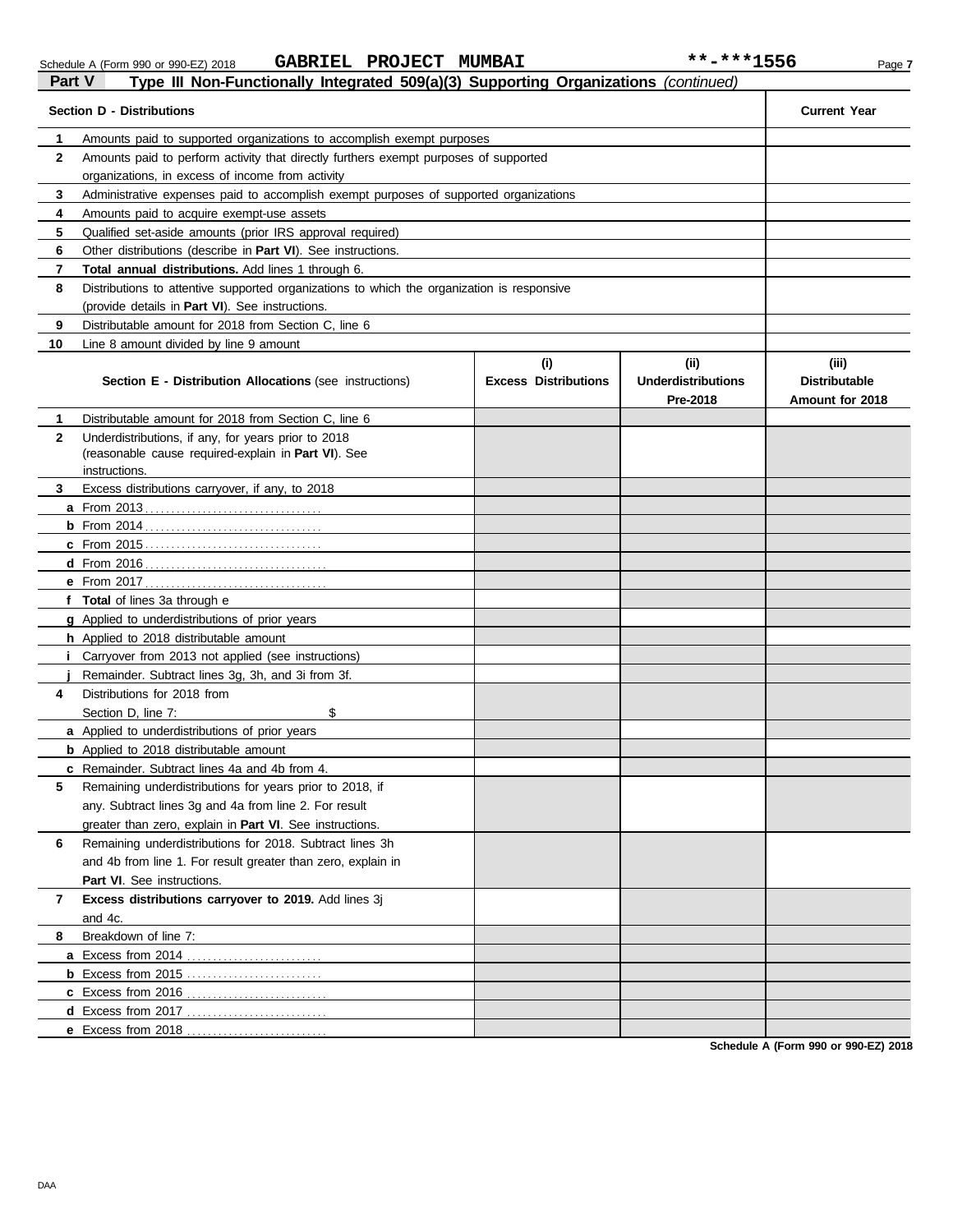|         | Schedule A (Form 990 or 990-EZ) 2018 | GABRIEL PROJECT MUMBAI |                                                                                                | **-***1556                                                                                                                                                                                                                                                                                                                                                                                                                                                                                | Page 8 |
|---------|--------------------------------------|------------------------|------------------------------------------------------------------------------------------------|-------------------------------------------------------------------------------------------------------------------------------------------------------------------------------------------------------------------------------------------------------------------------------------------------------------------------------------------------------------------------------------------------------------------------------------------------------------------------------------------|--------|
| Part VI |                                      |                        | lines 2, 5, and 6. Also complete this part for any additional information. (See instructions.) | Supplemental Information. Provide the explanations required by Part II, line 10; Part II, line 17a or 17b; Part<br>III, line 12; Part IV, Section A, lines 1, 2, 3b, 3c, 4b, 4c, 5a, 6, 9a, 9b, 9c, 11a, 11b, and 11c; Part IV, Section<br>B, lines 1 and 2; Part IV, Section C, line 1; Part IV, Section D, lines 2 and 3; Part IV, Section E, lines 1c, 2a, 2b,<br>3a, and 3b; Part V, line 1; Part V, Section B, line 1e; Part V, Section D, lines 5, 6, and 8; and Part V, Section E, |        |
|         |                                      |                        |                                                                                                |                                                                                                                                                                                                                                                                                                                                                                                                                                                                                           |        |
|         |                                      |                        |                                                                                                |                                                                                                                                                                                                                                                                                                                                                                                                                                                                                           |        |
|         |                                      |                        |                                                                                                |                                                                                                                                                                                                                                                                                                                                                                                                                                                                                           |        |
|         |                                      |                        |                                                                                                |                                                                                                                                                                                                                                                                                                                                                                                                                                                                                           |        |
|         |                                      |                        |                                                                                                |                                                                                                                                                                                                                                                                                                                                                                                                                                                                                           |        |
|         |                                      |                        |                                                                                                |                                                                                                                                                                                                                                                                                                                                                                                                                                                                                           |        |
|         |                                      |                        |                                                                                                |                                                                                                                                                                                                                                                                                                                                                                                                                                                                                           |        |
|         |                                      |                        |                                                                                                |                                                                                                                                                                                                                                                                                                                                                                                                                                                                                           |        |
|         |                                      |                        |                                                                                                |                                                                                                                                                                                                                                                                                                                                                                                                                                                                                           |        |
|         |                                      |                        |                                                                                                |                                                                                                                                                                                                                                                                                                                                                                                                                                                                                           |        |
|         |                                      |                        |                                                                                                |                                                                                                                                                                                                                                                                                                                                                                                                                                                                                           |        |
|         |                                      |                        |                                                                                                |                                                                                                                                                                                                                                                                                                                                                                                                                                                                                           |        |
|         |                                      |                        |                                                                                                |                                                                                                                                                                                                                                                                                                                                                                                                                                                                                           |        |
|         |                                      |                        |                                                                                                |                                                                                                                                                                                                                                                                                                                                                                                                                                                                                           |        |
|         |                                      |                        |                                                                                                |                                                                                                                                                                                                                                                                                                                                                                                                                                                                                           |        |
|         |                                      |                        |                                                                                                |                                                                                                                                                                                                                                                                                                                                                                                                                                                                                           |        |
|         |                                      |                        |                                                                                                |                                                                                                                                                                                                                                                                                                                                                                                                                                                                                           |        |
|         |                                      |                        |                                                                                                |                                                                                                                                                                                                                                                                                                                                                                                                                                                                                           |        |
|         |                                      |                        |                                                                                                |                                                                                                                                                                                                                                                                                                                                                                                                                                                                                           |        |
|         |                                      |                        |                                                                                                |                                                                                                                                                                                                                                                                                                                                                                                                                                                                                           |        |
|         |                                      |                        |                                                                                                |                                                                                                                                                                                                                                                                                                                                                                                                                                                                                           |        |
|         |                                      |                        |                                                                                                |                                                                                                                                                                                                                                                                                                                                                                                                                                                                                           |        |
|         |                                      |                        |                                                                                                |                                                                                                                                                                                                                                                                                                                                                                                                                                                                                           |        |
|         |                                      |                        |                                                                                                |                                                                                                                                                                                                                                                                                                                                                                                                                                                                                           |        |
|         |                                      |                        |                                                                                                |                                                                                                                                                                                                                                                                                                                                                                                                                                                                                           |        |
|         |                                      |                        |                                                                                                |                                                                                                                                                                                                                                                                                                                                                                                                                                                                                           |        |
|         |                                      |                        |                                                                                                |                                                                                                                                                                                                                                                                                                                                                                                                                                                                                           |        |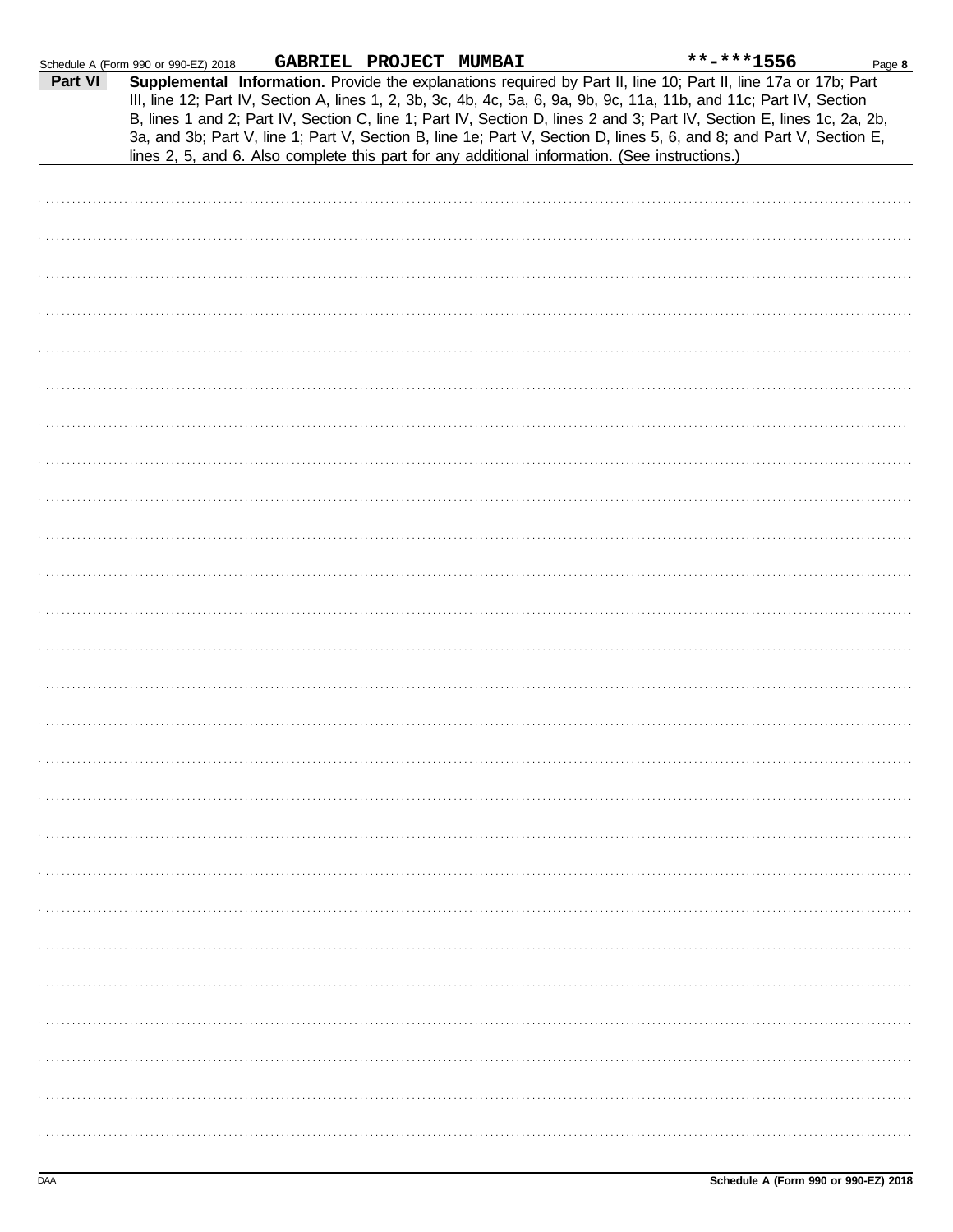Department of the Treasury Internal Revenue Service **(Form 990, 990-EZ,**

Name of the organization

### **GABRIEL PROJECT MUMBAI \*\*-\*\*\*1556**

**Organization type** (check one):

**Filers of: Section:**

## **Schedule of Contributors Schedule B**

**or 990-PF)** u **Attach to Form 990, Form 990-EZ, or Form 990-PF.** u **Go to** *www.irs.gov/Form990* **for the latest information.** OMB No. 1545-0047

**2018**

**Employer identification number**

| Form 990 or 990-EZ                 | 501(c)<br>3<br>) (enter number) organization                                                                                                                                                                                                                                                                                                                                                                                                                                                                                                                                                                              |
|------------------------------------|---------------------------------------------------------------------------------------------------------------------------------------------------------------------------------------------------------------------------------------------------------------------------------------------------------------------------------------------------------------------------------------------------------------------------------------------------------------------------------------------------------------------------------------------------------------------------------------------------------------------------|
|                                    | $4947(a)(1)$ nonexempt charitable trust not treated as a private foundation                                                                                                                                                                                                                                                                                                                                                                                                                                                                                                                                               |
|                                    | 527 political organization                                                                                                                                                                                                                                                                                                                                                                                                                                                                                                                                                                                                |
| Form 990-PF                        | $501(c)(3)$ exempt private foundation                                                                                                                                                                                                                                                                                                                                                                                                                                                                                                                                                                                     |
|                                    | 4947(a)(1) nonexempt charitable trust treated as a private foundation                                                                                                                                                                                                                                                                                                                                                                                                                                                                                                                                                     |
|                                    | 501(c)(3) taxable private foundation                                                                                                                                                                                                                                                                                                                                                                                                                                                                                                                                                                                      |
|                                    |                                                                                                                                                                                                                                                                                                                                                                                                                                                                                                                                                                                                                           |
| instructions.                      | Check if your organization is covered by the General Rule or a Special Rule.<br><b>Note:</b> Only a section 501(c)(7), (8), or (10) organization can check boxes for both the General Rule and a Special Rule. See                                                                                                                                                                                                                                                                                                                                                                                                        |
| <b>General Rule</b>                |                                                                                                                                                                                                                                                                                                                                                                                                                                                                                                                                                                                                                           |
| contributor's total contributions. | For an organization filing Form 990, 990-EZ, or 990-PF that received, during the year, contributions totaling \$5,000<br>or more (in money or property) from any one contributor. Complete Parts I and II. See instructions for determining a                                                                                                                                                                                                                                                                                                                                                                             |
| <b>Special Rules</b>               |                                                                                                                                                                                                                                                                                                                                                                                                                                                                                                                                                                                                                           |
| X                                  | For an organization described in section 501(c)(3) filing Form 990 or 990-EZ that met the 33 $\frac{1}{3}$ % support test of the<br>regulations under sections $509(a)(1)$ and $170(b)(1)(A)(vi)$ , that checked Schedule A (Form 990 or 990-EZ), Part II, line<br>13, 16a, or 16b, and that received from any one contributor, during the year, total contributions of the greater of (1)<br>\$5,000; or (2) 2% of the amount on (i) Form 990, Part VIII, line 1h; or (ii) Form 990-EZ, line 1. Complete Parts I and II.                                                                                                 |
|                                    | For an organization described in section $501(c)(7)$ , (8), or (10) filing Form 990 or 990-EZ that received from any one<br>contributor, during the year, total contributions of more than \$1,000 exclusively for religious, charitable, scientific,<br>literary, or educational purposes, or for the prevention of cruelty to children or animals. Complete Parts I (entering)<br>"N/A" in column (b) instead of the contributor name and address), II, and III.                                                                                                                                                        |
|                                    | For an organization described in section 501(c)(7), (8), or (10) filing Form 990 or 990-EZ that received from any one<br>contributor, during the year, contributions exclusively for religious, charitable, etc., purposes, but no such<br>contributions totaled more than \$1,000. If this box is checked, enter here the total contributions that were received<br>during the year for an exclusively religious, charitable, etc., purpose. Don't complete any of the parts unless the<br>General Rule applies to this organization because it received nonexclusively religious, charitable, etc., contributions<br>\$ |
|                                    | <b>Caution:</b> An organization that isn't covered by the General Rule and/or the Special Rules doesn't file Schedule B (Form 990,<br>990-EZ. or 990-PF), but it <b>must</b> answer "No" on Part IV. line 2, of its Form 990: or check the box on line H of its Form 990-EZ or on its                                                                                                                                                                                                                                                                                                                                     |

**For Paperwork Reduction Act Notice, see the instructions for Form 990, 990-EZ, or 990-PF.**

Form 990-PF, Part I, line 2, to certify that it doesn't meet the filing requirements of Schedule B (Form 990, 990-EZ, or 990-PF).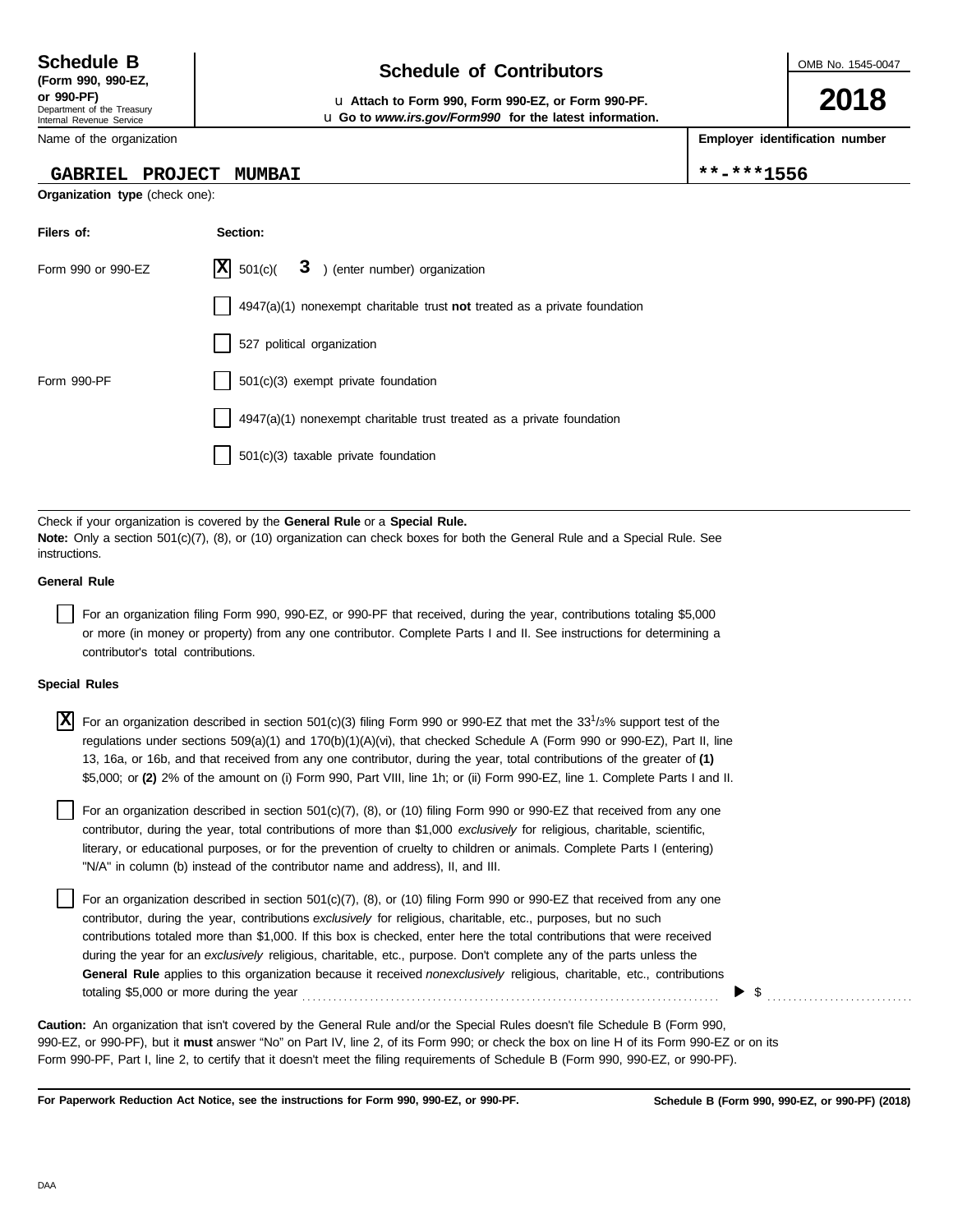|                                                                                                                 | Name of organization<br><b>GABRIEL PROJECT</b><br><b>MUMBAI</b>                 |                            | Employer identification number<br>**-***1556                                                 |  |  |  |  |  |
|-----------------------------------------------------------------------------------------------------------------|---------------------------------------------------------------------------------|----------------------------|----------------------------------------------------------------------------------------------|--|--|--|--|--|
| Part I<br><b>Contributors</b> (see instructions). Use duplicate copies of Part I if additional space is needed. |                                                                                 |                            |                                                                                              |  |  |  |  |  |
| (a)                                                                                                             | (b)                                                                             | (c)                        | (d)                                                                                          |  |  |  |  |  |
| No.                                                                                                             | Name, address, and ZIP + 4                                                      | <b>Total contributions</b> | Type of contribution                                                                         |  |  |  |  |  |
| $\overline{1}$                                                                                                  | SUNDARA FUND<br>154 SEVENTH AVENUE, SUITE 4<br><b>NY 10011</b><br>NEW YORK CITY | 30,750                     | x<br>Person<br>Payroll<br><b>Noncash</b><br>(Complete Part II for<br>noncash contributions.) |  |  |  |  |  |
| (a)                                                                                                             | (b)                                                                             | (c)                        | (d)                                                                                          |  |  |  |  |  |
| No.                                                                                                             | Name, address, and ZIP + 4                                                      | <b>Total contributions</b> | Type of contribution                                                                         |  |  |  |  |  |
| 2                                                                                                               | JONATHAN HERLANDS<br>355 LEXINGTON AVENUE, TENTH FLOOR                          | 26,396<br>S                | x<br>Person<br><b>Payroll</b><br><b>Noncash</b>                                              |  |  |  |  |  |
|                                                                                                                 | NY 10017<br>NEW YORK CITY                                                       |                            | (Complete Part II for<br>noncash contributions.)                                             |  |  |  |  |  |

| (a)            | (b)                                                                                               | (c)                        | (d)                                                                                          |  |
|----------------|---------------------------------------------------------------------------------------------------|----------------------------|----------------------------------------------------------------------------------------------|--|
| No.            | Name, address, and ZIP + 4                                                                        | <b>Total contributions</b> | Type of contribution                                                                         |  |
| 3 <sub>1</sub> | LEVY FAMILY<br>52A CHAFETZ CHAIM STREET<br>4333952<br><b>RAANANA</b>                              | 18,000<br>$\sim$           | X<br>Person<br>Payroll<br><b>Noncash</b><br>(Complete Part II for<br>noncash contributions.) |  |
| (a)            | (b)                                                                                               | (c)                        | (d)                                                                                          |  |
| No.            | Name, address, and ZIP + 4                                                                        | <b>Total contributions</b> | Type of contribution                                                                         |  |
| $\frac{4}{1}$  | MOLLY AND PHILLIP GASSEL POLLAK<br>450 WEST END AVENUE, APARTMENT 2B<br>NEW YORK CITY<br>NY 10024 | 16,000<br>$\mathbb{S}$     | x<br>Person<br>Payroll<br><b>Noncash</b><br>(Complete Part II for<br>noncash contributions.) |  |
| (a)            | (b)                                                                                               | (c)                        | (d)                                                                                          |  |
| No.            | Name, address, and ZIP + 4                                                                        | <b>Total contributions</b> | Type of contribution                                                                         |  |
| 5 <sub>1</sub> | ESTATE OF GEORGE SZTOKMAN<br>57/1 YITSCHAK RABIN<br>71700<br><b>MODI'IN</b>                       | 8,975<br>$\$\$             | X<br>Person<br>Payroll<br><b>Noncash</b><br>(Complete Part II for<br>noncash contributions.) |  |
| (a)            | (b)                                                                                               | (c)                        | (d)                                                                                          |  |
| No.            | Name, address, and ZIP + 4                                                                        | <b>Total contributions</b> | Type of contribution                                                                         |  |
| 6 <sub>1</sub> | <b>HILL SYNAGOGUE</b><br><b>EAST</b><br>255 WALNUT<br>STREET<br><b>ENGELWOOD</b><br>NJ 07631      | 8,768<br>\$                | X<br>Person<br>Payroll<br><b>Noncash</b><br>(Complete Part II for<br>noncash contributions.) |  |

**Schedule B (Form 990, 990-EZ, or 990-PF) (2018)**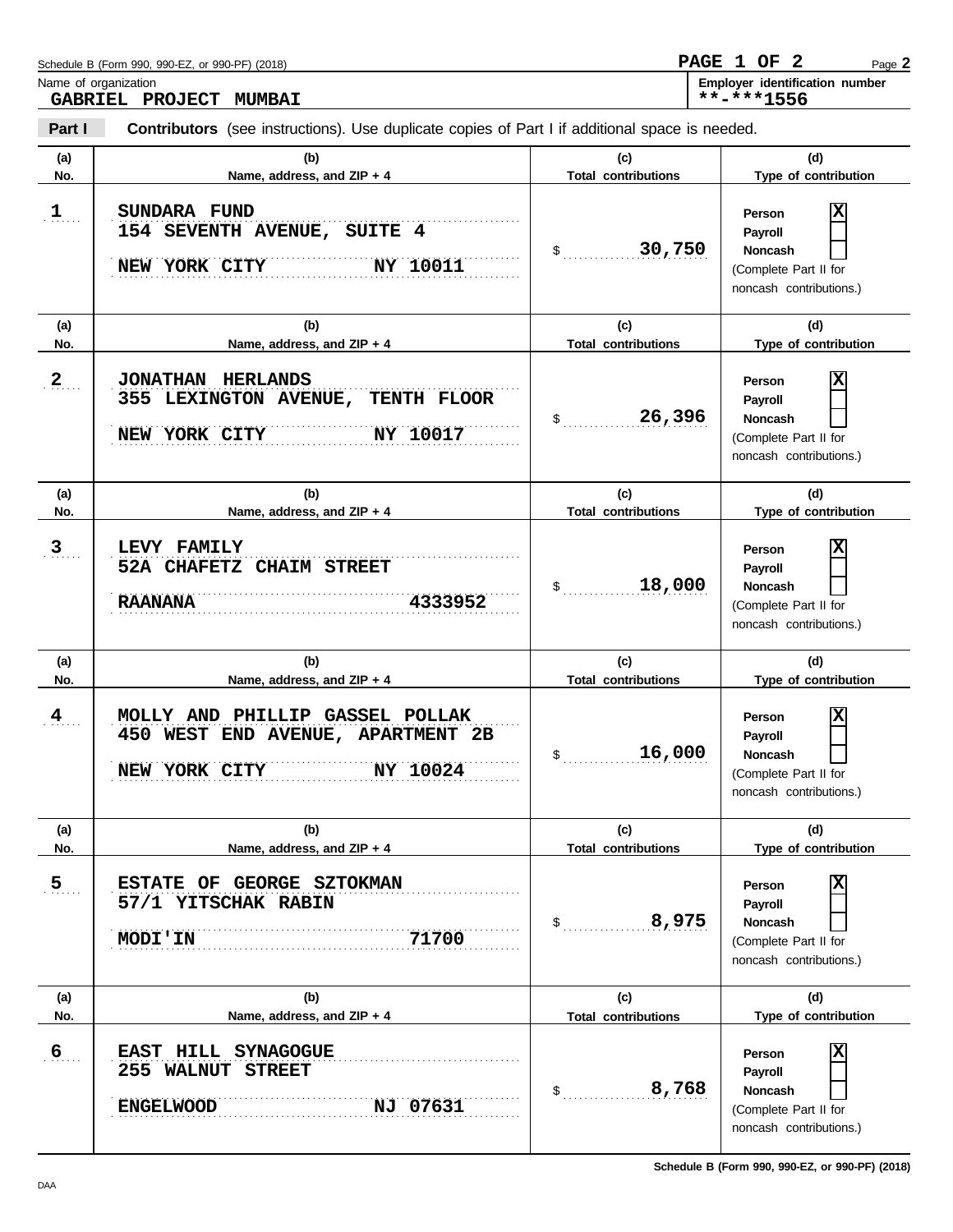| Name of organization        | GABRIEL PROJECT<br><b>MUMBAI</b>                                                                      |                                                      | Employer identification number<br>**-***1556                                                                         |
|-----------------------------|-------------------------------------------------------------------------------------------------------|------------------------------------------------------|----------------------------------------------------------------------------------------------------------------------|
| Part I                      | <b>Contributors</b> (see instructions). Use duplicate copies of Part I if additional space is needed. |                                                      |                                                                                                                      |
| (a)<br>No.                  | (b)<br>Name, address, and ZIP + 4                                                                     | (c)<br><b>Total contributions</b>                    | (d)<br>Type of contribution                                                                                          |
| $\overline{Z}$ .            | BOB AND CAROL MINKUS<br>9109 KEYSTONE AVENUE<br>IL 60076<br><b>SKOKIE</b>                             | 7,000<br>\$                                          | X<br>Person<br>Payroll<br><b>Noncash</b><br>(Complete Part II for<br>noncash contributions.)                         |
| (a)                         | (b)                                                                                                   | (c)                                                  | (d)                                                                                                                  |
| No.<br>$\mathbf{8}_{\dots}$ | Name, address, and ZIP + 4<br>ANDREW JACOBS<br><b>UNKNOWN</b><br><b>LONDON</b>                        | <b>Total contributions</b><br>6,750<br>$\frac{1}{2}$ | Type of contribution<br>X<br>Person<br>Payroll<br><b>Noncash</b><br>(Complete Part II for<br>noncash contributions.) |
| (a)<br>No.                  | (b)<br>Name, address, and ZIP + 4                                                                     | (c)<br><b>Total contributions</b>                    | (d)<br>Type of contribution                                                                                          |
| $9_{\ldots}$                | <b>TZEDEK</b><br>PLATINUM HOUSE<br>GABRIEL MEWS, CREWYS ROAD<br><b>LONDON</b><br>NW2 2GD              | 5,785<br>\$                                          | X<br>Person<br>Payroll<br>Noncash<br>(Complete Part II for<br>noncash contributions.)                                |
| (a)<br>No.                  | (b)<br>Name, address, and ZIP + 4                                                                     | (c)<br><b>Total contributions</b>                    | (d)<br>Type of contribution                                                                                          |
|                             |                                                                                                       | $\mathsf{\$}$                                        | Person<br>Payroll<br><b>Noncash</b><br>(Complete Part II for<br>noncash contributions.)                              |
| (a)                         | (b)                                                                                                   | (c)                                                  | (d)                                                                                                                  |
| No.                         | Name, address, and ZIP + 4                                                                            | <b>Total contributions</b>                           | Type of contribution                                                                                                 |
| 1.1.1.1.1                   |                                                                                                       | $\mathsf{\$}$                                        | Person<br>Payroll<br><b>Noncash</b><br>(Complete Part II for<br>noncash contributions.)                              |
| (a)                         | (b)                                                                                                   | (c)                                                  | (d)                                                                                                                  |
| No.<br>1.1.1.1.1            | Name, address, and ZIP + 4                                                                            | <b>Total contributions</b><br>$\mathsf{\$}$          | Type of contribution<br>Person<br>Payroll<br>Noncash<br>(Complete Part II for<br>noncash contributions.)             |

Page **2**

**PAGE 2 OF 2**

Schedule B (Form 990, 990-EZ, or 990-PF) (2018)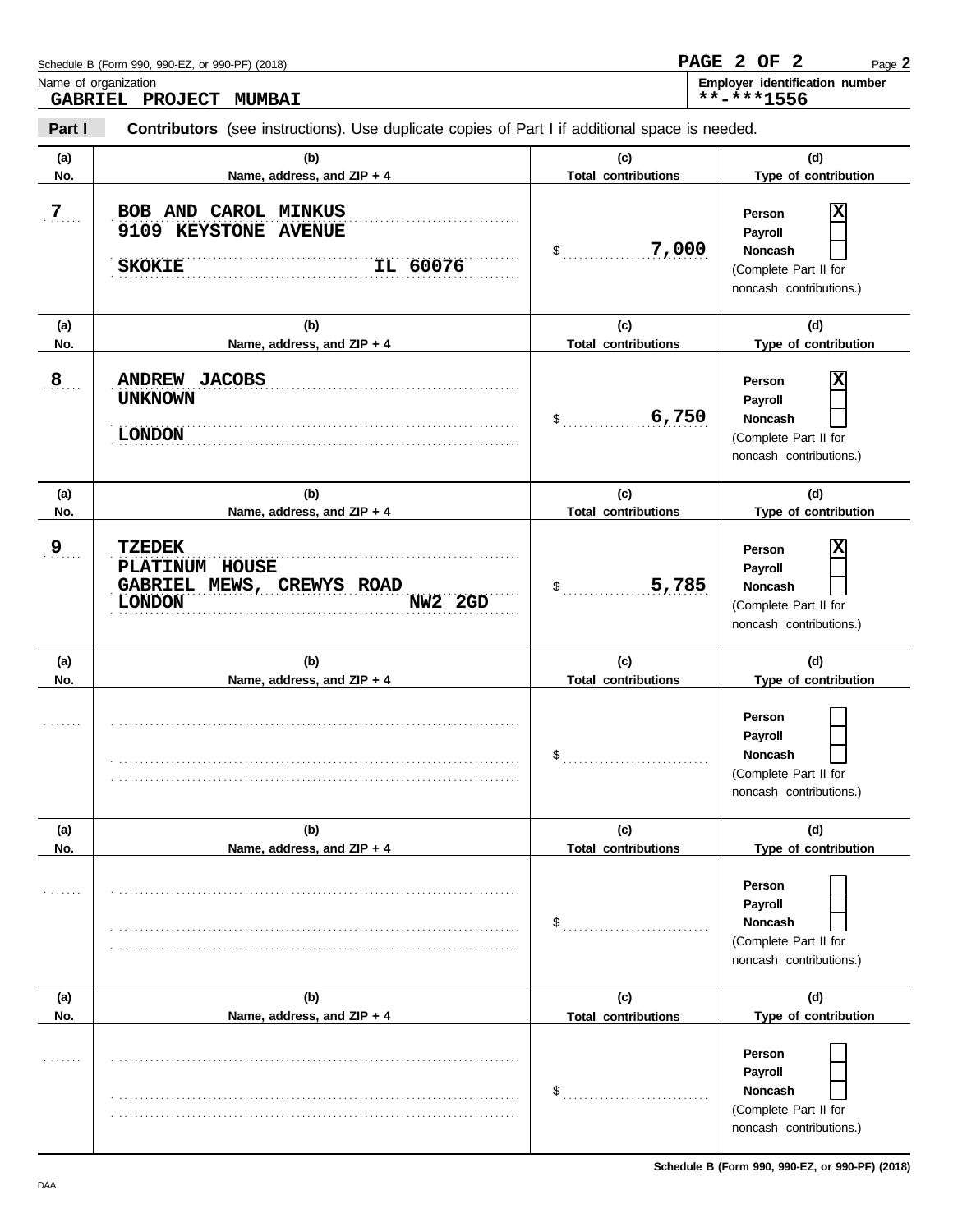| <b>SCHEDULE F</b>                                                                                                                  |                                                                                                                   |                                                                                           |                                              | <b>Statement of Activities Outside the United States</b>                                                                                                       |                                                                                                                 |  | OMB No. 1545-0047                                                 |
|------------------------------------------------------------------------------------------------------------------------------------|-------------------------------------------------------------------------------------------------------------------|-------------------------------------------------------------------------------------------|----------------------------------------------|----------------------------------------------------------------------------------------------------------------------------------------------------------------|-----------------------------------------------------------------------------------------------------------------|--|-------------------------------------------------------------------|
| (Form 990)                                                                                                                         | u Complete if the organization answered "Yes" on Form 990, Part IV, line 14b, 15, or 16.<br>u Attach to Form 990. |                                                                                           |                                              |                                                                                                                                                                |                                                                                                                 |  | 018                                                               |
| Department of the Treasury<br>u Go to www.irs.gov/Form990 for instructions and the latest information.<br>Internal Revenue Service |                                                                                                                   |                                                                                           |                                              |                                                                                                                                                                |                                                                                                                 |  | Open to Public<br><b>Inspection</b>                               |
| Name of the organization                                                                                                           |                                                                                                                   | GABRIEL PROJECT MUMBAI                                                                    | Employer identification number<br>**-***1556 |                                                                                                                                                                |                                                                                                                 |  |                                                                   |
| Part I                                                                                                                             |                                                                                                                   |                                                                                           |                                              | General Information on Activities Outside the United States. Complete if the organization answered "Yes" on                                                    |                                                                                                                 |  |                                                                   |
| 1.                                                                                                                                 | Form 990, Part IV, line 14b.                                                                                      |                                                                                           |                                              | For grantmakers. Does the organization maintain records to substantiate the amount of its grants and                                                           |                                                                                                                 |  |                                                                   |
|                                                                                                                                    |                                                                                                                   |                                                                                           |                                              | other assistance, the grantees' eligibility for the grants or assistance, and the selection criteria used to                                                   |                                                                                                                 |  | Yes $ X $ No                                                      |
| 2<br>outside the United States.                                                                                                    |                                                                                                                   |                                                                                           |                                              | For grantmakers. Describe in Part V the organization's procedures for monitoring the use of its grants and other assistance                                    |                                                                                                                 |  |                                                                   |
| 3                                                                                                                                  |                                                                                                                   |                                                                                           |                                              | Activities per Region. (The following Part I, line 3 table can be duplicated if additional space is needed.)                                                   |                                                                                                                 |  |                                                                   |
| (a) Region                                                                                                                         | (b) Number<br>of offices in<br>the region                                                                         | (c) Number of<br>employees,<br>agents, and<br>independent<br>contractors<br>in the region |                                              | (d) Activities conducted in the<br>region (by type) (such as,<br>fundraising, program services,<br>investments, grants to recipients<br>located in the region) | (e) If activity listed in (d) is<br>a program service,<br>describe specific type of<br>service(s) in the region |  | (f) Total<br>expenditures for<br>and investments<br>in the region |
| SOUTH ASIA<br>(1)                                                                                                                  |                                                                                                                   |                                                                                           |                                              | 5 NUTRITION                                                                                                                                                    | <b>HEALTHY MEALS</b>                                                                                            |  | 76,790                                                            |
| SOUTH ASIA                                                                                                                         |                                                                                                                   |                                                                                           |                                              |                                                                                                                                                                |                                                                                                                 |  |                                                                   |
| (2)<br>SOUTH ASIA                                                                                                                  |                                                                                                                   |                                                                                           |                                              | 5 EDUCATION                                                                                                                                                    | <b>SCHOOLING</b>                                                                                                |  | 46,196                                                            |
| (3)                                                                                                                                |                                                                                                                   |                                                                                           |                                              | 5 MEDICAL                                                                                                                                                      | HEALTH SERVICES                                                                                                 |  | 75,880                                                            |
| (4)                                                                                                                                |                                                                                                                   |                                                                                           |                                              |                                                                                                                                                                |                                                                                                                 |  |                                                                   |
| (5)                                                                                                                                |                                                                                                                   |                                                                                           |                                              |                                                                                                                                                                |                                                                                                                 |  |                                                                   |
| (6)                                                                                                                                |                                                                                                                   |                                                                                           |                                              |                                                                                                                                                                |                                                                                                                 |  |                                                                   |
| (7)                                                                                                                                |                                                                                                                   |                                                                                           |                                              |                                                                                                                                                                |                                                                                                                 |  |                                                                   |
| (8)                                                                                                                                |                                                                                                                   |                                                                                           |                                              |                                                                                                                                                                |                                                                                                                 |  |                                                                   |
| <u>(9)</u>                                                                                                                         |                                                                                                                   |                                                                                           |                                              |                                                                                                                                                                |                                                                                                                 |  |                                                                   |
| (10)                                                                                                                               |                                                                                                                   |                                                                                           |                                              |                                                                                                                                                                |                                                                                                                 |  |                                                                   |
| (11)                                                                                                                               |                                                                                                                   |                                                                                           |                                              |                                                                                                                                                                |                                                                                                                 |  |                                                                   |
| (12)                                                                                                                               |                                                                                                                   |                                                                                           |                                              |                                                                                                                                                                |                                                                                                                 |  |                                                                   |
| (13)                                                                                                                               |                                                                                                                   |                                                                                           |                                              |                                                                                                                                                                |                                                                                                                 |  |                                                                   |
| (14)                                                                                                                               |                                                                                                                   |                                                                                           |                                              |                                                                                                                                                                |                                                                                                                 |  |                                                                   |
| (15)                                                                                                                               |                                                                                                                   |                                                                                           |                                              |                                                                                                                                                                |                                                                                                                 |  |                                                                   |
| (16)                                                                                                                               |                                                                                                                   |                                                                                           |                                              |                                                                                                                                                                |                                                                                                                 |  |                                                                   |
| (17)                                                                                                                               |                                                                                                                   |                                                                                           |                                              |                                                                                                                                                                |                                                                                                                 |  |                                                                   |
| 3a Subtotal<br><b>b</b> Total from continuation<br>sheets to Part I                                                                |                                                                                                                   |                                                                                           | 15                                           |                                                                                                                                                                |                                                                                                                 |  | 198,866                                                           |
| c Totals (add<br>lines 3a and 3b)                                                                                                  |                                                                                                                   |                                                                                           | 15                                           |                                                                                                                                                                |                                                                                                                 |  | 198,866                                                           |

**For Paperwork Reduction Act Notice, see the Instructions for Form 990. Schedule F (Form 990) 2018**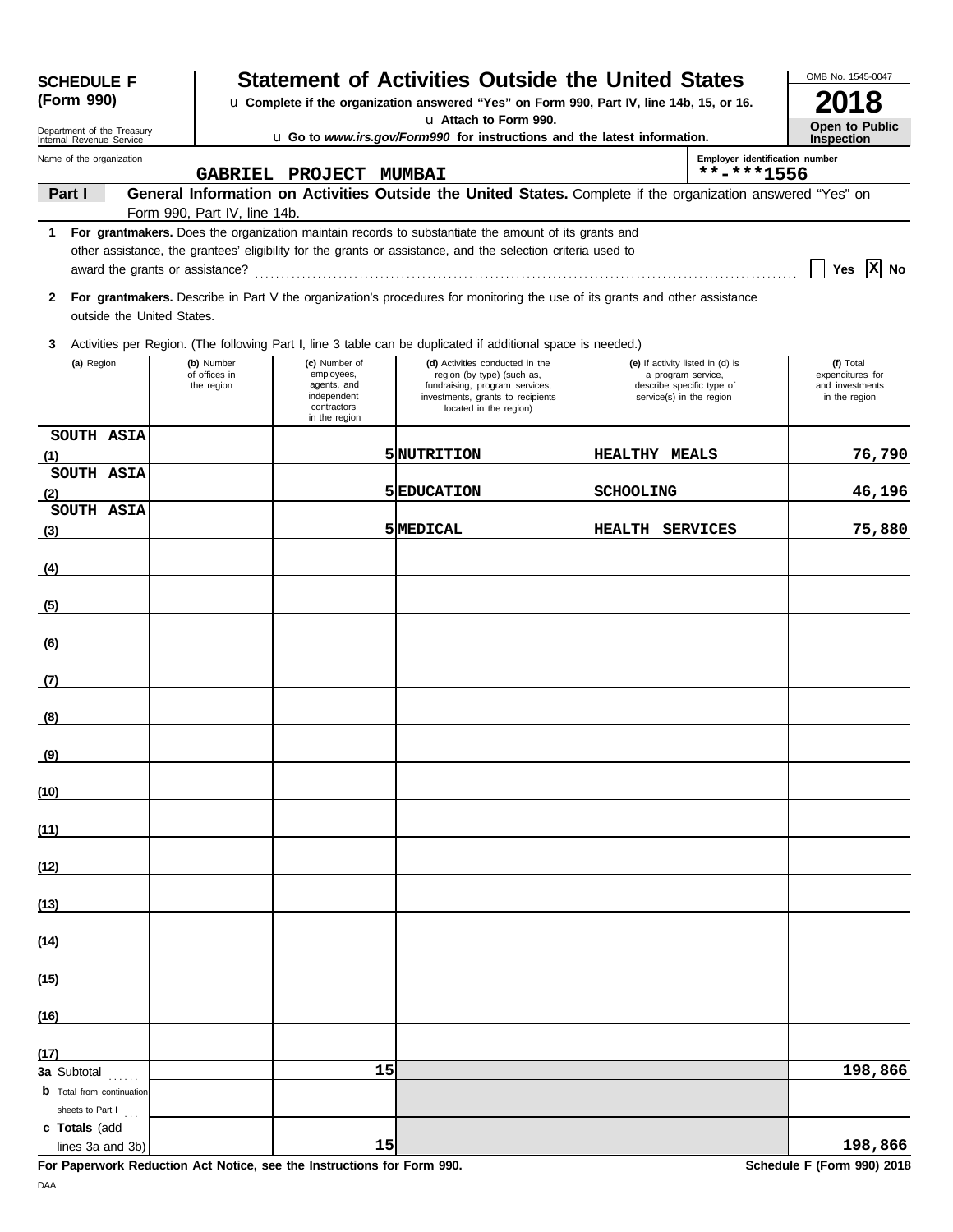| Part II |                                                                                                                              |                                                    |            | Grants and Other Assistance to Organizations or Entities Outside the United States. Complete if the organization answered "Yes" on Form 990, |                             |                                       |                                        |                                          |                                                                |  |  |
|---------|------------------------------------------------------------------------------------------------------------------------------|----------------------------------------------------|------------|----------------------------------------------------------------------------------------------------------------------------------------------|-----------------------------|---------------------------------------|----------------------------------------|------------------------------------------|----------------------------------------------------------------|--|--|
|         | Part IV, line 15, for any recipient who received more than \$5,000. Part II can be duplicated if additional space is needed. |                                                    |            |                                                                                                                                              |                             |                                       |                                        |                                          |                                                                |  |  |
|         | (a) Name of<br>organization                                                                                                  | (b) IRS code<br>section and EIN<br>(if applicable) | (c) Region | (d) Purpose of<br>grant                                                                                                                      | (e) Amount of<br>cash grant | (f) Manner of<br>cash<br>disbursement | (g) Amount of<br>noncash<br>assistance | (h) Description<br>of noncash assistance | (i) Method of<br>valuation<br>(book, FMV,<br>appraisal, other) |  |  |
|         |                                                                                                                              |                                                    |            |                                                                                                                                              |                             |                                       |                                        |                                          |                                                                |  |  |

|               | (ii applicable) |                                                                                                                                                | disputsement | qoolorging |             |  |
|---------------|-----------------|------------------------------------------------------------------------------------------------------------------------------------------------|--------------|------------|-------------|--|
| (1)           |                 |                                                                                                                                                |              |            |             |  |
| (2)           |                 |                                                                                                                                                |              |            |             |  |
| (3)           |                 |                                                                                                                                                |              |            |             |  |
| (4)           |                 |                                                                                                                                                |              |            |             |  |
| $\frac{1}{1}$ |                 |                                                                                                                                                |              |            |             |  |
| (6)           |                 |                                                                                                                                                |              |            |             |  |
| (7)           |                 |                                                                                                                                                |              |            |             |  |
| (8)           |                 |                                                                                                                                                |              |            |             |  |
|               |                 |                                                                                                                                                |              |            |             |  |
| (9)           |                 |                                                                                                                                                |              |            |             |  |
| (10)          |                 |                                                                                                                                                |              |            |             |  |
| (11)          |                 |                                                                                                                                                |              |            |             |  |
| (12)          |                 |                                                                                                                                                |              |            |             |  |
| (13)          |                 |                                                                                                                                                |              |            |             |  |
| (14)          |                 |                                                                                                                                                |              |            |             |  |
| (15)          |                 |                                                                                                                                                |              |            |             |  |
| (16)          |                 |                                                                                                                                                |              |            |             |  |
|               |                 | 2 Enter total number of recipient organizations listed above that are recognized as charities by the foreign country, recognized as tax-exempt |              |            | $\mathbf u$ |  |
|               |                 |                                                                                                                                                |              |            | $\mathbf u$ |  |

**Schedule F (Form 990) 2018**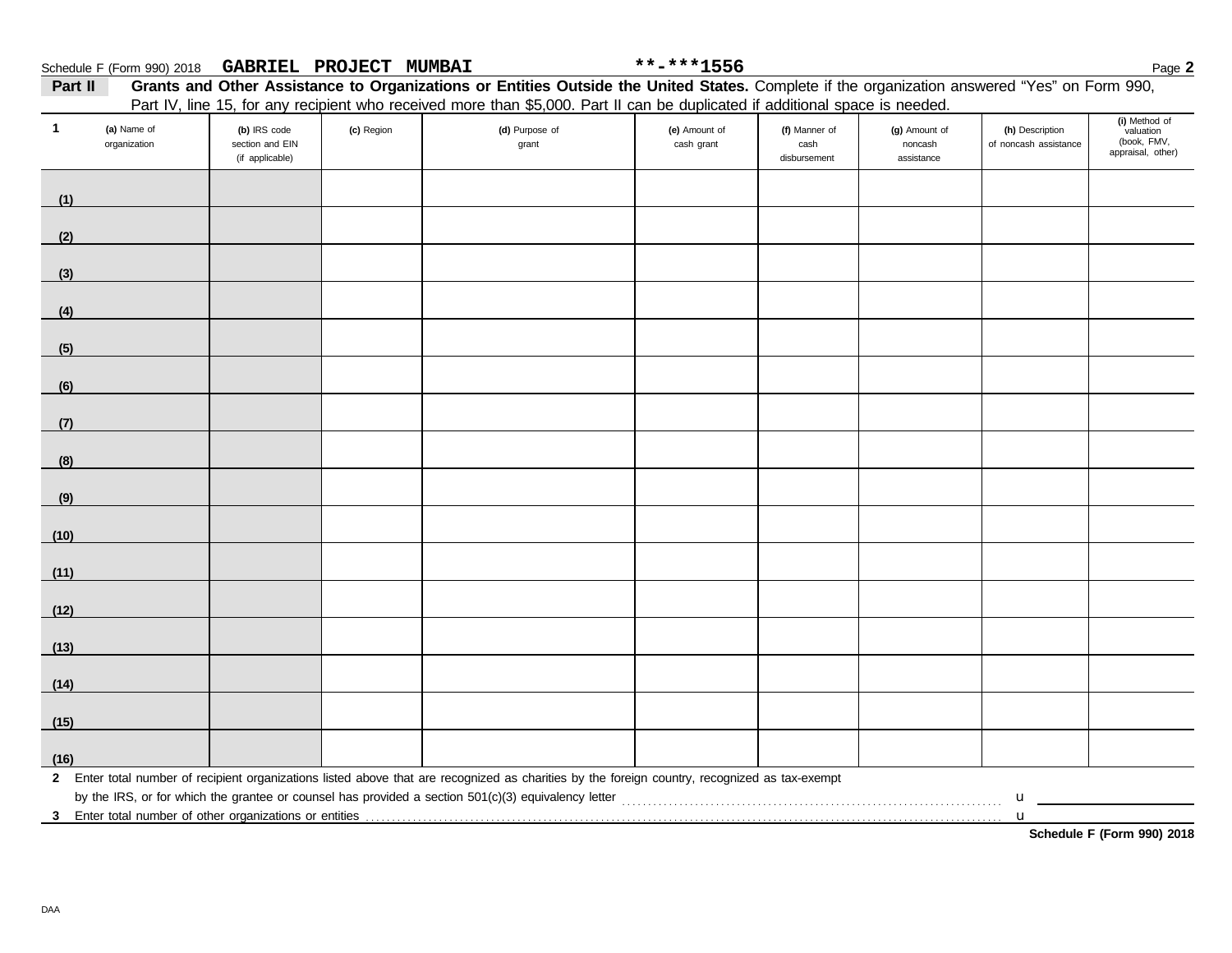| Part III | Grants and Other Assistance to Individuals Outside the United States. Complete if the organization answered "Yes" on Form 990, Part IV, line 16. |            |                             |                             |                                       |                                        |                                          |                                                                |  |
|----------|--------------------------------------------------------------------------------------------------------------------------------------------------|------------|-----------------------------|-----------------------------|---------------------------------------|----------------------------------------|------------------------------------------|----------------------------------------------------------------|--|
|          | Part III can be duplicated if additional space is needed.<br>(a) Type of grant or assistance                                                     | (b) Region | (c) Number of<br>recipients | (d) Amount of<br>cash grant | (e) Manner of<br>cash<br>disbursement | (f) Amount of<br>noncash<br>assistance | (g) Description<br>of noncash assistance | (h) Method of<br>valuation<br>(book, FMV,<br>appraisal, other) |  |
| (1)      |                                                                                                                                                  |            |                             |                             |                                       |                                        |                                          |                                                                |  |
| (2)      |                                                                                                                                                  |            |                             |                             |                                       |                                        |                                          |                                                                |  |
| (3)      |                                                                                                                                                  |            |                             |                             |                                       |                                        |                                          |                                                                |  |
| (4)      |                                                                                                                                                  |            |                             |                             |                                       |                                        |                                          |                                                                |  |
| (5)      |                                                                                                                                                  |            |                             |                             |                                       |                                        |                                          |                                                                |  |
| (6)      |                                                                                                                                                  |            |                             |                             |                                       |                                        |                                          |                                                                |  |
| (7)      | <u> 1989 - Andrea Station Books, amerikansk politiker (</u>                                                                                      |            |                             |                             |                                       |                                        |                                          |                                                                |  |
| (8)      |                                                                                                                                                  |            |                             |                             |                                       |                                        |                                          |                                                                |  |
| (9)      |                                                                                                                                                  |            |                             |                             |                                       |                                        |                                          |                                                                |  |
| (10)     |                                                                                                                                                  |            |                             |                             |                                       |                                        |                                          |                                                                |  |
| (11)     |                                                                                                                                                  |            |                             |                             |                                       |                                        |                                          |                                                                |  |
| (12)     | <u> 1989 - Jan Stein Stein Stein Stein Stein Stein Stein Stein Stein Stein Stein Stein Stein Stein Stein Stein S</u>                             |            |                             |                             |                                       |                                        |                                          |                                                                |  |
| (13)     | <u> 1989 - Andrea Aonaichte ann an t-</u>                                                                                                        |            |                             |                             |                                       |                                        |                                          |                                                                |  |
| (14)     | <u> 1989 - Andrea Station Barbara (b. 1989)</u>                                                                                                  |            |                             |                             |                                       |                                        |                                          |                                                                |  |
| (15)     | <u> 1980 - Jan Samuel Barbara, martin d</u>                                                                                                      |            |                             |                             |                                       |                                        |                                          |                                                                |  |
| (16)     |                                                                                                                                                  |            |                             |                             |                                       |                                        |                                          |                                                                |  |
| (17)     |                                                                                                                                                  |            |                             |                             |                                       |                                        |                                          |                                                                |  |
| (18)     |                                                                                                                                                  |            |                             |                             |                                       |                                        |                                          |                                                                |  |

**Schedule F (Form 990) 2018**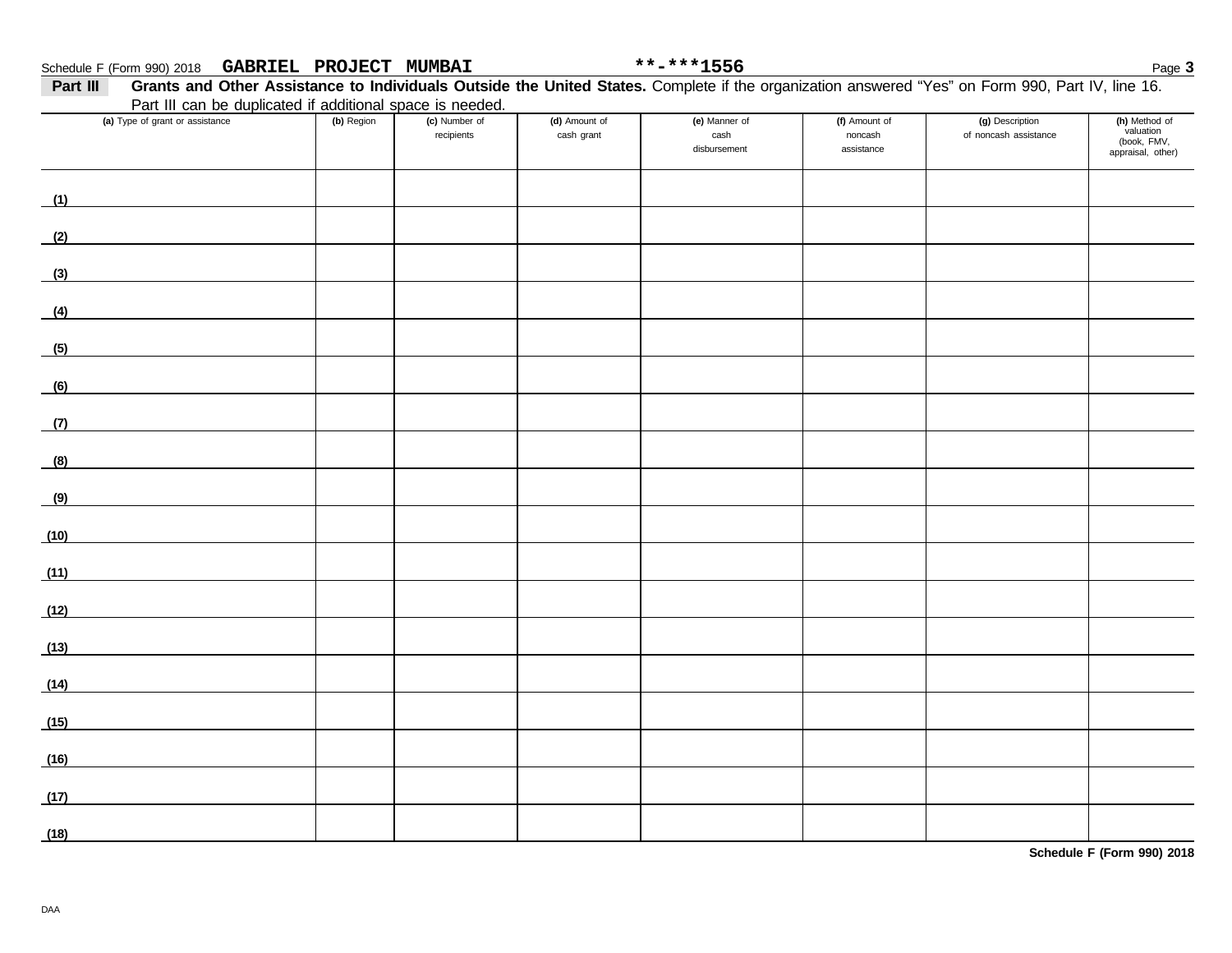Schedule F (Form 990) 2018 Page **4 GABRIEL PROJECT MUMBAI \*\*-\*\*\*1556 Part IV Foreign Forms**

| 1            | Was the organization a U.S. transferor of property to a foreign corporation during the tax year? If "Yes,"<br>the organization may be required to file Form 926, Return by a U.S. Transferor of Property to a Foreign                                                                                                             | Yes | ΙxΙ<br>No        |
|--------------|-----------------------------------------------------------------------------------------------------------------------------------------------------------------------------------------------------------------------------------------------------------------------------------------------------------------------------------|-----|------------------|
| $\mathbf{2}$ | Did the organization have an interest in a foreign trust during the tax year? If "Yes," the organization may<br>be required to separately file Form 3520, Annual Return To Report Transactions With Foreign Trusts and<br>Receipt of Certain Foreign Gifts, and/or Form 3520-A, Annual Information Return of Foreign Trust With a | Yes | ΙxΙ<br>No        |
| 3            | Did the organization have an ownership interest in a foreign corporation during the tax year? If "Yes,"<br>the organization may be required to file Form 5471, Information Return of U.S. Persons With Respect To                                                                                                                 | Yes | lxl<br><b>No</b> |
| 4            | Was the organization a direct or indirect shareholder of a passive foreign investment company or a<br>qualified electing fund during the tax year? If "Yes," the organization may be required to file Form 8621,<br>Information Return by a Shareholder of a Passive Foreign Investment Company or Qualified Electing             | Yes | lxl<br>No        |
| 5            | Did the organization have an ownership interest in a foreign partnership during the tax year? If "Yes,"<br>the organization may be required to file Form 8865, Return of U.S. Persons With Respect to Certain                                                                                                                     | Yes | x <br>No         |
| 6            | Did the organization have any operations in or related to any boycotting countries during the tax year? If<br>"Yes," the organization may be required to separately file Form 5713, International Boycott Report (see                                                                                                             | Yes | <b>No</b>        |

**Schedule F (Form 990) 2018**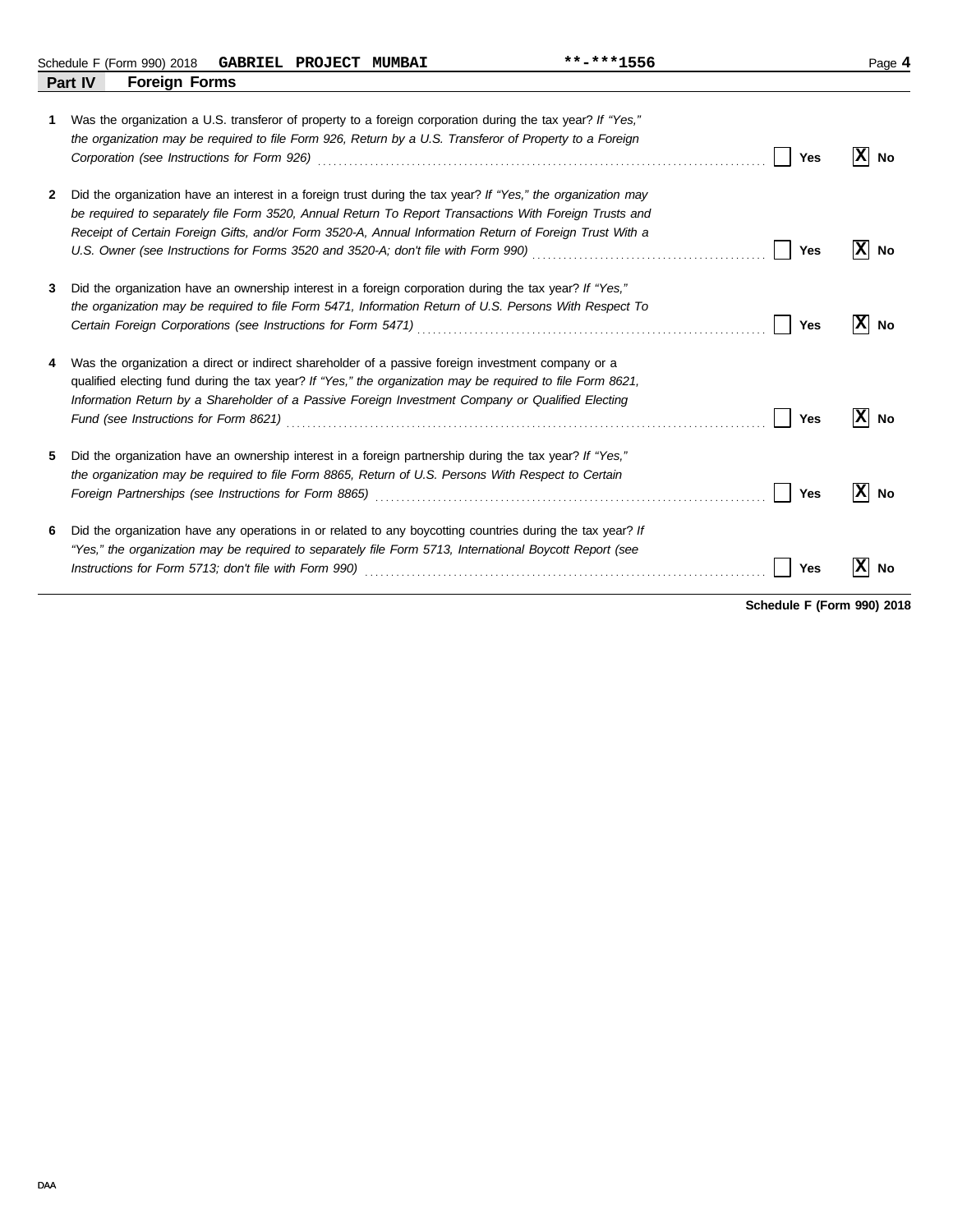|                                        | Schedule F (Form 990) 2018<br>GABRIEL PROJECT MUMBAI                                                                                                                                                                                                                                                                                                                                                                                             |    | **-***1556          |                    | Page 5      |  |  |  |  |
|----------------------------------------|--------------------------------------------------------------------------------------------------------------------------------------------------------------------------------------------------------------------------------------------------------------------------------------------------------------------------------------------------------------------------------------------------------------------------------------------------|----|---------------------|--------------------|-------------|--|--|--|--|
| Part V                                 | Supplemental Information<br>Provide the information required by Part I, line 2 (monitoring of funds); Part I, line 3, column (f) (accounting method;<br>amounts of investments vs. expenditures per region); Part II, line 1 (accounting method); Part III (accounting method); and<br>Part III, column (c) (estimated number of recipients), as applicable. Also complete this part to provide any additional<br>information. See instructions. |    |                     |                    |             |  |  |  |  |
| PART I, LINE 3 - ACTIVITIES PER REGION |                                                                                                                                                                                                                                                                                                                                                                                                                                                  |    |                     |                    |             |  |  |  |  |
| <b>REGION</b>                          |                                                                                                                                                                                                                                                                                                                                                                                                                                                  |    | <b>EXPENDITURES</b> | <b>INVESTMENTS</b> |             |  |  |  |  |
| SOUTH ASIA                             |                                                                                                                                                                                                                                                                                                                                                                                                                                                  | \$ | 76,790 \$           |                    | $\mathbf 0$ |  |  |  |  |
| SOUTH ASIA                             |                                                                                                                                                                                                                                                                                                                                                                                                                                                  | \$ | $46,196$ \$         |                    | $\mathbf 0$ |  |  |  |  |
| SOUTH ASIA                             |                                                                                                                                                                                                                                                                                                                                                                                                                                                  | \$ | $75,880$ \$         |                    | $\mathbf 0$ |  |  |  |  |
|                                        |                                                                                                                                                                                                                                                                                                                                                                                                                                                  |    |                     |                    |             |  |  |  |  |
|                                        |                                                                                                                                                                                                                                                                                                                                                                                                                                                  |    |                     |                    |             |  |  |  |  |
|                                        |                                                                                                                                                                                                                                                                                                                                                                                                                                                  |    |                     |                    |             |  |  |  |  |
|                                        |                                                                                                                                                                                                                                                                                                                                                                                                                                                  |    |                     |                    |             |  |  |  |  |
|                                        |                                                                                                                                                                                                                                                                                                                                                                                                                                                  |    |                     |                    |             |  |  |  |  |
|                                        |                                                                                                                                                                                                                                                                                                                                                                                                                                                  |    |                     |                    |             |  |  |  |  |
|                                        |                                                                                                                                                                                                                                                                                                                                                                                                                                                  |    |                     |                    |             |  |  |  |  |
|                                        |                                                                                                                                                                                                                                                                                                                                                                                                                                                  |    |                     |                    |             |  |  |  |  |
|                                        |                                                                                                                                                                                                                                                                                                                                                                                                                                                  |    |                     |                    |             |  |  |  |  |
|                                        |                                                                                                                                                                                                                                                                                                                                                                                                                                                  |    |                     |                    |             |  |  |  |  |
|                                        |                                                                                                                                                                                                                                                                                                                                                                                                                                                  |    |                     |                    |             |  |  |  |  |
|                                        |                                                                                                                                                                                                                                                                                                                                                                                                                                                  |    |                     |                    |             |  |  |  |  |
|                                        |                                                                                                                                                                                                                                                                                                                                                                                                                                                  |    |                     |                    |             |  |  |  |  |
|                                        |                                                                                                                                                                                                                                                                                                                                                                                                                                                  |    |                     |                    |             |  |  |  |  |
|                                        |                                                                                                                                                                                                                                                                                                                                                                                                                                                  |    |                     |                    |             |  |  |  |  |
|                                        |                                                                                                                                                                                                                                                                                                                                                                                                                                                  |    |                     |                    |             |  |  |  |  |
|                                        |                                                                                                                                                                                                                                                                                                                                                                                                                                                  |    |                     |                    |             |  |  |  |  |
|                                        |                                                                                                                                                                                                                                                                                                                                                                                                                                                  |    |                     |                    |             |  |  |  |  |
|                                        |                                                                                                                                                                                                                                                                                                                                                                                                                                                  |    |                     |                    |             |  |  |  |  |
|                                        |                                                                                                                                                                                                                                                                                                                                                                                                                                                  |    |                     |                    |             |  |  |  |  |
|                                        |                                                                                                                                                                                                                                                                                                                                                                                                                                                  |    |                     |                    |             |  |  |  |  |
|                                        |                                                                                                                                                                                                                                                                                                                                                                                                                                                  |    |                     |                    |             |  |  |  |  |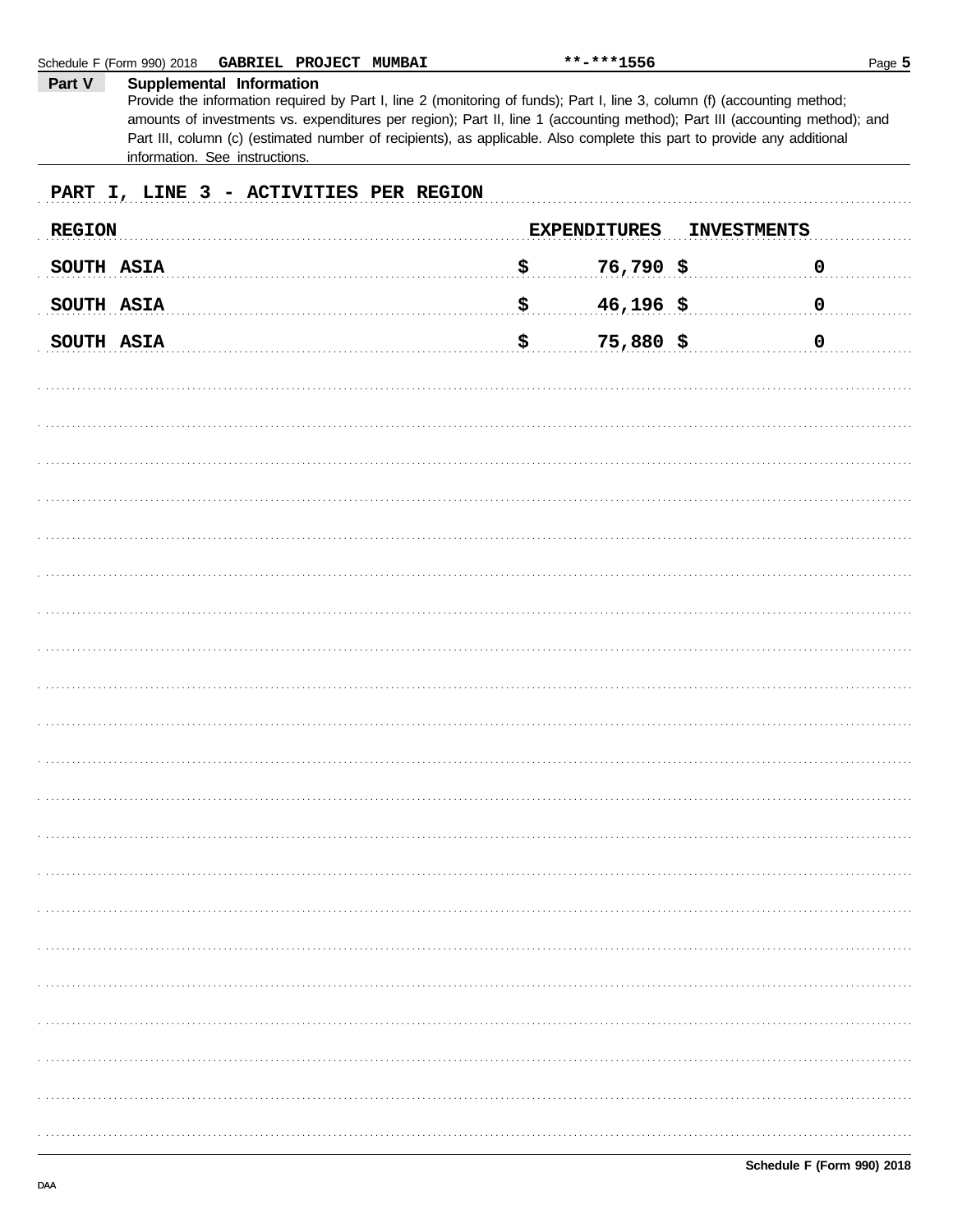**SCHEDULE O** (Form 990 or 990-EZ)

#### Supplemental Information to Form 990 or 990-EZ

Complete to provide information for responses to specific questions on Form 990 or 990-EZ or to provide any additional information.

> u Attach to Form 990 or 990-EZ. u Go to www.irs.gov/Form990 for the latest information.

OMB No. 1545-0047 2018

**Open to Public** Inspection

Department of the Treasury Internal Revenue Service Name of the organization

GABRIEL PROJECT MUMBAI

\*\*-\*\*\*1556

Employer identification number

FORM 990 - ORGANIZATION'S MISSION

GABRIEL PROJECT MUMBAI (GPM) IS AN INNOVATIVE AND COMPASSIONATE RESPONSE TO THE PROBLEMS OF POVERTY, HUNGER, ILLITERACY, MALNUTRITION AND CHILD LABOR. IN THE MUMBAI SLUMS, CHILDREN AS YOUNG AS FOUR YEARS OLD, FACED WITH ACUTE POVERTY, ARE OFTEN SENT TO WORK AS RAG PICKERS AND SEWAGE CLEANERS RATHER THAN ATTEND SCHOOL IN ORDER TO RECEIVE A FEW RUPEES TO PAY FOR FOOD. THE GPM SOLUTION IS POWERFUL AND SIMPLE: EAT AND LEARN. BY PROVIDING DAILY NUTRITIOUS MEALS TO CHILDREN ATTENDING CLASS, GPM ENSURES THAT CHILDREN ARE ABLE TO RECEIVE HUNGER RELIEF AND LITERACY. GPM THUS ADDRESSES BOTH THE IMMEDIATE AND LONG-TERM NEEDS OF VULNERABLE CHILDREN, ALLEVIATING HUNGER WHILE FACILITIATING THE PATH TOWARDS EDUCTION WHICH IS A KEY FACTOR IN CHANGING THEIR LIVES.

FORM 990, PART III, LINE 4D - ALL OTHER ACCOMPLISHMENTS \* HYGIENE ENCOURAGEMENT AWARENESS LEARNING - EDUCATION AND ACCESS TO HYGENIC MATERIALS ARE VITAL TO CHILDREN'S HEALTH IN THE SLUMS. MORE SPECIFICALLY, EDUCATING THE VULNERABLE CHILDREN AS TO HEALTHY/HYGIENIC HABITS AND ACCESS TO HYGIENIC MATERIALS LIKE TOOTH BRUSHES, TOOTH PASTE AND SOAP CREATE A CULTURE OF PERSONAL HYGIENE AND HEALTHY LIVING. \*MALNUTRITION - FEEDING HUNGRY CHILDREN \*JEWISH PEOPLEHOOD: JEWISH VOLUNTEERS FROM COUNTRIES AROUND THE WORLD ENCOUNTER JEWISH MUMBAI THROUGH COLLABORATIONS ON TIKKUN-OLAM PROJECTS AND

DEVELOPMENT WORK IN SLUMS. THESE ENCOUNTERS FOSTER A DEEPER AWARENESS AND

UNDERSTANDING OF JEWISH CONNECTIVITY AND THE PURPOSE OF JEWISH CULTURE-

BUILDING AROUND SOCIAL CONSCIOUSNESS.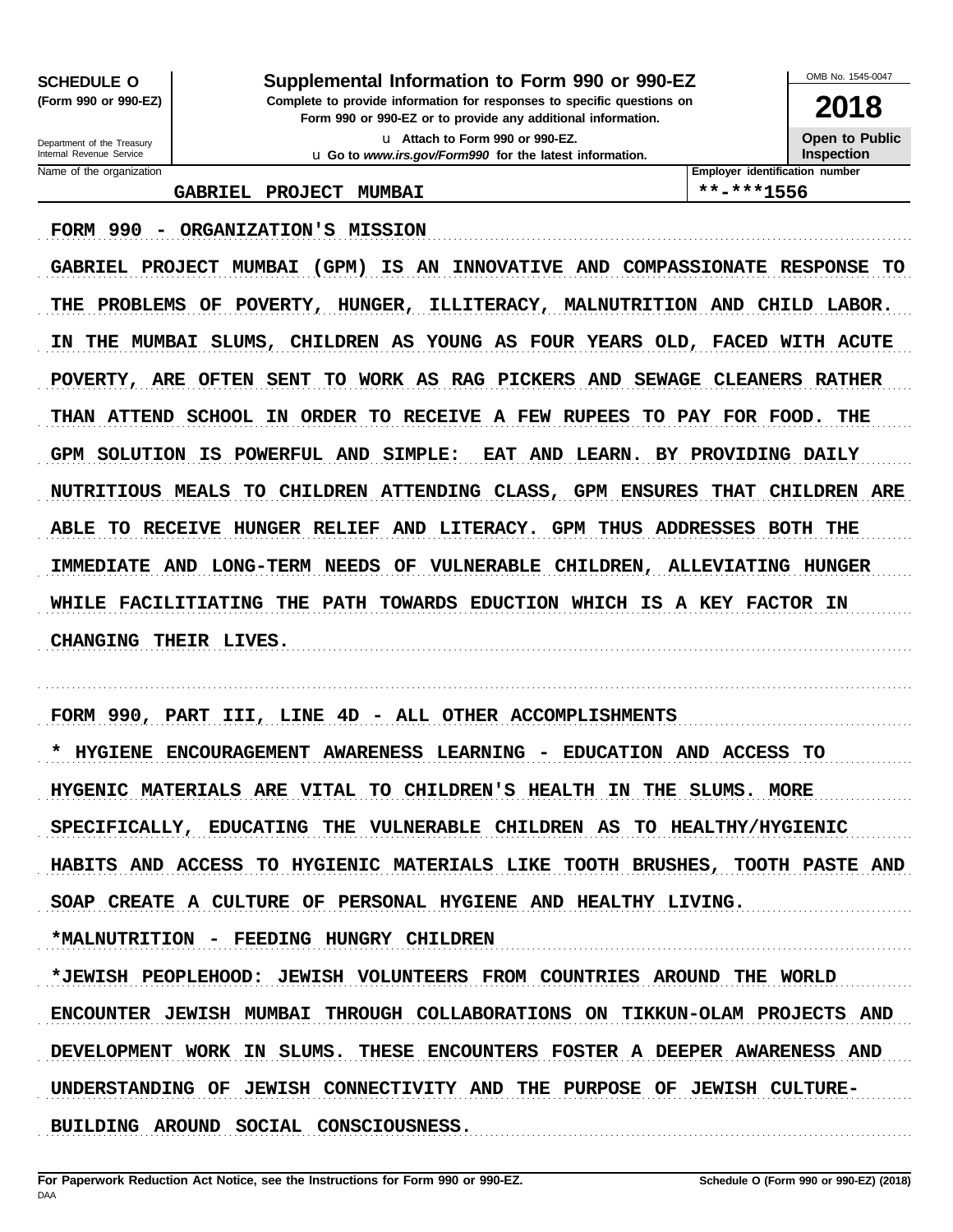| Schedule O (Form 990 or 990-EZ) (2018)                                                                                                               | Page 2                                                                    |  |  |  |  |  |  |  |
|------------------------------------------------------------------------------------------------------------------------------------------------------|---------------------------------------------------------------------------|--|--|--|--|--|--|--|
| Name of the organization<br>GABRIEL PROJECT MUMBAI                                                                                                   | Employer identification number<br>**-***1556                              |  |  |  |  |  |  |  |
| *CULTURAL ENRICHMENT:<br>INTERNATIONAL VOLUNTEERS SPENDING 2-3 MONTHS                                                                                | IN                                                                        |  |  |  |  |  |  |  |
| MUMBAI ARE OFFERED A SERIES OF PROGRAM SESSIONS SUCH AS HINDI LANGUAGE,                                                                              |                                                                           |  |  |  |  |  |  |  |
|                                                                                                                                                      | INDIAN FOOD AND MUSIC, INDIAN HISTORY AND CULTURE, AND VISITS<br>TO LOCAL |  |  |  |  |  |  |  |
| SITES SUCH AS MUSEUMS AND TEMPLES.<br><b>THESE PROGRAMS</b><br><b>ENABLE</b><br>THE VOLUNTEERS TO                                                    |                                                                           |  |  |  |  |  |  |  |
| BETTER APPRECIATE THEIR CULTURAL ENVIRONMENT THAT THEY ARE EMBEDDED IN.                                                                              |                                                                           |  |  |  |  |  |  |  |
| FORM 990, PART VI, LINE 11B - ORGANIZATION'S PROCESS TO REVIEW FORM 990                                                                              |                                                                           |  |  |  |  |  |  |  |
| ALL BOARD MEMBERS REVIEW THE 990 BEFORE SUBMISSION TO THE IRS.                                                                                       |                                                                           |  |  |  |  |  |  |  |
|                                                                                                                                                      |                                                                           |  |  |  |  |  |  |  |
| FORM 990, PART VI, LINE 19 - GOVERNING DOCUMENTS DISCLOSURE EXPLANATION                                                                              |                                                                           |  |  |  |  |  |  |  |
| DOCUMENTS AVAILABLE UPON REQUEST.                                                                                                                    |                                                                           |  |  |  |  |  |  |  |
| FORM 990, PART IX, LINE 24E - OTHER EXPENSES                                                                                                         |                                                                           |  |  |  |  |  |  |  |
| <b>DESCRIPTION</b>                                                                                                                                   |                                                                           |  |  |  |  |  |  |  |
| TOT/PROG SERVICE<br>MGT & GENERAL                                                                                                                    | <b>FUNDRAISING</b>                                                        |  |  |  |  |  |  |  |
| LOVE TO LEARN                                                                                                                                        |                                                                           |  |  |  |  |  |  |  |
| \$<br>$\color{blue}{\mathbf{\boldsymbol{S}}}\color{black}$<br>19,350                                                                                 | \$.<br>0<br>0                                                             |  |  |  |  |  |  |  |
| NAYA, SUNDARA, TRIBAL THR                                                                                                                            |                                                                           |  |  |  |  |  |  |  |
| $\begin{array}{ccccccc} \xi & & 13,620 & & & \xi & & & 0 & & \xi & & & 0 \end{array}$                                                                |                                                                           |  |  |  |  |  |  |  |
| <b>MALNUTRITION</b>                                                                                                                                  |                                                                           |  |  |  |  |  |  |  |
| $\begin{array}{ccccccc}\n\boldsymbol{\zeta} & \boldsymbol{6} & \boldsymbol{625} & \boldsymbol{\zeta} & \boldsymbol{0} & \boldsymbol{5}\n\end{array}$ | $\mathbf 0$                                                               |  |  |  |  |  |  |  |
| VOLUNTEER OUTINGS                                                                                                                                    |                                                                           |  |  |  |  |  |  |  |
| \$4,368<br>$\ddot{S}$ and $\ddot{S}$                                                                                                                 | - \$<br>$\mathbf 0$                                                       |  |  |  |  |  |  |  |
| SAFE DRINKING WATER PROJE                                                                                                                            |                                                                           |  |  |  |  |  |  |  |
| $\frac{1}{2}$ 4,205<br>$\begin{array}{ccc} \xi & 0 & \xi \end{array}$                                                                                | $\mathbf 0$                                                               |  |  |  |  |  |  |  |
| SOCIAL MEDIA MARKETING                                                                                                                               |                                                                           |  |  |  |  |  |  |  |
| $\overline{\mathbf{0}}$<br>$\begin{array}{ccc} \texttt{S} & \texttt{O} & \texttt{S} \end{array}$<br>\$.                                              | 2,625                                                                     |  |  |  |  |  |  |  |
|                                                                                                                                                      |                                                                           |  |  |  |  |  |  |  |

DAA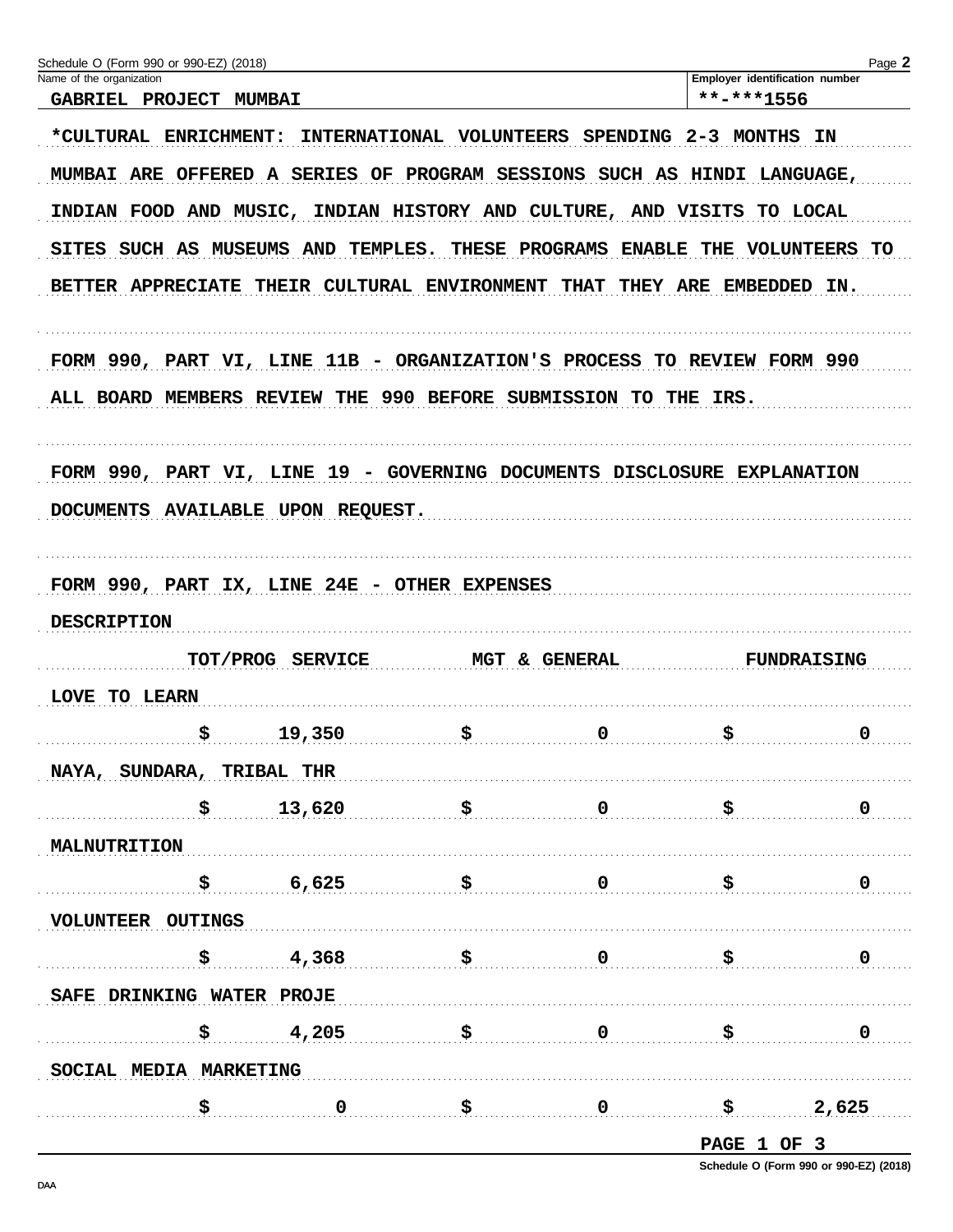| Schedule O (Form 990 or 990-EZ) (2018)                                                                                                                                                                                                                                                                    |                                                                                                                                                                                                                                                                                                                   |                                                                      |                                                                                             |                | Page 2                                                                              |
|-----------------------------------------------------------------------------------------------------------------------------------------------------------------------------------------------------------------------------------------------------------------------------------------------------------|-------------------------------------------------------------------------------------------------------------------------------------------------------------------------------------------------------------------------------------------------------------------------------------------------------------------|----------------------------------------------------------------------|---------------------------------------------------------------------------------------------|----------------|-------------------------------------------------------------------------------------|
| Name of the organization                                                                                                                                                                                                                                                                                  | **-***1556                                                                                                                                                                                                                                                                                                        | Employer identification number                                       |                                                                                             |                |                                                                                     |
| GABRIEL PROJECT MUMBAI                                                                                                                                                                                                                                                                                    |                                                                                                                                                                                                                                                                                                                   |                                                                      |                                                                                             |                |                                                                                     |
| <b>JACOB'S</b><br><b>ACCOMODATIONS</b>                                                                                                                                                                                                                                                                    |                                                                                                                                                                                                                                                                                                                   |                                                                      |                                                                                             |                |                                                                                     |
| \$                                                                                                                                                                                                                                                                                                        | 1,329                                                                                                                                                                                                                                                                                                             | \$                                                                   | $\mathbf 0$                                                                                 | \$             | 443                                                                                 |
| <b>BANK CHARGES</b>                                                                                                                                                                                                                                                                                       |                                                                                                                                                                                                                                                                                                                   |                                                                      |                                                                                             |                |                                                                                     |
| \$                                                                                                                                                                                                                                                                                                        | $\pmb{0}$                                                                                                                                                                                                                                                                                                         | \$                                                                   | 1,632                                                                                       | \$             | $\mathbf 0$                                                                         |
| PRINTING FUNDRAISING MATE                                                                                                                                                                                                                                                                                 |                                                                                                                                                                                                                                                                                                                   |                                                                      |                                                                                             |                |                                                                                     |
| \$                                                                                                                                                                                                                                                                                                        | $\pmb{0}$                                                                                                                                                                                                                                                                                                         | \$                                                                   | $\mathbf 0$                                                                                 | \$             | 1,580                                                                               |
| <b>ASHTE GREEN 12</b>                                                                                                                                                                                                                                                                                     |                                                                                                                                                                                                                                                                                                                   |                                                                      |                                                                                             |                |                                                                                     |
| \$                                                                                                                                                                                                                                                                                                        | 1,574                                                                                                                                                                                                                                                                                                             | \$                                                                   | $\mathbf 0$                                                                                 | \$             | $\mathbf 0$                                                                         |
| <b>ONLINE PLATFORM</b>                                                                                                                                                                                                                                                                                    |                                                                                                                                                                                                                                                                                                                   |                                                                      |                                                                                             |                |                                                                                     |
| \$                                                                                                                                                                                                                                                                                                        | $\mathbf 0$                                                                                                                                                                                                                                                                                                       | \$                                                                   | $\mathbf 0$                                                                                 | \$             | 1,414                                                                               |
| <b>EVENTS</b>                                                                                                                                                                                                                                                                                             |                                                                                                                                                                                                                                                                                                                   |                                                                      |                                                                                             |                |                                                                                     |
| \$                                                                                                                                                                                                                                                                                                        | $\mathbf 0$                                                                                                                                                                                                                                                                                                       | \$                                                                   | $\mathbf 0$                                                                                 | \$             | 835                                                                                 |
| <b>ONLINE MARKETING</b>                                                                                                                                                                                                                                                                                   |                                                                                                                                                                                                                                                                                                                   |                                                                      |                                                                                             |                |                                                                                     |
| \$                                                                                                                                                                                                                                                                                                        | 0                                                                                                                                                                                                                                                                                                                 | \$                                                                   | $\mathbf 0$                                                                                 | \$             | 813                                                                                 |
| <b>INSURANCE</b>                                                                                                                                                                                                                                                                                          |                                                                                                                                                                                                                                                                                                                   |                                                                      |                                                                                             |                |                                                                                     |
| \$                                                                                                                                                                                                                                                                                                        | $\mathbf 0$                                                                                                                                                                                                                                                                                                       | \$                                                                   | 756                                                                                         | \$             | $\mathbf 0$                                                                         |
| HYGIENE PROJECTS                                                                                                                                                                                                                                                                                          |                                                                                                                                                                                                                                                                                                                   |                                                                      |                                                                                             |                |                                                                                     |
| \$                                                                                                                                                                                                                                                                                                        | 550                                                                                                                                                                                                                                                                                                               | $\boldsymbol{\mathsf{S}}$ , and the set of $\boldsymbol{\mathsf{S}}$ |                                                                                             | $\overline{0}$ | $\ddot{\bm{\mathsf{S}}}$ . The continuum of $\ddot{\bm{\mathsf{S}}}$<br>$\mathbf 0$ |
| REPAIR & MAINTENANCE                                                                                                                                                                                                                                                                                      |                                                                                                                                                                                                                                                                                                                   |                                                                      |                                                                                             |                |                                                                                     |
| $\begin{array}{ccccccc} \texttt{S} & \texttt{0} & \texttt{S} & \texttt{544} & \texttt{S} \end{array}$                                                                                                                                                                                                     |                                                                                                                                                                                                                                                                                                                   |                                                                      |                                                                                             |                | $\mathbf 0$                                                                         |
| <b>WEBSITE</b>                                                                                                                                                                                                                                                                                            |                                                                                                                                                                                                                                                                                                                   |                                                                      |                                                                                             |                |                                                                                     |
|                                                                                                                                                                                                                                                                                                           | $\overline{0}$                                                                                                                                                                                                                                                                                                    |                                                                      | $\begin{array}{c} \texttt{\$} \texttt{\$} \texttt{\$} \texttt{\$} \texttt{299} \end{array}$ |                |                                                                                     |
| <b>MISCELLANEOUS</b>                                                                                                                                                                                                                                                                                      |                                                                                                                                                                                                                                                                                                                   |                                                                      |                                                                                             |                |                                                                                     |
|                                                                                                                                                                                                                                                                                                           | $\ddot{\bm{s}}$ , and $\ddot{\bm{s}}$ , and $\ddot{\bm{s}}$ , and $\ddot{\bm{s}}$ , and $\ddot{\bm{s}}$ , and $\ddot{\bm{s}}$ , and $\ddot{\bm{s}}$ , and $\ddot{\bm{s}}$ , and $\ddot{\bm{s}}$ , and $\ddot{\bm{s}}$ , and $\ddot{\bm{s}}$ , and $\ddot{\bm{s}}$ , and $\ddot{\bm{s}}$ , and $\ddot{\bm{s}}$ , a |                                                                      | $\frac{\text{}}{\text{}}$ \$ 134                                                            |                | $\mathbf 0$                                                                         |
| FOOD FOR VOLUNTEERS                                                                                                                                                                                                                                                                                       |                                                                                                                                                                                                                                                                                                                   |                                                                      |                                                                                             |                |                                                                                     |
| $\frac{1}{5}$ , $\frac{1}{5}$ , $\frac{1}{5}$ , $\frac{1}{5}$ , $\frac{1}{5}$ , $\frac{1}{5}$ , $\frac{1}{5}$ , $\frac{1}{5}$ , $\frac{1}{5}$ , $\frac{1}{5}$ , $\frac{1}{5}$ , $\frac{1}{5}$ , $\frac{1}{5}$ , $\frac{1}{5}$ , $\frac{1}{5}$ , $\frac{1}{5}$ , $\frac{1}{5}$ , $\frac{1}{5}$ , $\frac{1$ |                                                                                                                                                                                                                                                                                                                   |                                                                      |                                                                                             | ∴.\$           | $\overline{\mathbf{0}}$ .                                                           |
| UTILITIES                                                                                                                                                                                                                                                                                                 |                                                                                                                                                                                                                                                                                                                   |                                                                      |                                                                                             |                |                                                                                     |
|                                                                                                                                                                                                                                                                                                           |                                                                                                                                                                                                                                                                                                                   |                                                                      |                                                                                             |                |                                                                                     |

PAGE 2 OF 3 Schedule O (Form 990 or 990-EZ) (2018)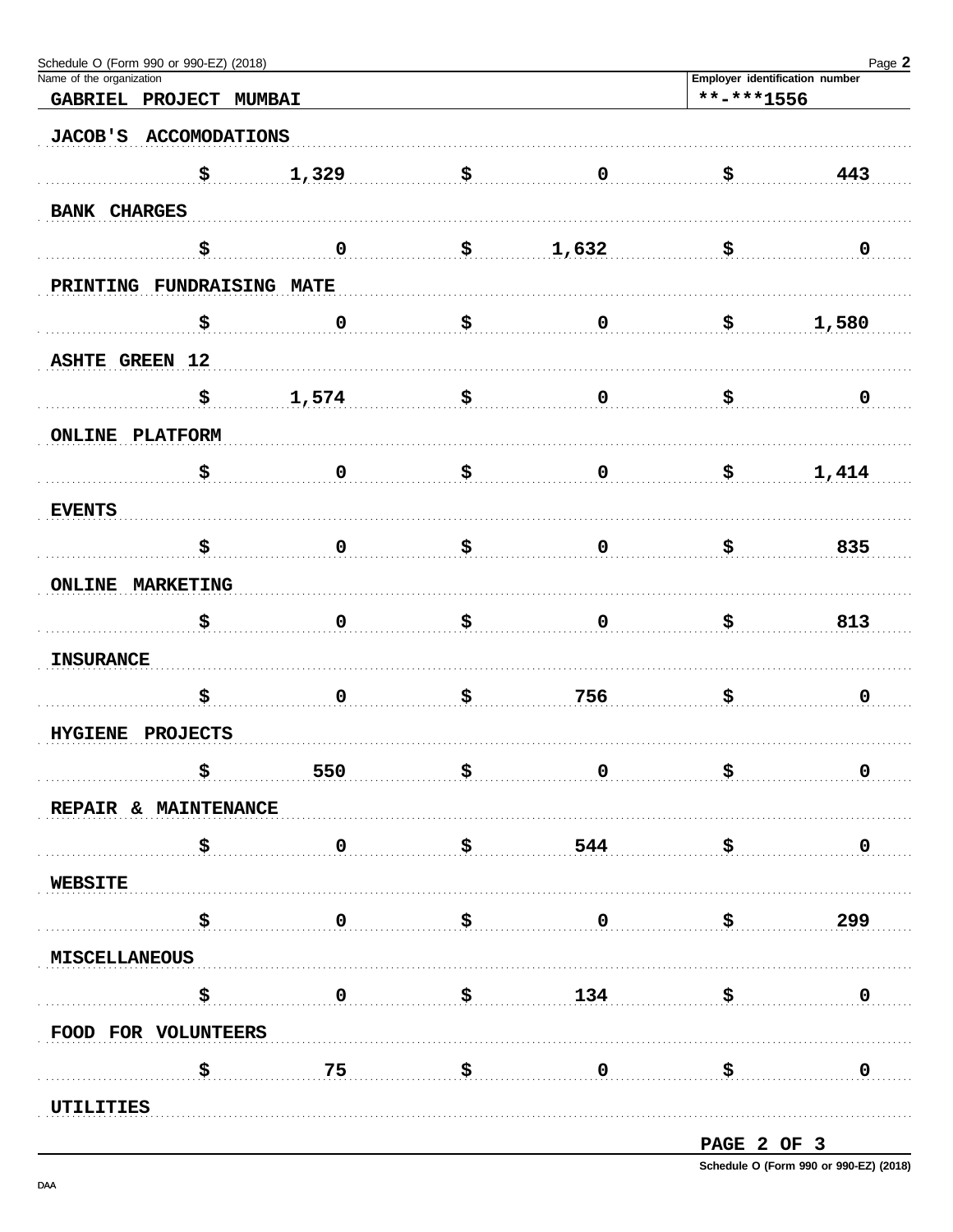| Schedule O (Form 990 or 990-EZ) (2018)<br>Name of the organization |                        |        |           |             | Employer identification number | Page 2    |
|--------------------------------------------------------------------|------------------------|--------|-----------|-------------|--------------------------------|-----------|
|                                                                    | GABRIEL PROJECT MUMBAI |        |           |             | $***$ -***1556                 |           |
|                                                                    |                        |        |           |             |                                |           |
|                                                                    | \$                     |        | $\pmb{0}$ | \$<br>52    | \$                             | $\pmb{0}$ |
|                                                                    | <b>TOTAL</b>           |        |           |             |                                |           |
|                                                                    | \$                     | 51,696 |           | \$<br>3,118 | $\boldsymbol{\mathsf{S}}$      | 8,009     |
|                                                                    |                        |        |           |             |                                |           |
|                                                                    |                        |        |           |             |                                |           |
|                                                                    |                        |        |           |             |                                |           |
|                                                                    |                        |        |           |             |                                |           |
|                                                                    |                        |        |           |             |                                |           |
|                                                                    |                        |        |           |             |                                |           |
|                                                                    |                        |        |           |             |                                |           |
|                                                                    |                        |        |           |             |                                |           |
|                                                                    |                        |        |           |             |                                |           |
|                                                                    |                        |        |           |             |                                |           |
|                                                                    |                        |        |           |             |                                |           |
|                                                                    |                        |        |           |             |                                |           |
|                                                                    |                        |        |           |             |                                |           |
|                                                                    |                        |        |           |             |                                |           |
|                                                                    |                        |        |           |             |                                |           |
|                                                                    |                        |        |           |             |                                |           |
|                                                                    |                        |        |           |             |                                |           |
|                                                                    |                        |        |           |             |                                |           |
|                                                                    |                        |        |           |             |                                |           |
|                                                                    |                        |        |           |             |                                |           |
|                                                                    |                        |        |           |             |                                |           |
|                                                                    |                        |        |           |             |                                |           |
|                                                                    |                        |        |           |             |                                |           |
|                                                                    |                        |        |           |             |                                |           |

| PAGE 3 OF 3 |  |                                        |
|-------------|--|----------------------------------------|
|             |  | Schedule O (Form 990 or 990-EZ) (2018) |